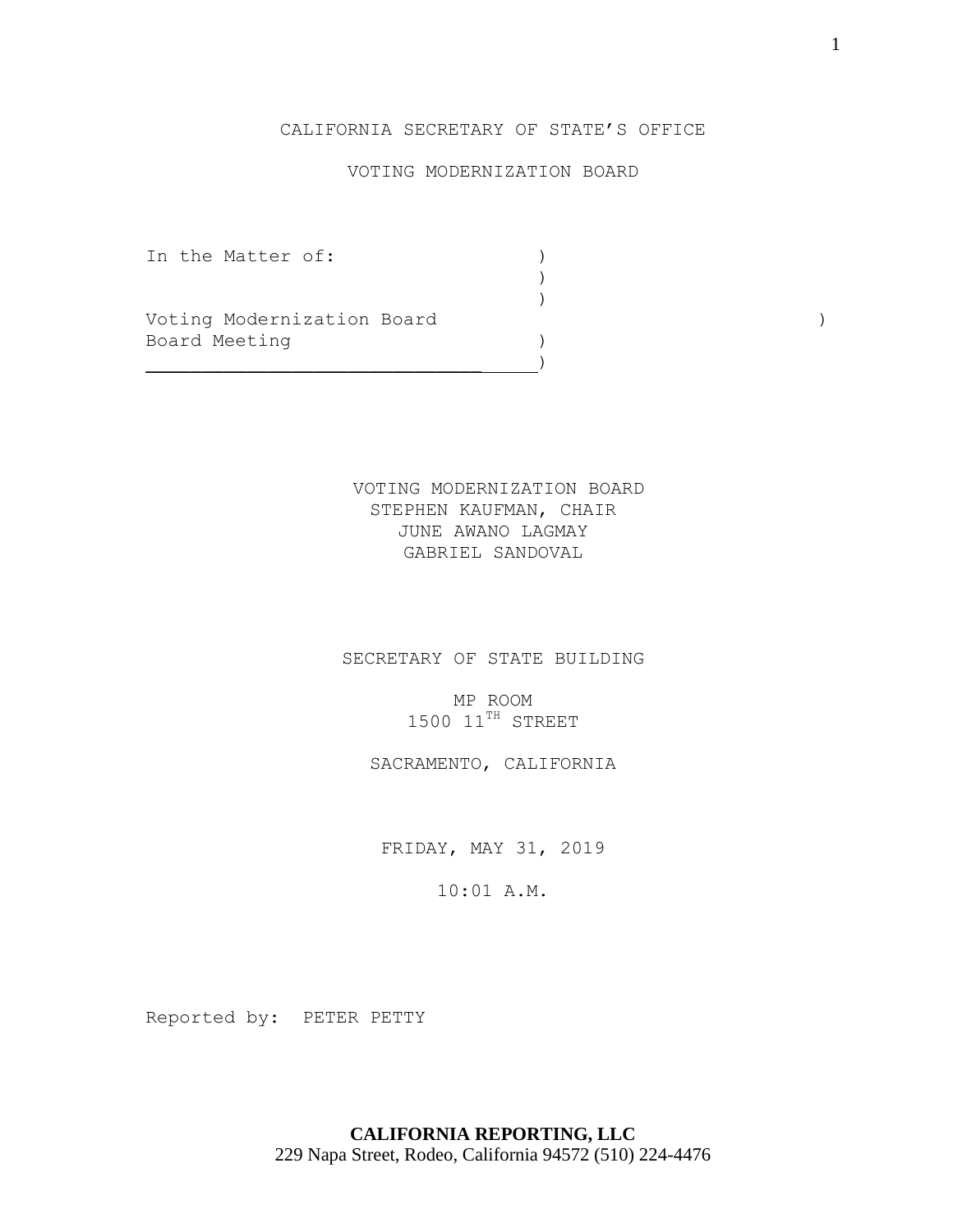#### VMB MEMBERS:

Stephen Kaufman, Chair June Awano Lagmay Gabriel Sandoval

## VMB STAFF:

Arman Hirose-Afshari Jana Lean Stacey Jarrett Robbie Anderson NaKesha Robinson

#### PRESENTERS:

Dean C. Logan, County of Los Angeles Brandi Orth, County of Fresno

## PUBLIC COMMENT:

Kim Alexander, California Voter Foundation

INDEX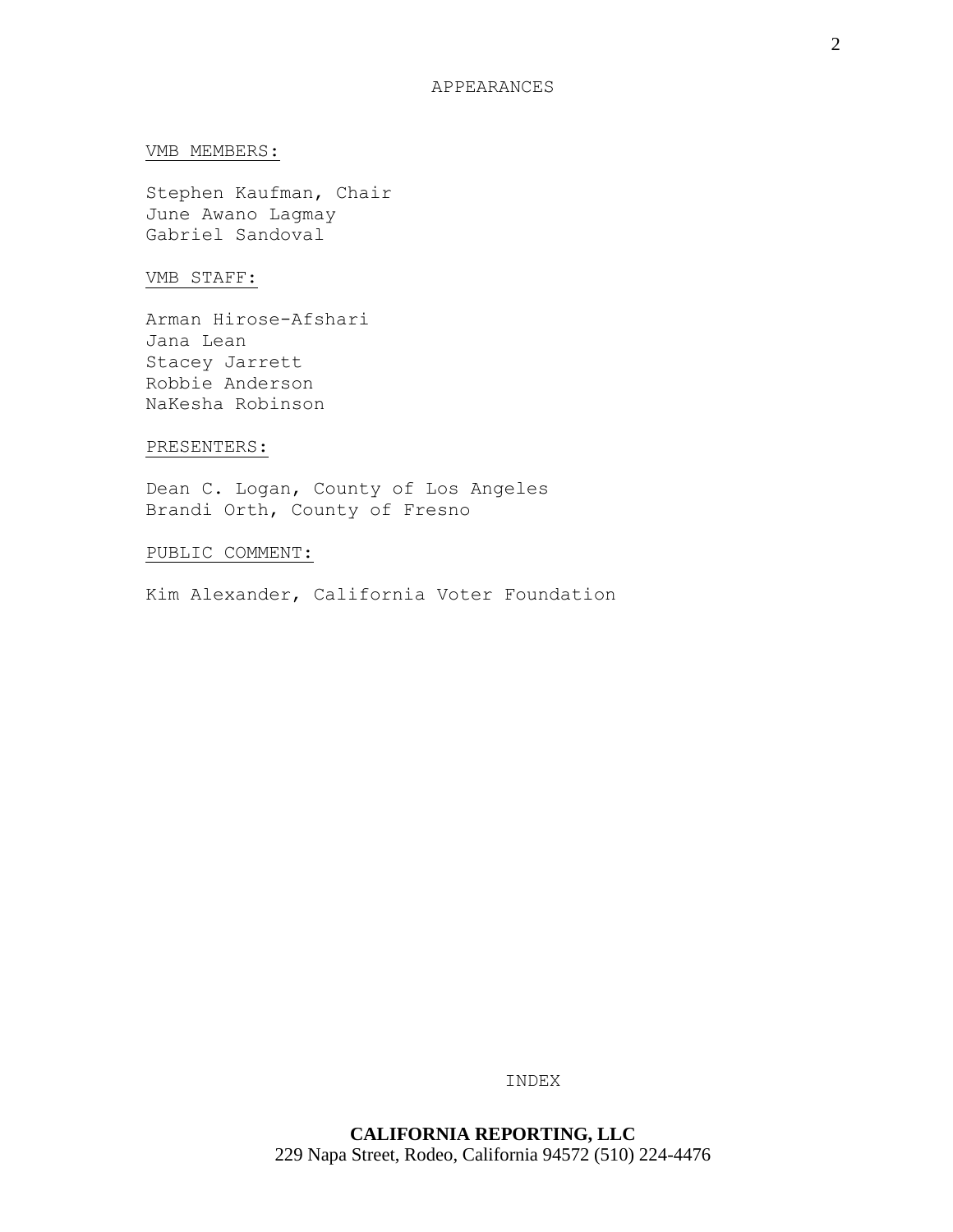|                           | 1. Call to Order                                                                                                        | 4              |
|---------------------------|-------------------------------------------------------------------------------------------------------------------------|----------------|
| $2$ .                     | Public Comment                                                                                                          | $\overline{4}$ |
| 3.                        | Adoption of March 15, 2019 Action Items and<br>Meeting Notes                                                            | 5              |
| 4.                        | Impact of the Secretary of State Notice of<br>Withdrawal of Certification and Conditional<br>Approval of Voting Systems | 6              |
| $5.$                      | Los Angeles County's VSAP Implementation                                                                                | 13             |
| 6.                        | Staff Report on Future Reimbursement Requests                                                                           | 25             |
| 7.                        | Project Documentation Plan Review and Funding<br>Award Approvals                                                        | 52             |
| 8.                        | Los Angeles County's Phase 2 Documentation<br>Package Staff Report                                                      | 65             |
| 5.                        | Adjournment                                                                                                             | 91             |
| Reporter's Certificate    |                                                                                                                         | 92             |
| Transcriber's Certificate |                                                                                                                         | 93             |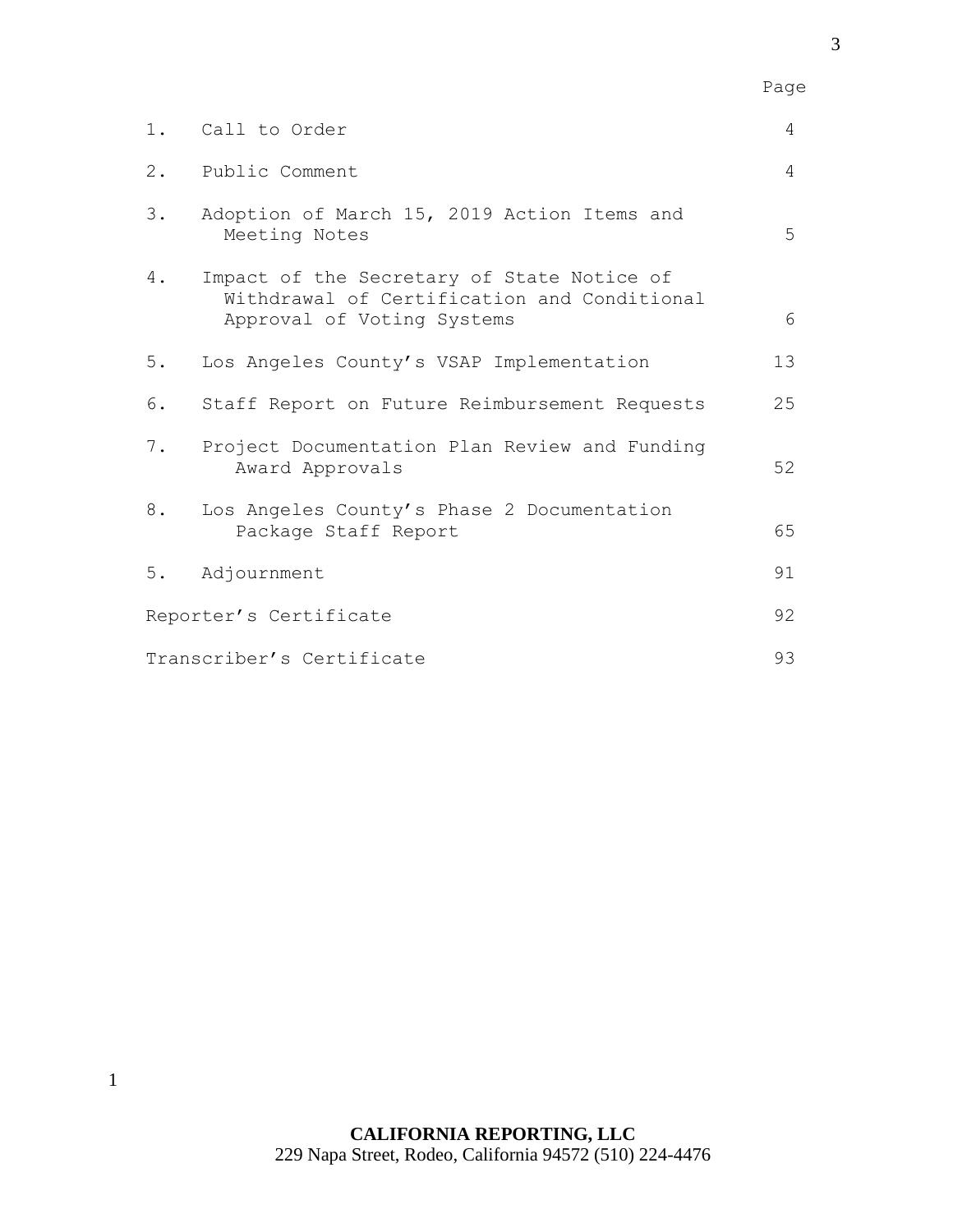| $\mathbf{1}$                                                                                | PROCEEDINGS                                                     |  |  |
|---------------------------------------------------------------------------------------------|-----------------------------------------------------------------|--|--|
| $\overline{2}$                                                                              | May 31, 2019<br>10:01 A.M.                                      |  |  |
| 3                                                                                           | MR. KAUFMAN: All right. We're going to call this                |  |  |
| $\overline{4}$                                                                              | meeting to order. Welcome, everybody to the meeting of the      |  |  |
| 5                                                                                           | Voting Modernization Board. It is Friday, May $31^{st}$ , 10:00 |  |  |
| 6                                                                                           | a.m., and we are all here from our trip up from Burbank this    |  |  |
| $\overline{7}$                                                                              | morning. And so, why don't we go ahead and call roll.           |  |  |
| 8                                                                                           | MS. JARRETT: Stephen Kaufman.                                   |  |  |
| 9                                                                                           | MR. KAUFMAN: Here.                                              |  |  |
| 10                                                                                          | MS. JARRETT: June Awano Lagmay.                                 |  |  |
| 11                                                                                          | MS. LAGMAY: Present.                                            |  |  |
| 12                                                                                          | MS. JARRETT: Gabriel Sandoval.                                  |  |  |
| 13                                                                                          | MR. SANDOVAL: Present.                                          |  |  |
| 14                                                                                          | MR. KAUFMAN: Okay. Thank you. Good morning,                     |  |  |
| 15                                                                                          | everybody. Thank you for those of you who are here in           |  |  |
| 16                                                                                          | attendance.                                                     |  |  |
| 17                                                                                          | Do we have any public comment to begin our                      |  |  |
| 18                                                                                          | proceedings?                                                    |  |  |
| 19                                                                                          | MS. ALEXANDER: Yes.                                             |  |  |
| 20                                                                                          | MR. KAUFMAN: Kim Alexander.                                     |  |  |
| 21                                                                                          | MS. ALEXANDER: Good morning.                                    |  |  |
| 22                                                                                          | MR. KAUFMAN: Good morning.                                      |  |  |
| 23                                                                                          | MS. ALEXANDER: Kim Alexander with the California                |  |  |
| 24                                                                                          | Voter Foundation. Thank you for having this meeting today       |  |  |
| 25                                                                                          | and for all the hard work the staff and the counties are        |  |  |
| <b>CALIFORNIA REPORTING, LLC</b><br>229 Napa Street, Rodeo, California 94572 (510) 224-4476 |                                                                 |  |  |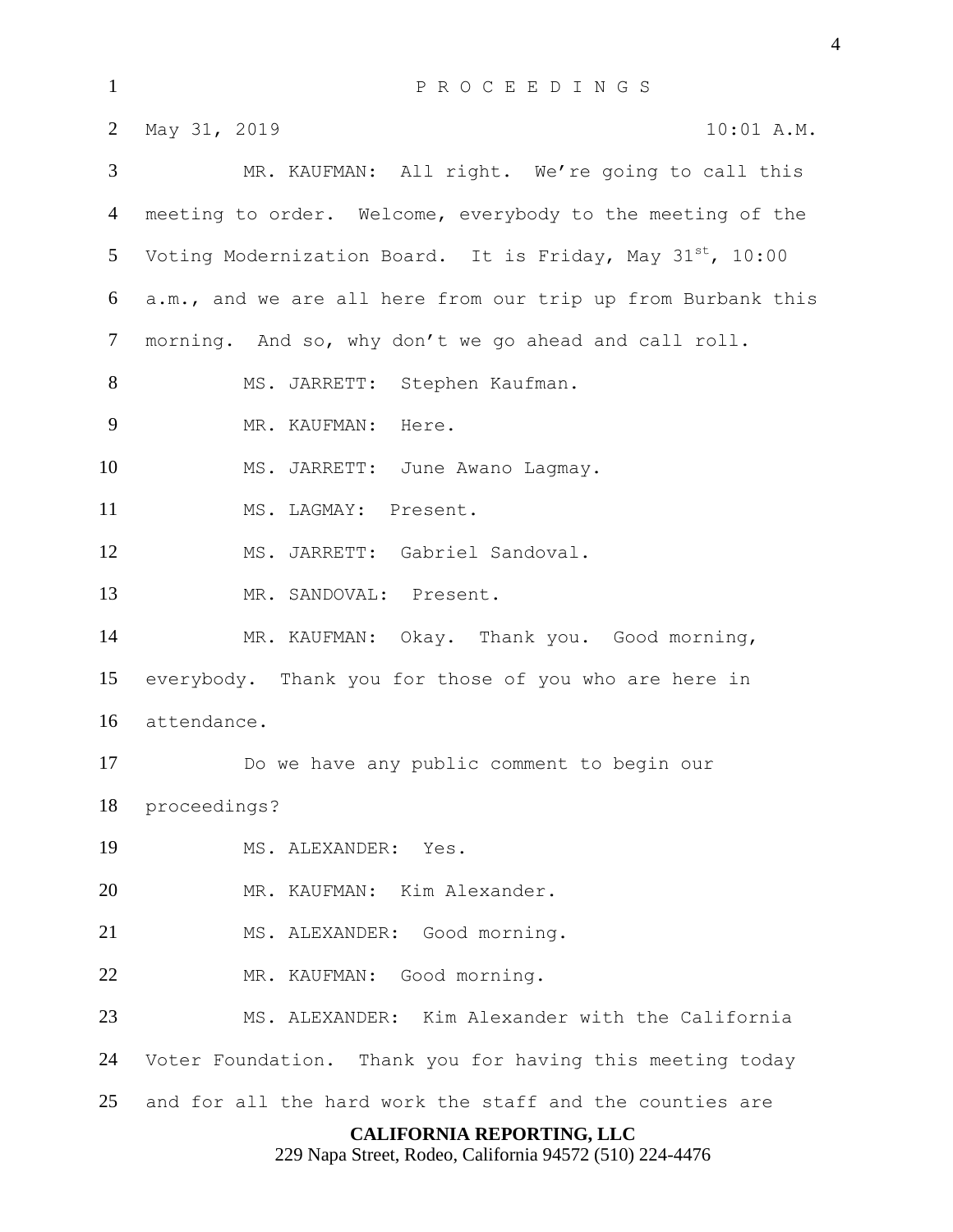doing to upgrade their voting equipment. We know it's a lot 2 to do at once and really appreciate that it's happening and that there's more funding coming from -- hopefully in the next budget from the Governor that we'll provide even more resources for the counties to get the job done.

 I just want to flag again the issue I brought forth at the last hearing which is the desire for many folks to have access to the publicly-owned source code that Los Angeles County has developed for its voting system.

 I know that there are dome hurdles that have to be overcome for that to happen, but that represents a huge public investment potentially in a different approach to acquiring and developing voting systems.

14 And so, we're very eager to have that and I hope that in future staff reports before this board agrees to award additional funds to L.A., that you will include some -- something on the record that will give the public some idea of what the timeline will be for making that source code public -- publicly available to other developers. And also, what hurdles need to be overcome so we all know what we have to do to get to that desired goal.

Thank you.

 MR. KAUFMAN: Okay. Thank you. Okay. The next item on our agenda is the adoption of the March 15, 2019 action items and meeting minutes. Do we have a motion to approve

**CALIFORNIA REPORTING, LLC**

229 Napa Street, Rodeo, California 94572 (510) 224-4476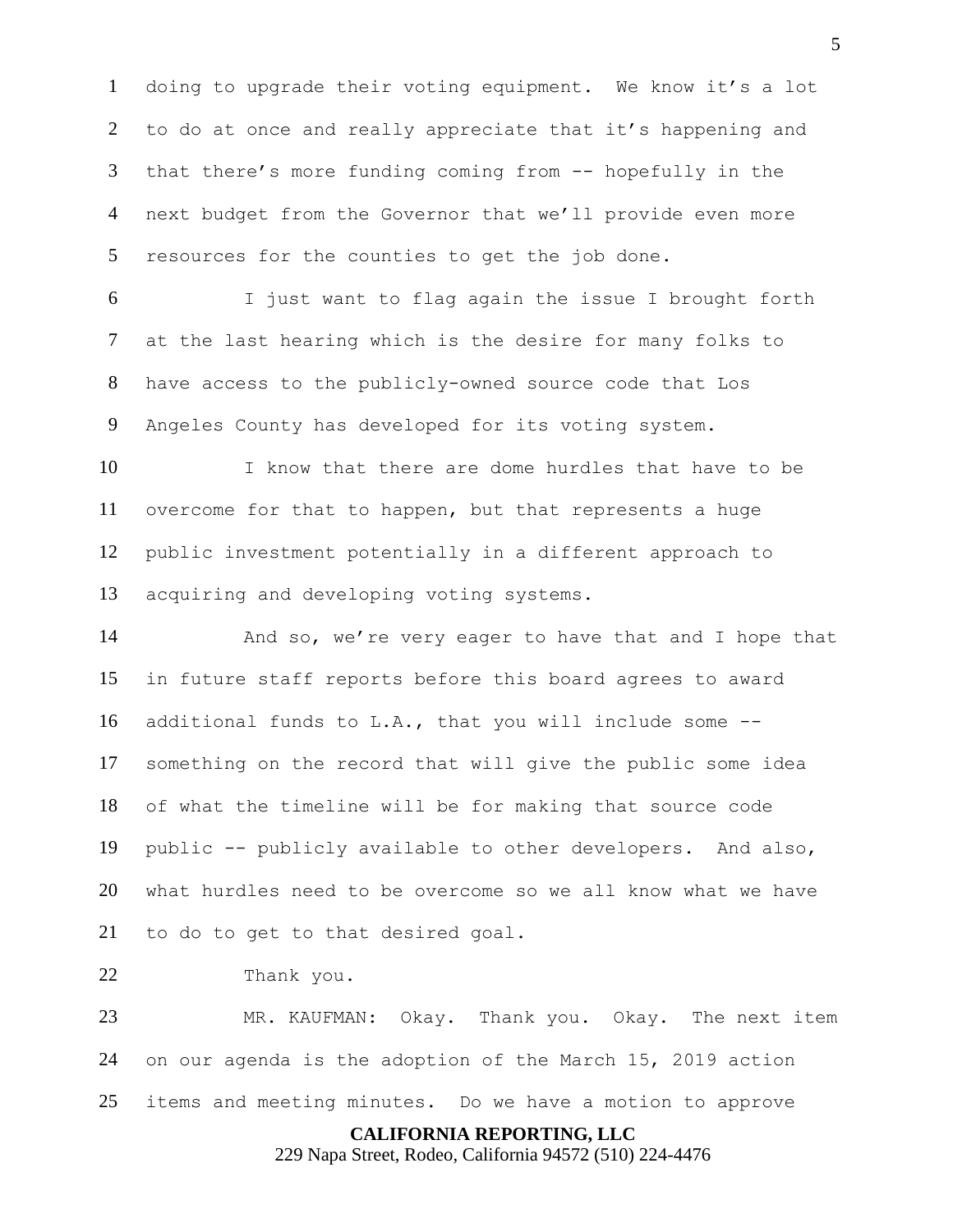the minutes?

 MS. LAGMAY: I found no errors or misinformation. So  $I$  move adoption of the minutes from March  $15^{th}$ , 2019.

MR. SANDOVAL: Second.

 MR. KAUFMAN: Great. We have a first and second. All in favor?

7 MR. SANDOVAL: Aye.

8 MS. LAGMAY: Aye.

 MR. KAUFMAN: Okay. No opposition. We can move on from that one. And now let's get to a couple of reports that 11 we discussed at our last meeting on March  $15<sup>th</sup>$ , a couple of kind of standing items that we will receive reports from as the year progresses.

 And the first one is a report on the impact of the Secretary of State Notice of Withdrawal of Certification and Conditional Approval of Voting Systems. Do we have an update from staff on those proceedings and how matters are winding its way through the -- their way through the Secretary of State's Office?

 MS. ROBINSON: Yes. Good morning members of the board and guests. I am NaKesha Robinson with the Secretary of State's Office and the report on the status of Notice of Withdrawal of Certification and Conditional Approval of Voting Systems.

**CALIFORNIA REPORTING, LLC** 229 Napa Street, Rodeo, California 94572 (510) 224-4476 Currently our office has under review four various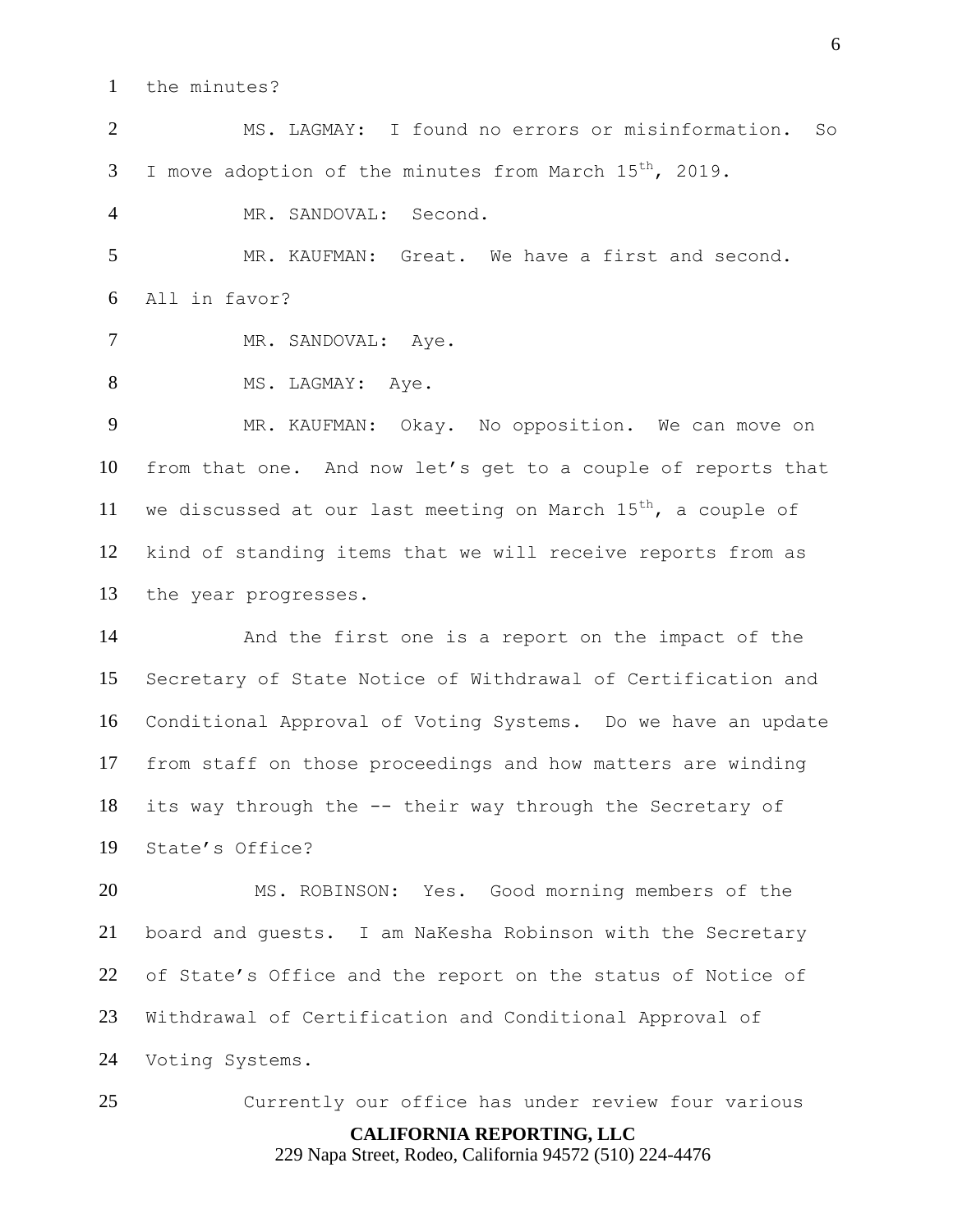voting systems. One from Dominion Voting Systems, Democracy Suite 5.10, the County of Los Angeles' VSAP Tally Version 2.0 or Voting Solutions for All People, Election Systems & Softwares, EVS 6.0.4.2, and Hart InterCivic's Verity 3.1.

 Since the last meeting, we have some updated numbers on the request for conditional approval for extension of use and where each of the counties stand.

8 As of today, 26 counties have implemented a CVSS certified voting system. Our office received a request for 10 extension on or before April  $5<sup>th</sup>$ , 2019 from the following 13 counties: Amador, Calaveras, Humboldt, Lassen, Los Angeles, Modoc, Orange, San Bernardino, San Joaquin, San Mateo, Santa Barbara, Stanislaus, and Yolo.

 Nine of the counties made requests as contingency plan should there be any delays to move to a CVSS certified system. Two were asked for clarifying information and the final two were asked to resubmit their request with additional information. The remaining 19 counties are in various stages of procuring a CVSS certified voting system. Some upcoming key dates: August 27, 2019 the 21 withdrawal goes in to effect. However, between August  $27<sup>th</sup>$ , 22 2019 and February  $27<sup>th</sup>$ , 2020, election scheduled six months 23 from August  $27<sup>th</sup>$  shall not be affected by this action. Therefore, any federal, state and county, municipal, 25 district, or school election schedule between August  $27^{th}$ ,

**CALIFORNIA REPORTING, LLC**

229 Napa Street, Rodeo, California 94572 (510) 224-4476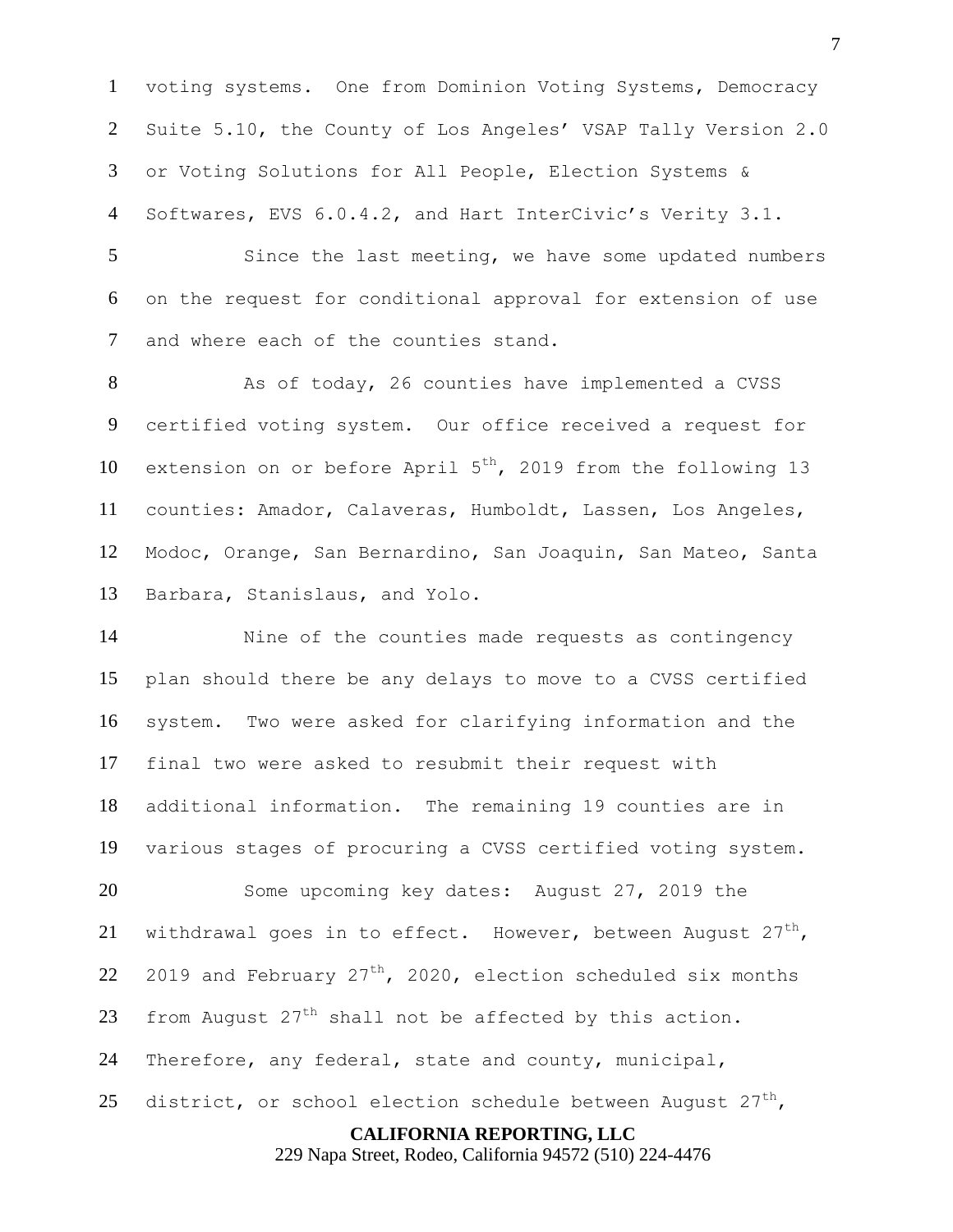1 2019 until February  $27<sup>th</sup>$ , 2020, may continue to use voting 2 systems not tested and certified to CVSS.

 $\overline{3}$  Effective February 28<sup>th</sup>, 2020, voting systems not tested and certified to CVSS may no longer be used except for those jurisdictions that have received a conditional approval for extension of use by the Secretary of State's Office. That concludes my report.

 MR. KAUFMAN: Okay. Couple questions. On the 13 extensions that have been received, you said that there were two that requested -- was it that the Secretary of State requested --

MS. ROBINSON: Yes.

13 MR. KAUFMAN: -- clarification of them?

 MS. ROBINSON: Yes. The Secretary of State requested clarification from those two counties. So in essence we just requested that they provide additional information to support their request.

MR. KAUFMAN: Their request for an extension?

MS. ROBINSON: Yes.

 MR. KAUFMAN: Okay. So there were nine you said that basically submitted as a contingency in the event that their proposed system or upgrade does not get certified presumably. MS. ROBINSON: Presumably and/or they are in the

procurement process but should, you know, delays happen that

25 they are protected just in case.

# **CALIFORNIA REPORTING, LLC**

229 Napa Street, Rodeo, California 94572 (510) 224-4476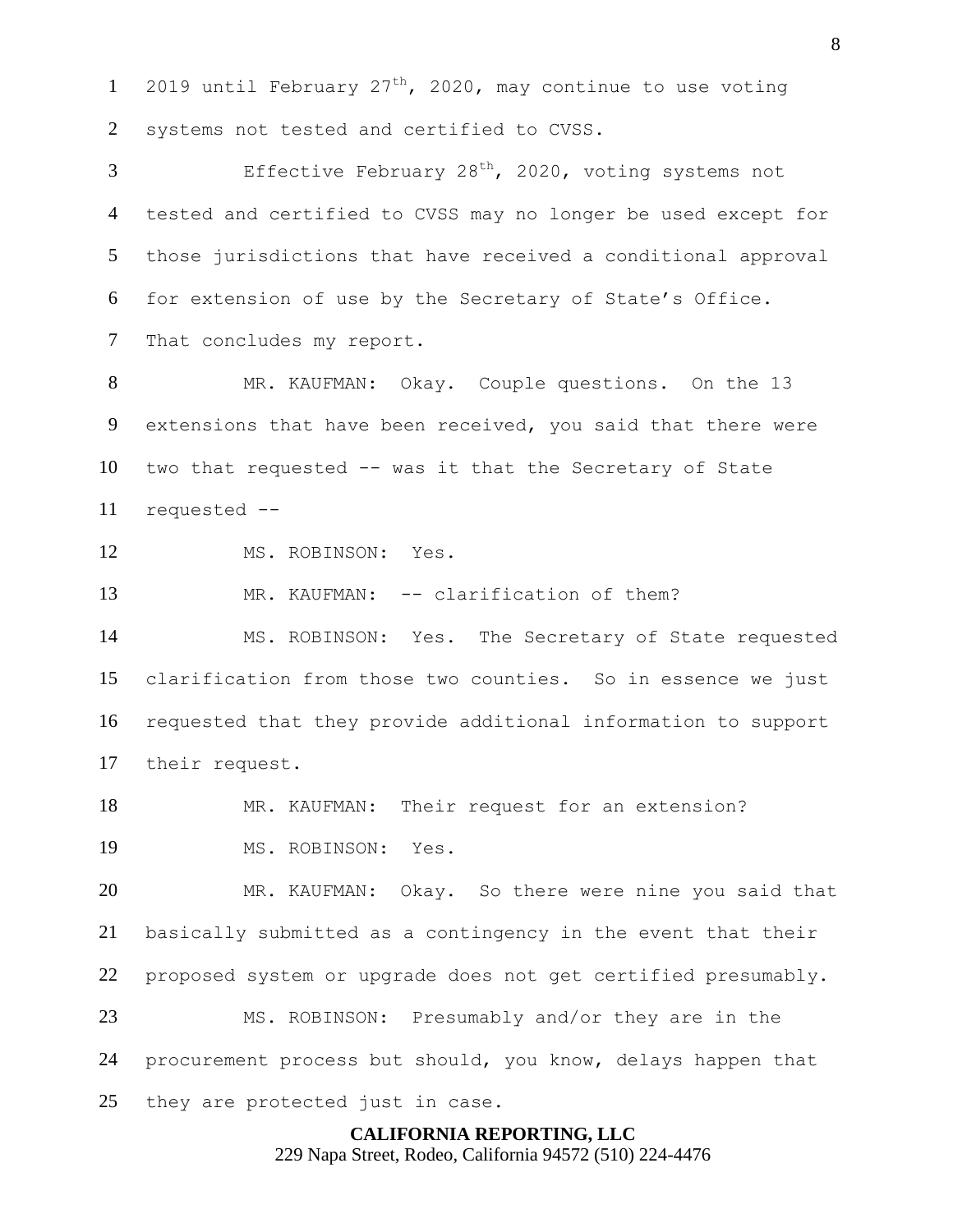MR. KAUFMAN: Okay. So there's two that applied for an extension, you're trying to clarify why the applied for an extension.

 MS. ROBINSON: Not necessarily why they applied, they did not supply enough information for us to make a decision regarding their extension.

 MR. KAUFMAN: Okay. And then you said there were two 8 others  $-$ - there was  $-$ - I didn't quite get that  $-$ -

MS. ROBINSON: So okay.

 MR. KAUFMAN: -- there were two others that there was additional information that was requested?

 MS. ROBINSON: Let me go over the numbers for you once more.

MR. KAUFMAN: Okay.

 MS. ROBINSON: So 13 requests were received for request for extension. Of the 13, nine did so as a contingency plan. There were two that we requested additional clarifying information from so that brings us to 11. And then the final two were asked to resubmit their request for extension with additional information so that brings us to 13.

 MR. KAUFMAN: Okay. What was the issue with those other two?

MS. ROBINSON: Which -- the final two?

MR. KAUFMAN: The final two that were asked to

**CALIFORNIA REPORTING, LLC**

229 Napa Street, Rodeo, California 94572 (510) 224-4476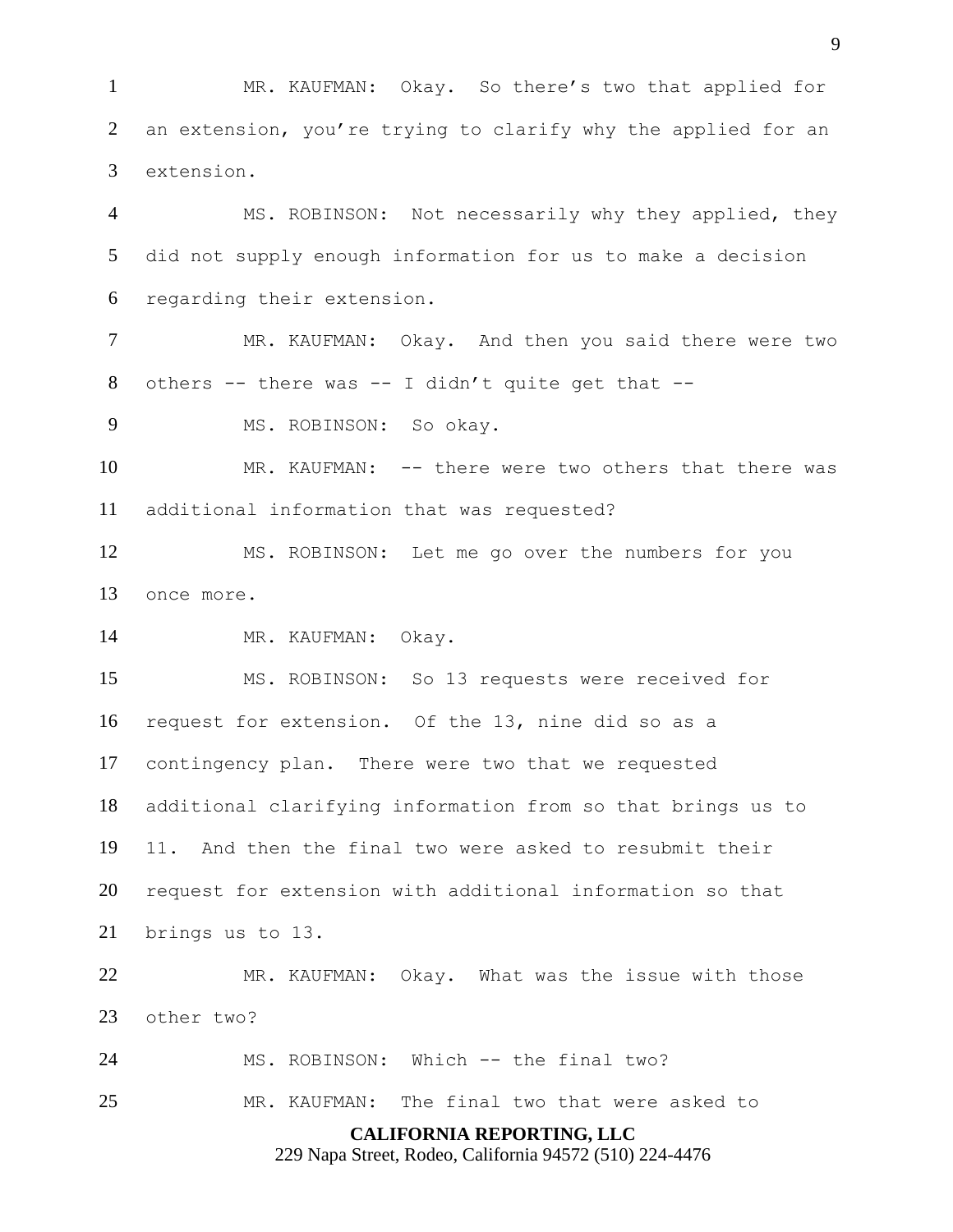resubmit.

 MS. ROBINSON: They were asked to resubmit because there was not enough information within the request to make a determination to grant the extension or not.

 MR. KAUFMAN: Okay. Gabe, any questions? MR. SANDOVAL: I'm trying to get a sense, just follow up. Is there a distinction between the first two that there is some effort to seek clarification and the last two that you're seeking information generally?

10 MS. ROBINSON: Yes.

 MR. SANDOVAL: Can you provide some clarity on that? MS. ROBINSON: Sure. Yeah. So the first two essentially was to just clarify some dates that they had listed, and since we requested that information both have updated us and we -- the responses have been satisfactory.

 The final two, again, we asked that they resubmit their request entirely in a different format providing enough information for us to reasonable make a determination as to whether or not to grant their request for extension.

 To date we have received one revised request for extension from one of the counties and we're still awaiting the other.

23 MR. SANDOVAL: Thank you.

 MR. KAUFMAN: And I'm sorry, and are these four that are kind of having a back and forth, are they on our list of

## **CALIFORNIA REPORTING, LLC**

229 Napa Street, Rodeo, California 94572 (510) 224-4476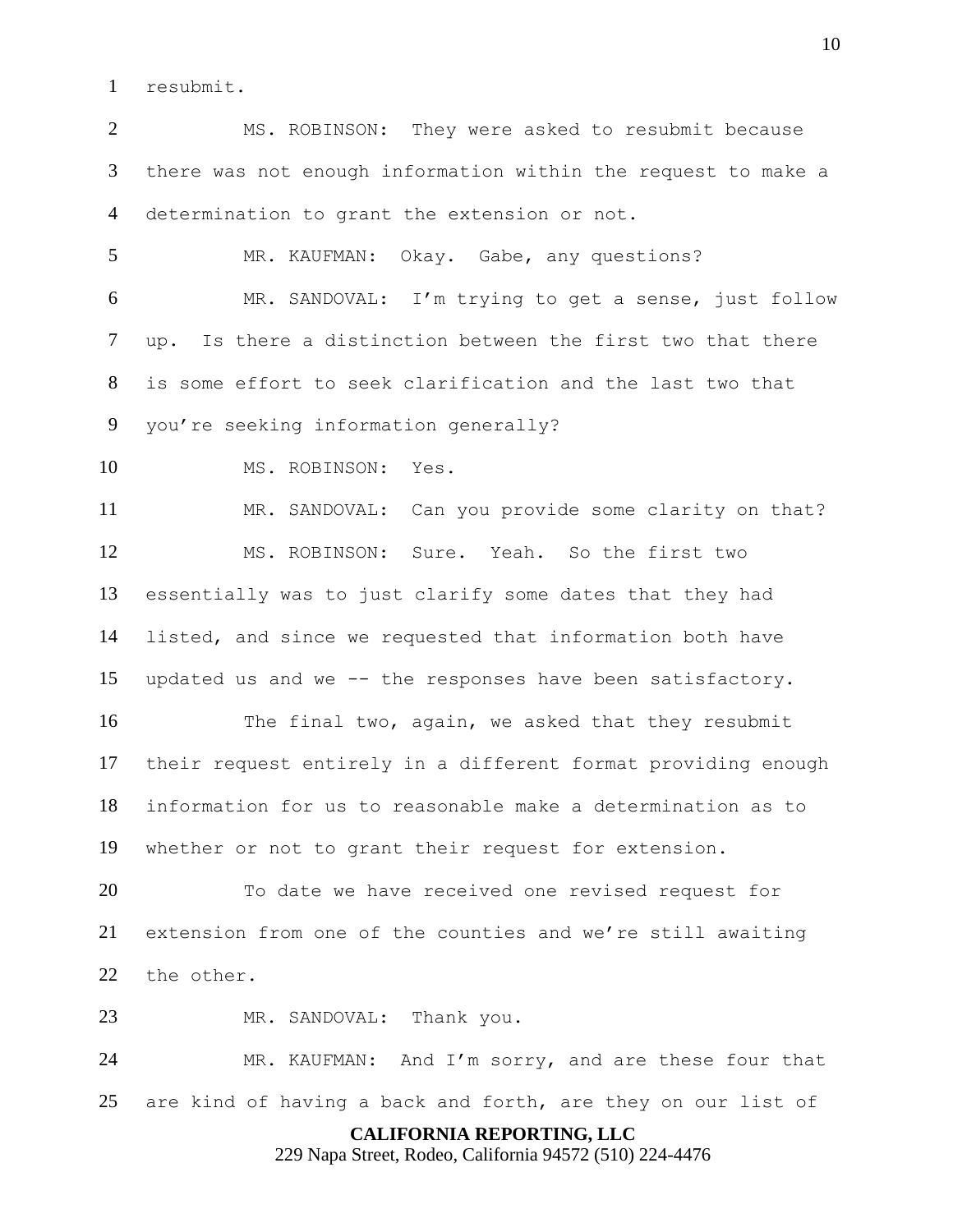counties who have not submitted all phases and used up all their VMB funding, this list of 16 if you will? I'm just wondering where they are in the process. MS. ROBINSON: Yes. At least one of those counties is listed there. MR. KAUFMAN: Okay. So they're folks we may be seeing down the road. 8 MS. ROBINSON: Yeah. 9 MR. KAUFMAN: Okay. June, did you have any questions? MS. LAGMAY: One just occurred to me. Of the 19 that are in various stages of getting a certification, subjectively are there any that raise a red flag that gives you some worry that, you know, are they on track, they need more nudging than others, anything that, you know, raises a red flag for you? MS. ROBINSON: I would not necessarily classify it as a red flag. There are definingly some who need a wee bit more nudging -- MS. LAGMAY: Uh-huh. MS. ROBINSON: -- than others. We have had a few counties that have actively been communicating with us, letting us know that they have been having some difficulty whether with the procurement process and/or making vendor contact, if you will, to procure CVSS certified voting

**CALIFORNIA REPORTING, LLC**

229 Napa Street, Rodeo, California 94572 (510) 224-4476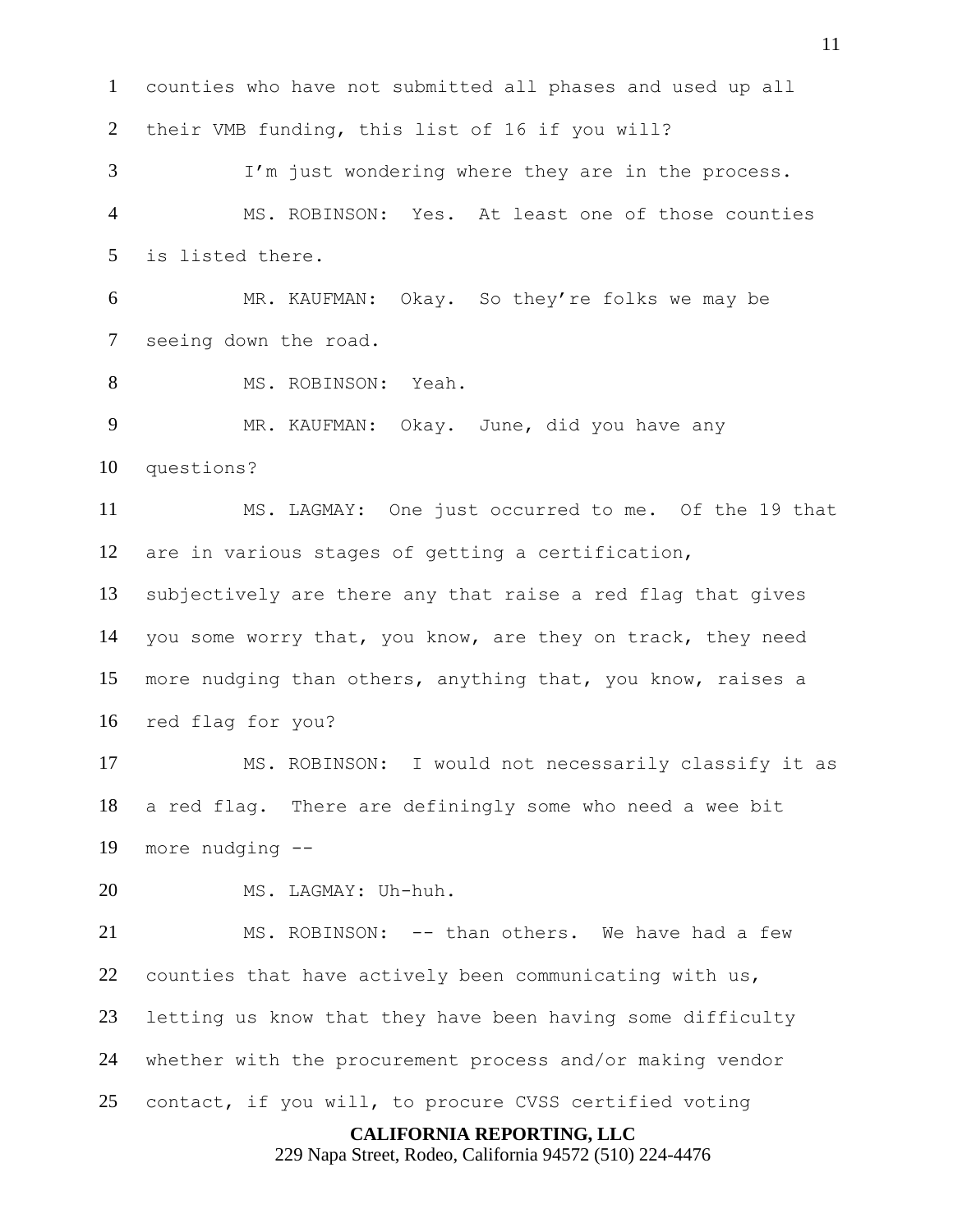system. So we're actively working with both the county and the vendors to make sure that that transition happens as smoothly as possible.

 MS. LAGMAY: So you keep that communication – MS. ROBINSON: Yes, absolutely. MS. LAGMAY: -- open. Have you moved, have you

- moved.
- 8 MS. ROBINSON: Absolutely.

MS. LAGMAY: Okay, thank you. That's all.

 MR. KAUFMAN: Okay. What's the next event that is scheduled to happen in that process?

 MS. ROBINSON: So in the process -- so the next event that is scheduled to happen regarding upcoming key dates. So 14 essentially the withdrawal does go into effect on April  $27<sup>th</sup>$ , but as I mentioned earlier per elections code counties will have six -- essentially a six-month grace period to continue 17 using those systems up until February  $27<sup>th</sup>$  of 2020.

 MR. KAUFMAN: Okay. I guess what I was getting at was -- are there more testing or certification dates that are currently --

21 MS. ROBINSON: Oh, yes.

 MR. KAUFMAN: -- planned that we should know about that are upcoming in the next, you know, between now and August.

MS. ROBINSON: So we are actively testing three of

## **CALIFORNIA REPORTING, LLC**

229 Napa Street, Rodeo, California 94572 (510) 224-4476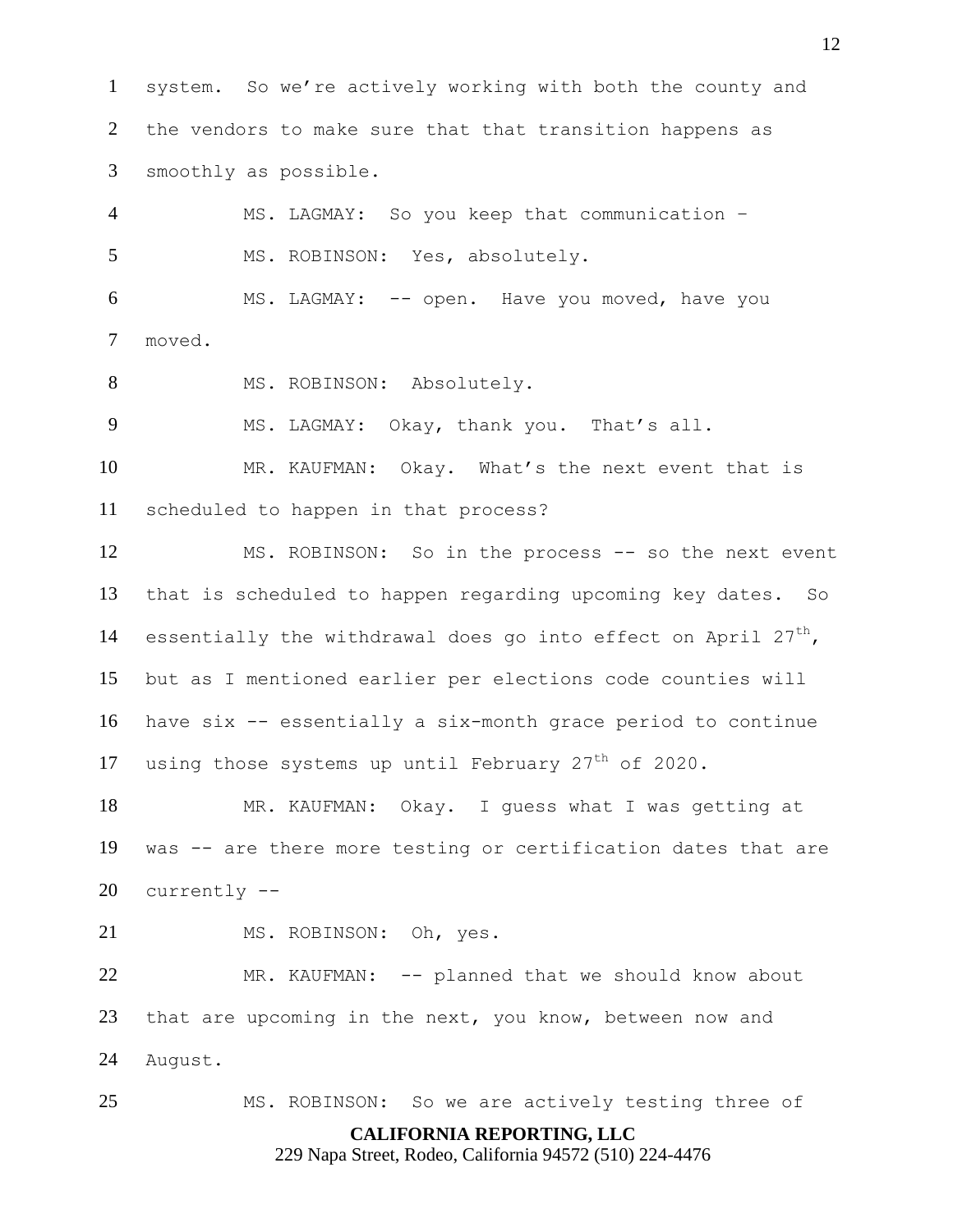the systems I mentioned earlier, Dominion Voting Systems, Democracy Suite 5.10, the County of L.A.'s VSAP Tally Version 2.0, and Election Systems & Softwares, EVS 6.0.4.2. Hart InterCivic's Verity 3.1, we received that application roughly about three weeks ago. So it's still in the infant stages of navigating the testing and certification process.

 I can give you rough estimates of when we estimate to be completed with testing. With the first three systems, we 9 estimate testing to be done  $-$ - I'm sorry, with the first two, Dominion System and Election Systems & Software System, we anticipate testing be wrapped up on both of those systems by late summer, early fall. With the County of L.A. system, we expect to wrap up testing on that one sometime mid to late fall.

MR. KAUFMAN: Okay. Thanks, NaKesha.

16 MS. ROBINSON: Okay. You're welcome.

 MR. KAUFMAN: All right. Next, we have -- we kind of just heard a little bit of it, update on the status of L.A. County's VSAP implementation. And we have Dean Logan, the Registrar Recorder from the County of Los Angeles, here with us today. Good morning, Dean.

MR. LOGAN: Good morning.

23 MR. KAUFMAN: Thanks.

 MR. LOGAN: Thank you. Thank you for the opportunity to be here and to give you an update when -- when we were

**CALIFORNIA REPORTING, LLC**

229 Napa Street, Rodeo, California 94572 (510) 224-4476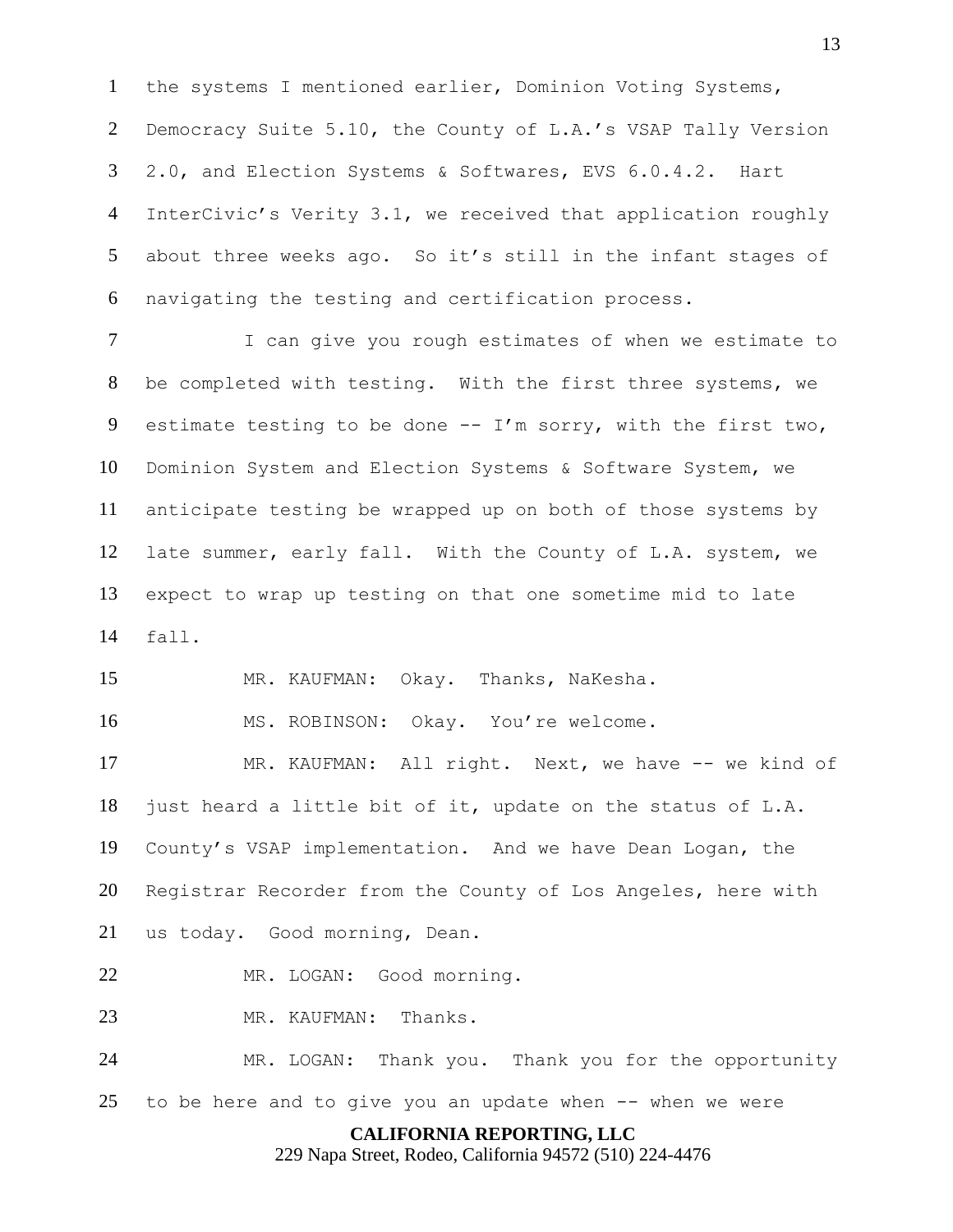here last, I gave a fairly comprehensive update on the Voting Solutions for All People Initiative in L.A. County. So today I'm just going to touch on a few high points.

 Things are moving along well. As you heard, our certification application has been submitted and testing has started. So we have a good working relationship with the Secretary of State's Office and their testing authority on their ongoing meetings and schedule that's being established on that. So everything seems to be aligned timewise and all the documentation for that has been submitted. So that is in good shape.

 The manufacturing of the hardware and the code freeze on the software for the system are both on track with the schedule that I presented here last time as well. So we expect to be receiving test units from our manufacturing vendor within the next month which will aid with the Secretary of State's testing but we will also, as I mentioned last time we will also be doing third-party testing of that equipment as well. So next time I come I should be able to report to you on some of the results of that testing.

 There was a feature story on NBC Nightly News in early May on the project in LA County and then that was followed up by a segment this week about -- that relates to the California certification issue that you were just discussing. So we are getting a lot of coverage both here in

**CALIFORNIA REPORTING, LLC**

229 Napa Street, Rodeo, California 94572 (510) 224-4476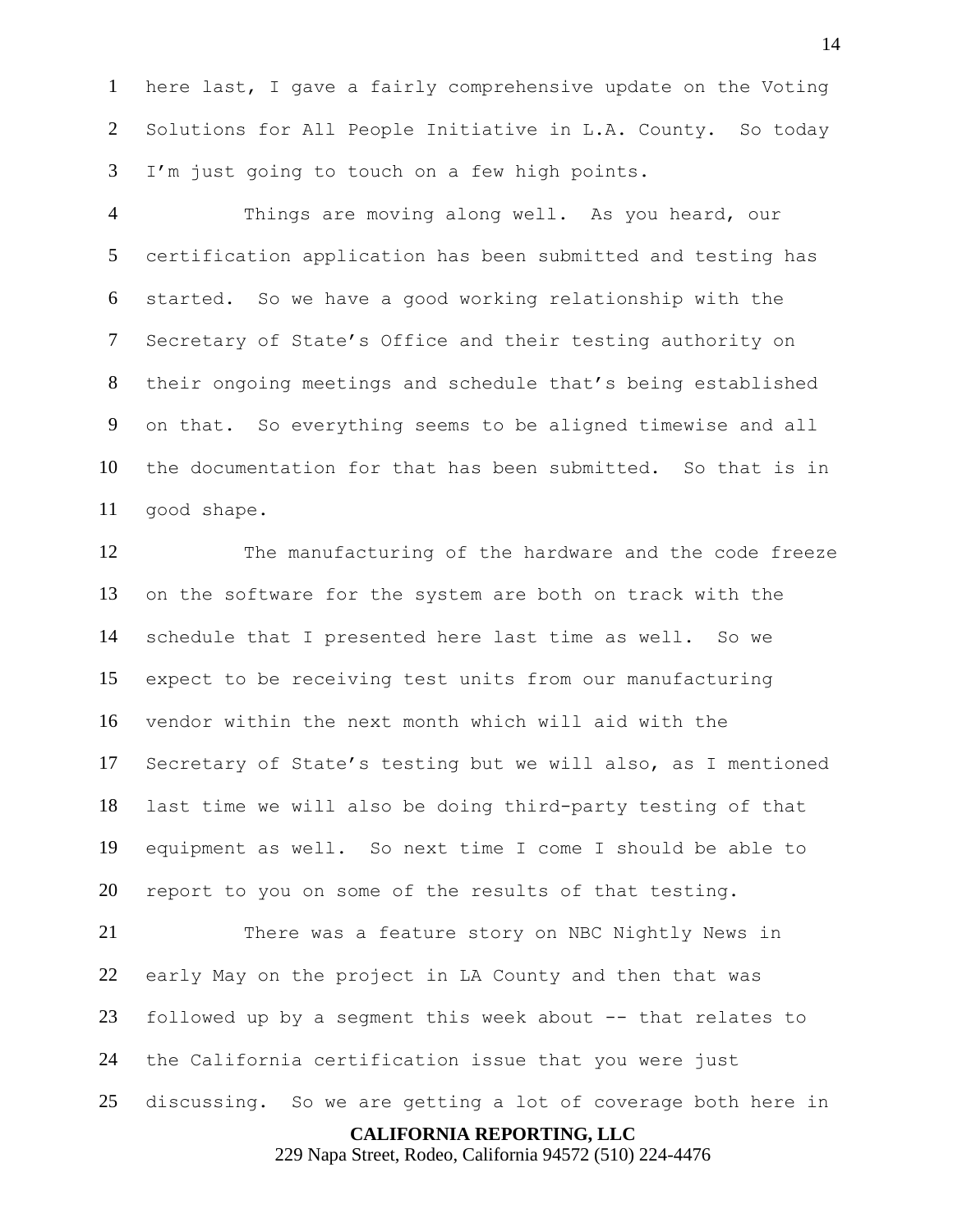the State of California but nationally on the model. I think the particular interest there is the element of public ownership and the open source nature of our system. So I'll talk about -- a little bit of that before I conclude my remarks.

 But upcoming things we also, we're approved I think this happened after our last meeting. We were approved by the Secretary of State to -- under the provisions of Senate Bill 360 to conduct a pilot, a small pilot use of the equipment -- components of the new system during the November 2019 election. So that is a provision in the law that allows for a limited pilot prior to certification. That is mainly, I would make the distinction between efforts to educate the public and show the new model of the solution which is an ongoing effort. And that the pilot is really more about our ability to test in the real time environment the hardware or the e-poll book components in a live election.

 So while we will be doing that in November in a limited capacity, we'll be doing that in the traditional polling place model. We won't be doing that in the Vote Center Model that will take place in March 2020 when the full system is implemented.

23 A couple of notes to respond to Kim Alexander's public comment. I appreciate the interest in the sharing of the solution and that is one of the benefits and one of the

**CALIFORNIA REPORTING, LLC**

229 Napa Street, Rodeo, California 94572 (510) 224-4476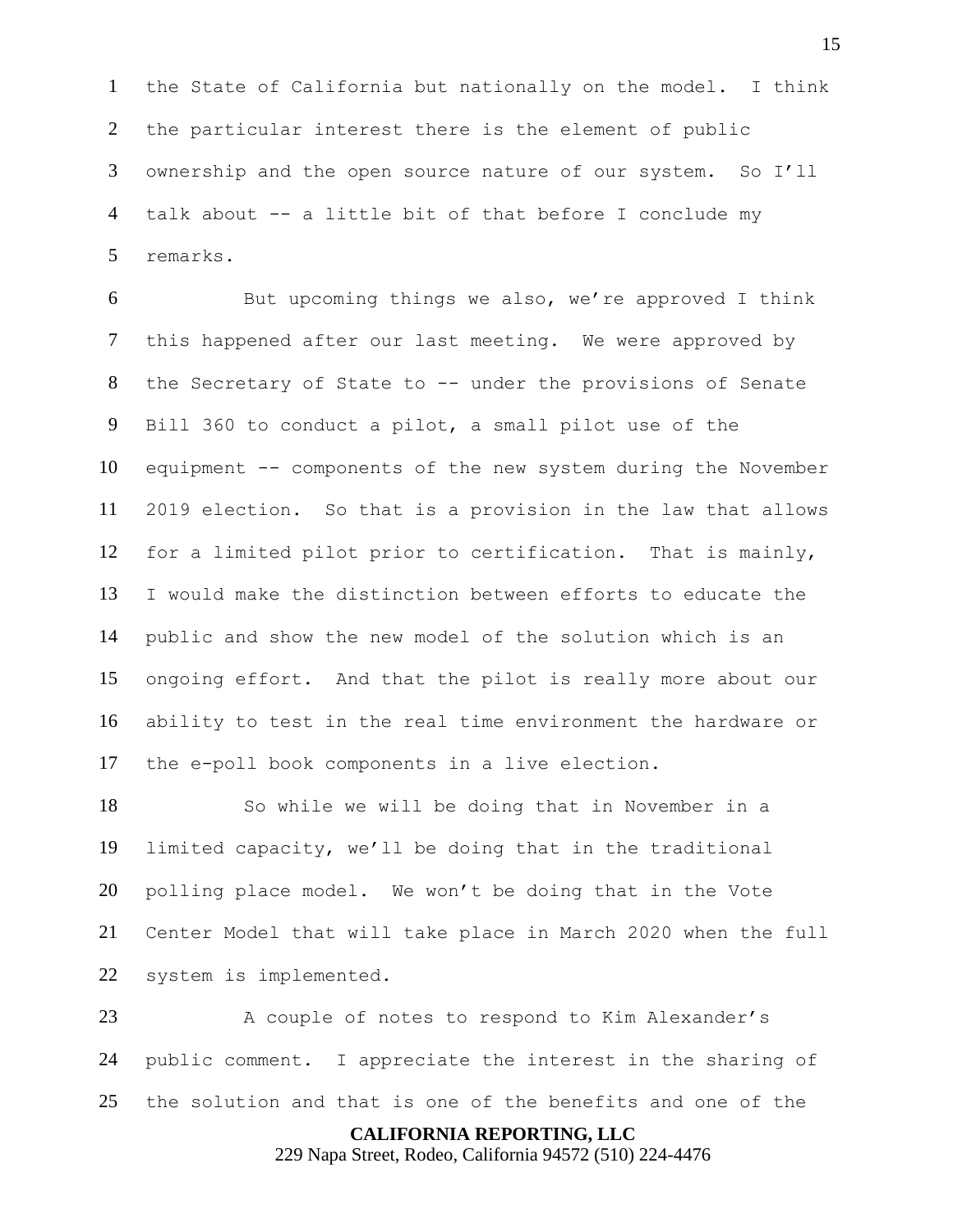goals of L.A. County's project is to do this because it's publicly owned, is to expand the market and make components of our system available and applicable to other

jurisdictions.

 Couple of things that I think are important to note on that. One is we first have now, especially now that the Legacy System's have been decertified, in California, our first and foremost obligation is to get this implemented and do it right in L.A. County. So that obviously is the focus of our resources and our time.

 However, because it is the first publicly owned voting system that it -- I will say will be certified in California, and because there is interest in that, we definitely have that in our project plan. I have established and sent invitations to a group of stakeholders and people with expertise in this area to establish an open tech working group that will look at that, look at issues of the licensing of the open source software, look at a government structure for the publication and the sharing of that software in the context of the security layer that's necessary in the elections environment and also, layered against the process for certification of voting systems in California.

 So that works ongoing. I don't have a specific timeline on that. I will say, I think it's important in the context of this meeting to say, I don't believe that there is

**CALIFORNIA REPORTING, LLC**

229 Napa Street, Rodeo, California 94572 (510) 224-4476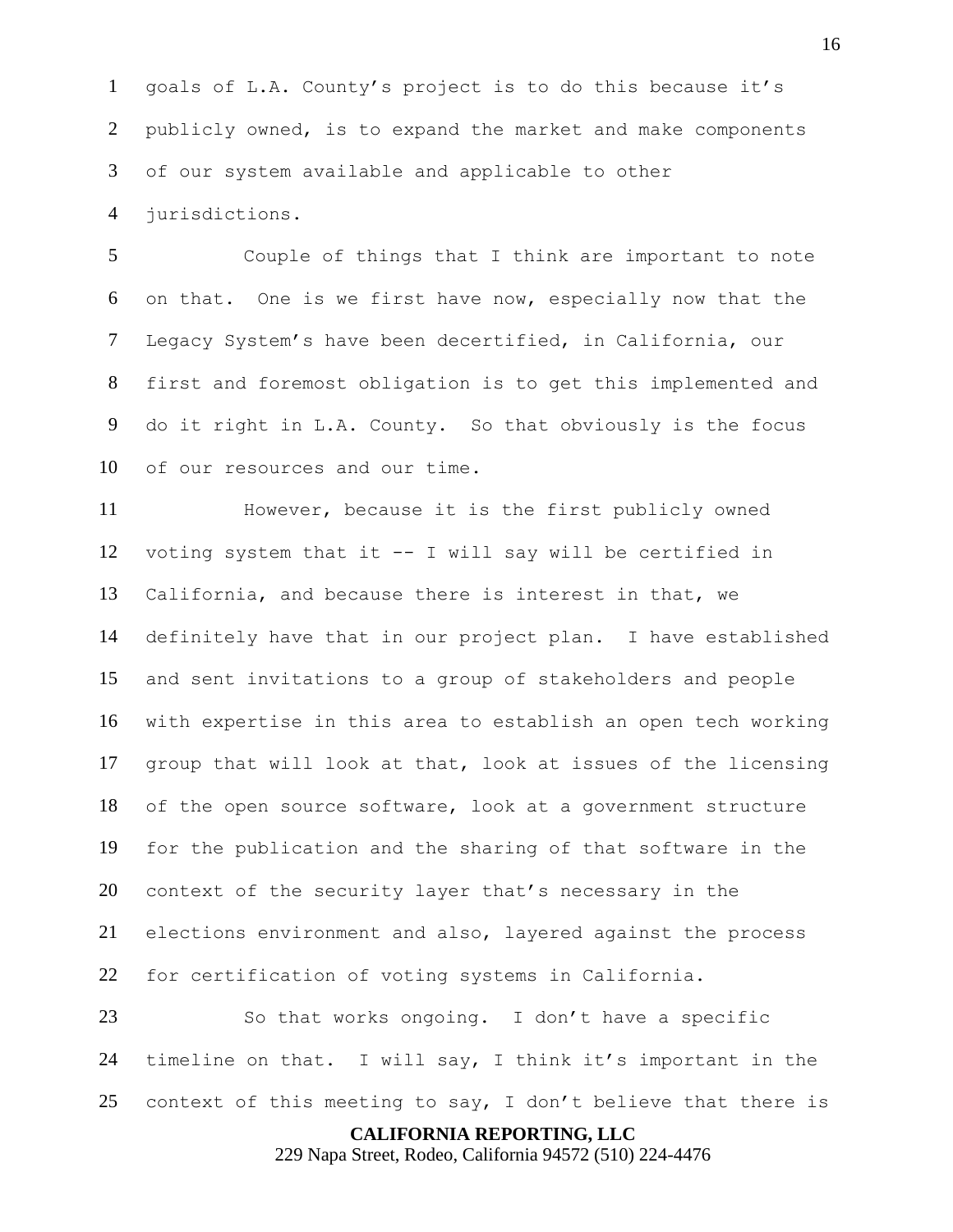any obligation on L.A. County's part linked to the funding from Prop 41 that's allocated to L.A. County associated with the sharing of that software. I mean, I think our use of that Prop 41 funding is to provide a replacement voting system for L.A. County.

 So I'm happy to continue to report on that. I just want to be clear on the record that I don't think there's a linkage to that in terms of funding allocation going forward.

 Beyond that -- so that's the stuff that's specific to the voting system project in L.A. County. Obviously, there is a parallel effort in our project that -- to implement the voter's choice act elements of that which is moving to the Vote Center Model in the L.A. County, specific Vote Center Model that was passed in the Voter's Choice Act.

 So to that end we are mid-way through a second round of community meetings where we are meeting in geographic areas throughout L.A. County to both educate the public about the new model and the new system, but also to get there feedback on best locations and issues of accessibility and kind of the environment in which voters would prefer to see this implemented in.

 Those meetings are going extremely well. I would say on average we have between 40 and 60 attendees at each of those meeting. They are robust discussions and I think that that process is playing out very well for us.

> **CALIFORNIA REPORTING, LLC** 229 Napa Street, Rodeo, California 94572 (510) 224-4476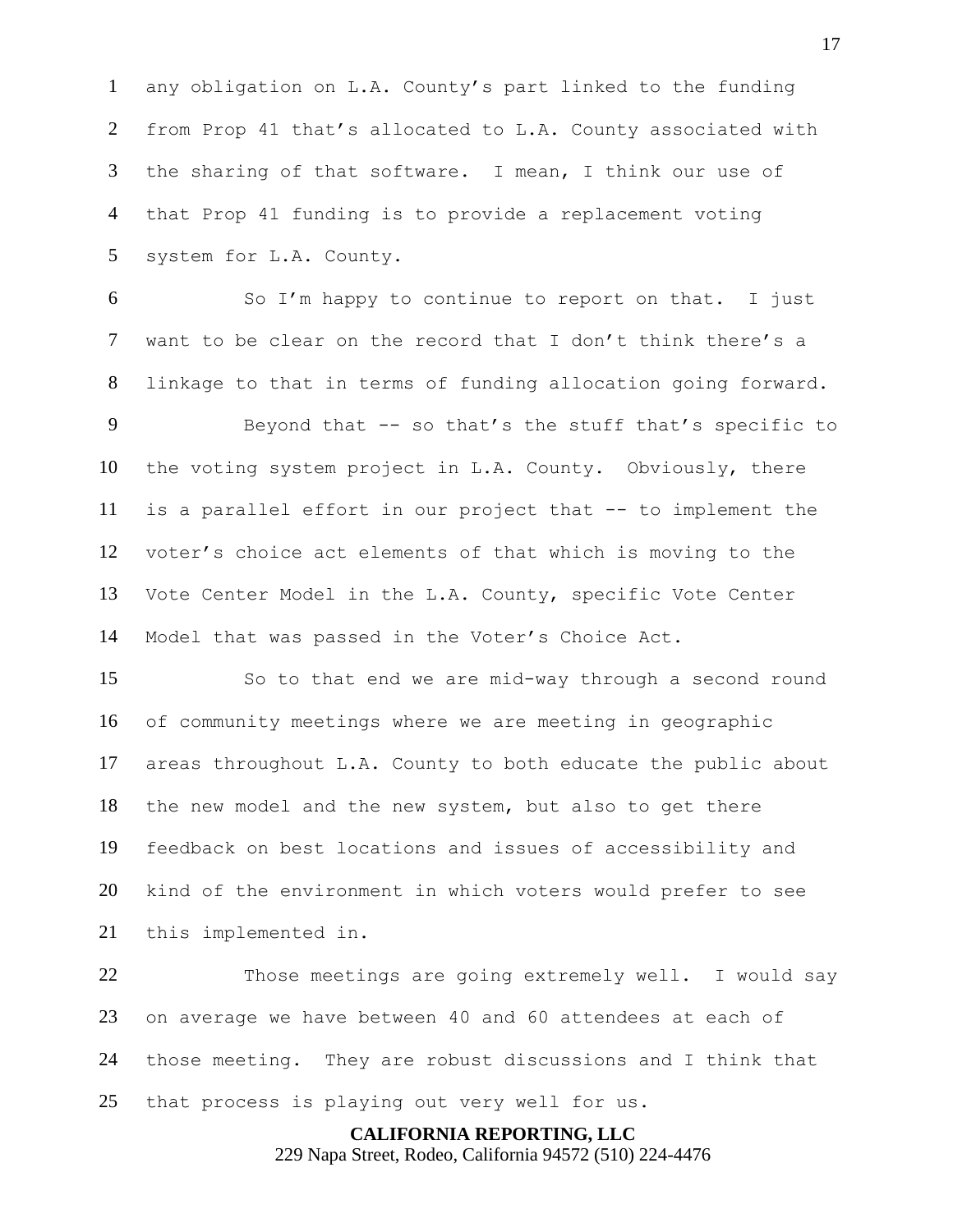Similarly, we have teams going out to -- we have over 2,000 potential Vote Center locations that have been identified through these community meetings and we are in process now of sending teams to assess those for meeting accessibility requirements and also meeting the electrical requirements that will be necessary for those Vote Centers.

7 So as those -- that's kind of happening on a rolling bases as we complete those processes. We're also obtaining letters of commitment from those facilities so that we can lock those facilities down for the March and November 2020 elections.

 And I guess, final thing I will mention -- well, maybe two final things I'll mention. One is that in addition to the pilot that I talked about already, we will conduct a mock election -- a two-day mock election in September over a weekend where we will open 50 Vote Center sites with the new equipment, and we will have a -- use that as an opportunity to educate the public about the new process and to demonstrate what that new voting experience will be like in L.A. County.

 We have an ambitious goal in that over the two days we hope to engage over 100,000 people in L.A. County in that process so efforts are in place to do that now and we will certainly be sure that your board is informed of that and given the opportunity to attend and participate that -- in

#### **CALIFORNIA REPORTING, LLC**

229 Napa Street, Rodeo, California 94572 (510) 224-4476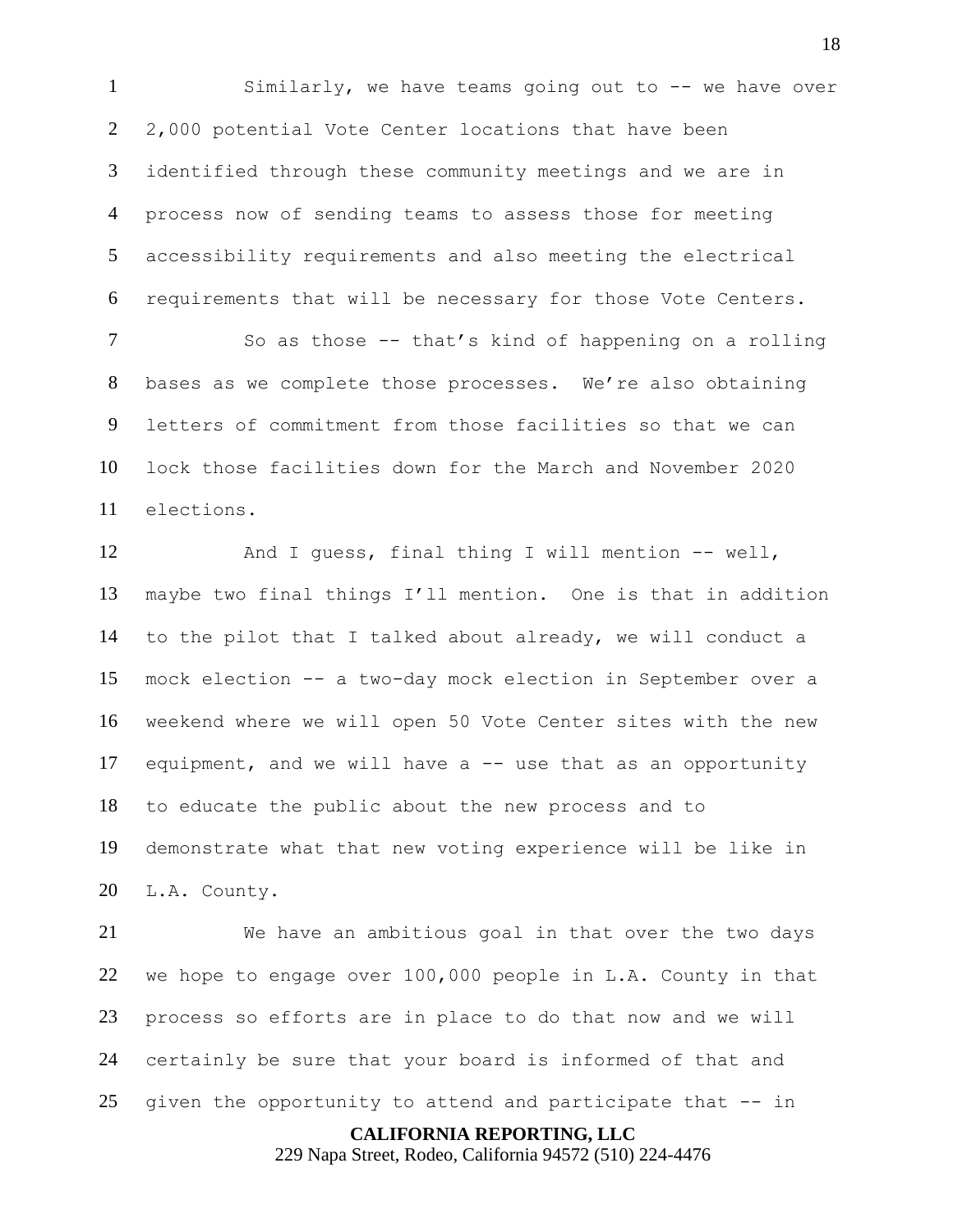that as well.

 Following that from the conclusion of the mock election at the end of September through the end this calendar year, we will then have a traveling demonstration center that will go throughout the County of L.A. to community meetings and locations and set up to allow voters to come in and see what this is like and get familiar with prior to the March election.

 So a lot of activity going on. I think you're going to see, because you're all in the L.A. area, you're going to see increased media attention on this. We're excited about it and especially the new development with the fact that our Legacy voting system, and I think that this is important to be on the record too that if you recall one of the main drivers of this project, over a decade ago, was following an assessment that determined there was not a system available on the market that was certified for use in California that could meet the needs in L.A. County. There was nothing that had the capacity for our jurisdiction, given the size of the 20 jurisdiction, the diversity of the jurisdiction, and the needs of our voters. That's what started this process.

 Now we layered on that -- we now have that Legacy system that we've been using in the interim process is now no longer certified as you heard in the staff report. And two 25 factors that I think  $-$  I don't want to be overly sensitive

**CALIFORNIA REPORTING, LLC**

229 Napa Street, Rodeo, California 94572 (510) 224-4476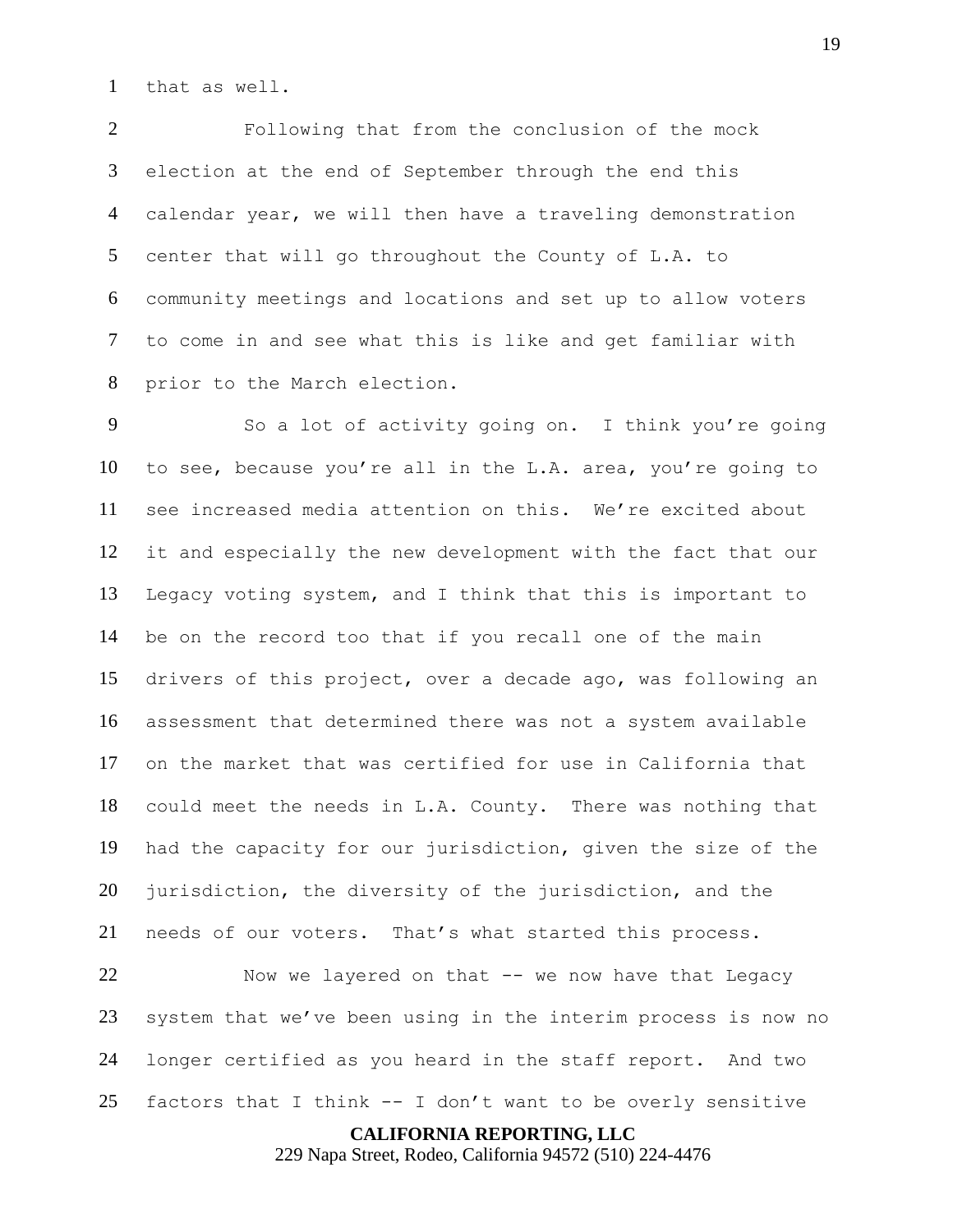on this but I think two factors that ought to be on the record given the dialog that just took place about whether or not counties are being nudged or moving fast enough. I just want to be sure that everybody knows that that notification of the decertification happened within the year of the March 2020 presidential primary and the procurement of a voting system is not a simple process and is a time-consuming process. Additionally, when we started this process the presidential primary was in June so our project plan lost two months of time in that process too.

11 So I don't say that as a complaint, I say that as context that speaking for L.A. County and also speaking for my colleagues around the state who are in similar situations where they face the need to replace their Legacy voting systems and desire to do that, that they are on fast track to do that. And so there's a lot of coordination and cooperation going on across the state. Thank you.

 MR. KAUFMAN: Thank you, Mr. Logan. I have just a couple quick follow-up questions. When is this September mock election? Do you have those dates?

21 MR. LOGAN: I believe it's September  $28<sup>th</sup>$  and  $29<sup>th</sup>$ . It's a weekend so if those are Saturday and Sunday, those are the right dates.

 MR. KAUFMAN: Okay. Close enough. And with respect to the pilot project in the November elections, how many

#### **CALIFORNIA REPORTING, LLC**

229 Napa Street, Rodeo, California 94572 (510) 224-4476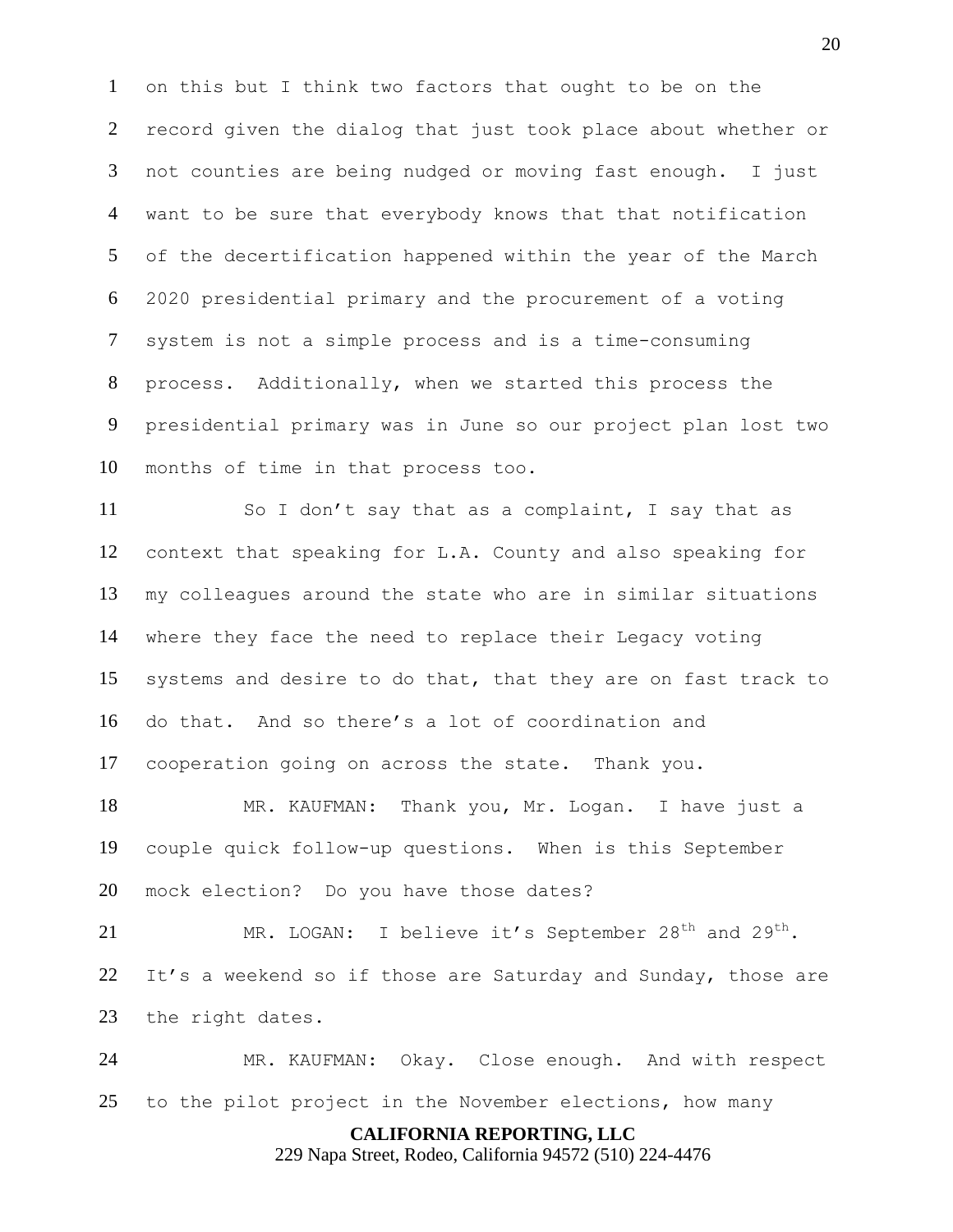municipalities in L.A. County have November elections? I'm aware of a couple. But.

 MR. LOGAN: Yeah, great question. We actually won't know the final number of jurisdictions that are in that election until 88 days prior to that election. Because of the election consolidation, most cities in L.A. County have now consolidated in even your -- it's a very small number of jurisdictions. Right now, it looks like about a dozen jurisdictions probably eight or nine of those which are cities polling their municipal election.

 So under the provisions of the pilot we will work with those jurisdictions to decide where we are going to conduct the pilot and there are very specific requirements in the law in terms of the -- a limit on the number of pieces of equipment that can be used in that and also the auditing requirements. There's a requirement for a risk limiting audit and/or I guess one form of a risk limiting audit would be just simply to hand count all the ballots in that particular pilot as well.

 So there are provisions to ensure the integrity of the election despite that it's being done in advance of certification.

 MR. KAUFMAN: Does the county run all of those elections in November or?

MR. LOGAN: Yes.

**CALIFORNIA REPORTING, LLC** 229 Napa Street, Rodeo, California 94572 (510) 224-4476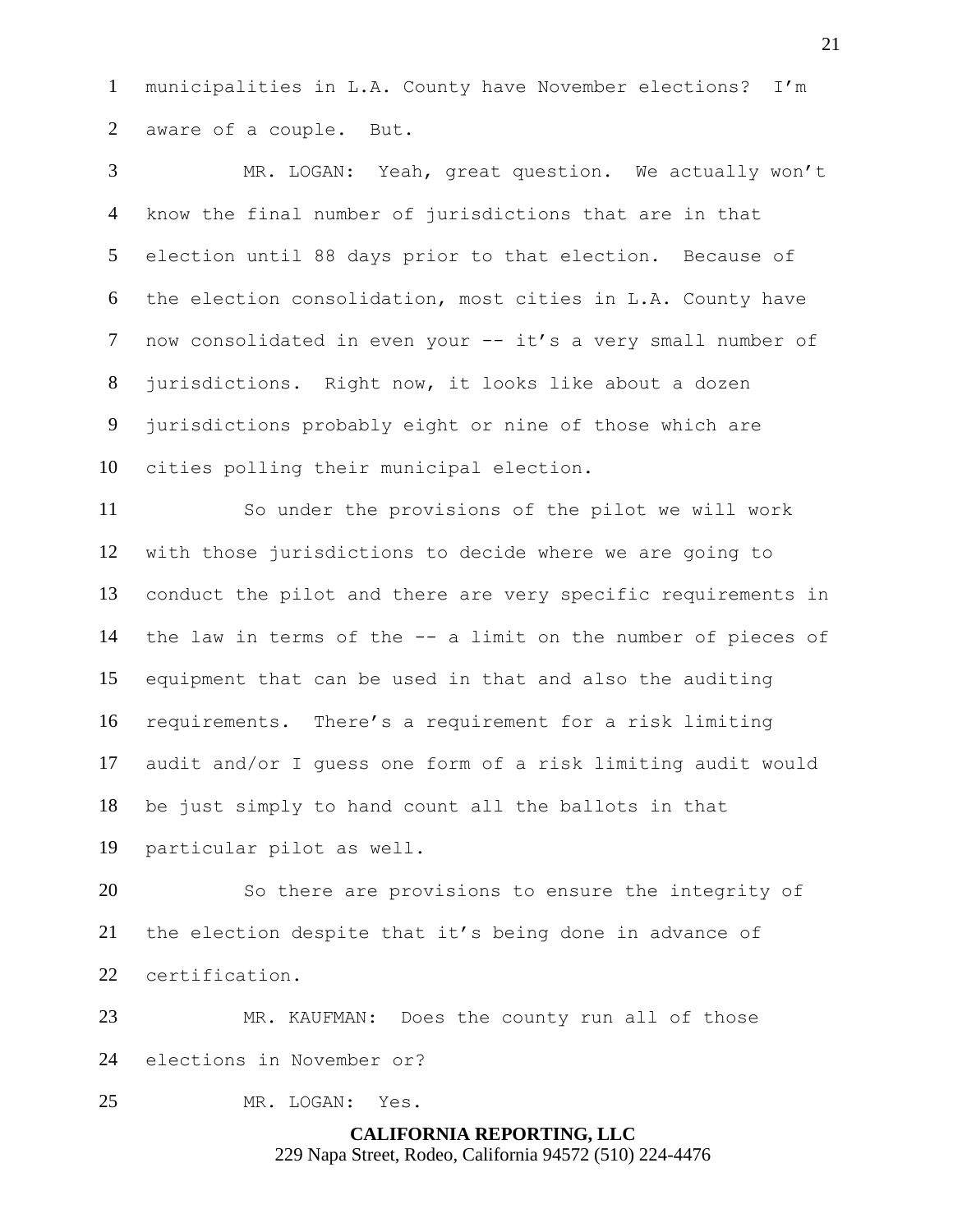MR. KAUFMAN: I mean, apart from the pilot program? The county handles all -- is at this point is handling all of those municipal elections.

 MR. LOGAN: That's correct. All of the elections in L.A. County for November will be conducted by our.

 MR. KAUFMAN: Okay. So it's possible that some will be -- well it's not possible it will happen that some of them will be conducted on the Legacy system and some of them will be conducted on the new system?

10 MR. LOGAN: Absolutely, and it's even possible and I think in fact probable that even where we are using, you know, the new equipment there will be some of the votes cast on the Legacy system and some cast on the new equipment.

 MR. KAUFMAN: But you will treat a polling place as a Vote Center would be treated essentially? You're not going to have two -- would you have voting two weeks in advance at the polling places?

 MR. LOGAN: No. No, this will be -- the pilot will take place on election day --

MR. KAUFMAN: In those.

 MR. LOGAN: -- in a selection of polling places. MR. KAUFMAN: Okay. Thanks. Anybody else? MS. LAGMAY: I have an observation. I was -- I'm excited for your community outreach meetings. I got the letter in the mail of one in my area in Monrovia, California

## **CALIFORNIA REPORTING, LLC**

229 Napa Street, Rodeo, California 94572 (510) 224-4476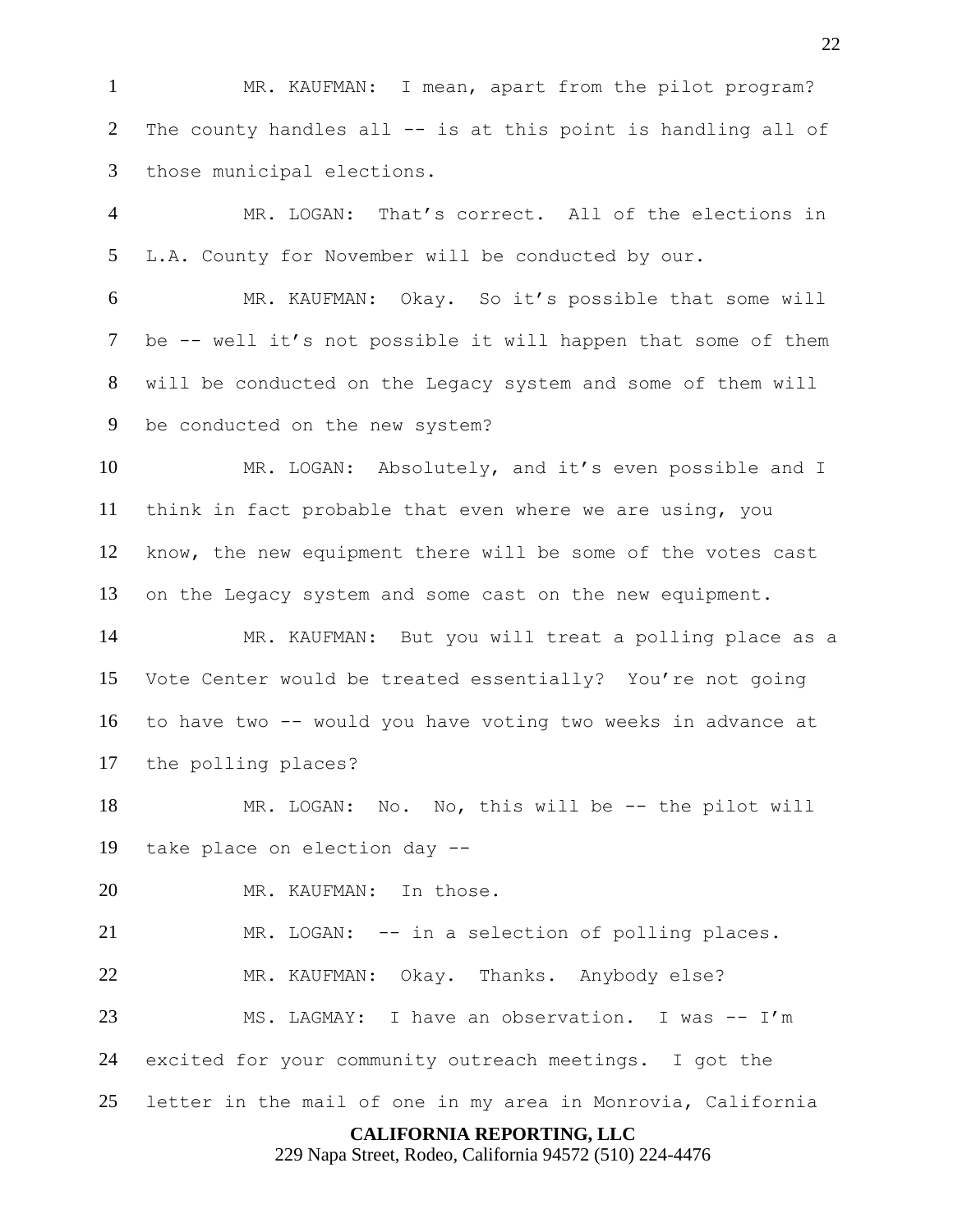1 on June  $6^{th}$  at the Second Baptist Church so I do intend to drop in on that.

 At these meetings have you sensed a pattern of what the most positive feedback comments have been as well as the most negative ones? Are they kind of pooling into two basic areas?

 MR. LOGAN: Yeah. As I was talking to my colleague from Fresno County about that at the beginning of the meeting. There's definitely a pattern at these meetings. I think that they -- not surprising that the draw to these meetings are people who are engaged and passionate about the elections process. So while the focus of these meetings, at least in L.A. County, are really about the Vote Center placement project, identifying good locations for the Vote Centers, it's not unusual for people to show up with other questions about the elections process. Again, not surprising given what we read daily in the news about the elections process. So we have found that we need to be really clear in our communication about the purpose of the meeting and covering that issue and then allowing for additional dialog.

 So some of the issues that come up are things that are legislative issues so there are a lot of questions about voter identification and the legal requirements for voter eligibility there's quite a bit of dialog on that.

Specific to the Vote Center model, to your point

**CALIFORNIA REPORTING, LLC**

229 Napa Street, Rodeo, California 94572 (510) 224-4476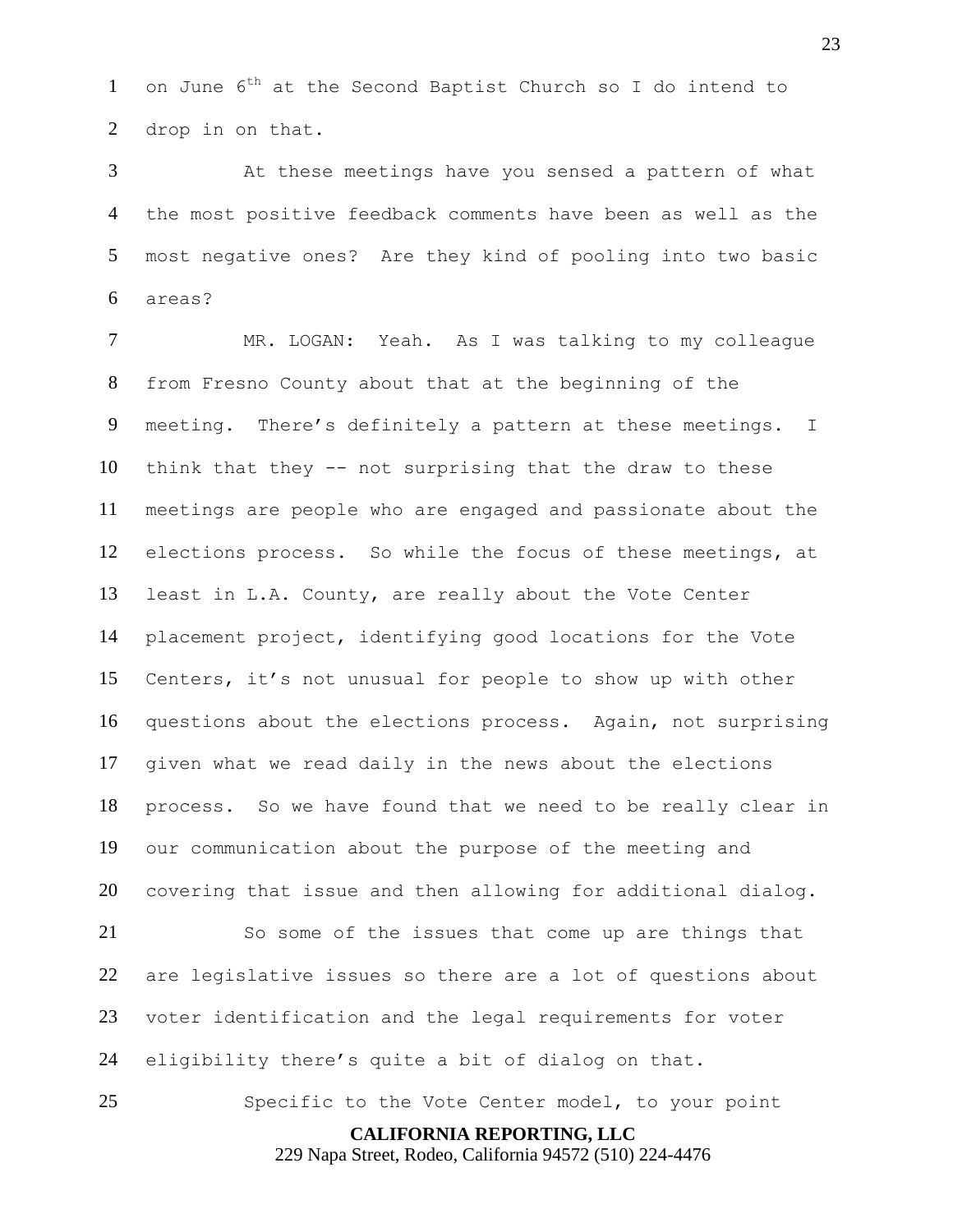about what are the more -- the most positive feedback we're getting, I think is the recognition of the extended voting period of moving away from a single day of voting and providing the opportunity for people to have the flexibility to go to the Vote Center of their choice rather than being limited to a particular location.

7 And the last one which I particularly enjoy is a little bit of inside baseball but it's also not surprising that a lot of poll workers come to these meetings and they have two things that they're interested in. One, are we still going to employ poll workers? And two, when they learn about the data that shows that the provisional ballots drop significantly as a result of this model, their support for this model goes up substantially.

 MS. LAGMAY: Very interesting. Very interesting. Thank you.

- 17 MR. KAUFMAN: Gabe, anything?
- MR. SANDOVAL: Good.

MR. KAUFMAN: Okay.

MR. LOGAN: Thank you.

 MR. KAUFMAN: Thank you, Mr. Logan we'll see you again in a couple minutes.

 All right. Let's go to item six on our agenda which is the Staff Report on Future Reimbursement Requests. An item that will become even more important as the year goes on

# **CALIFORNIA REPORTING, LLC**

229 Napa Street, Rodeo, California 94572 (510) 224-4476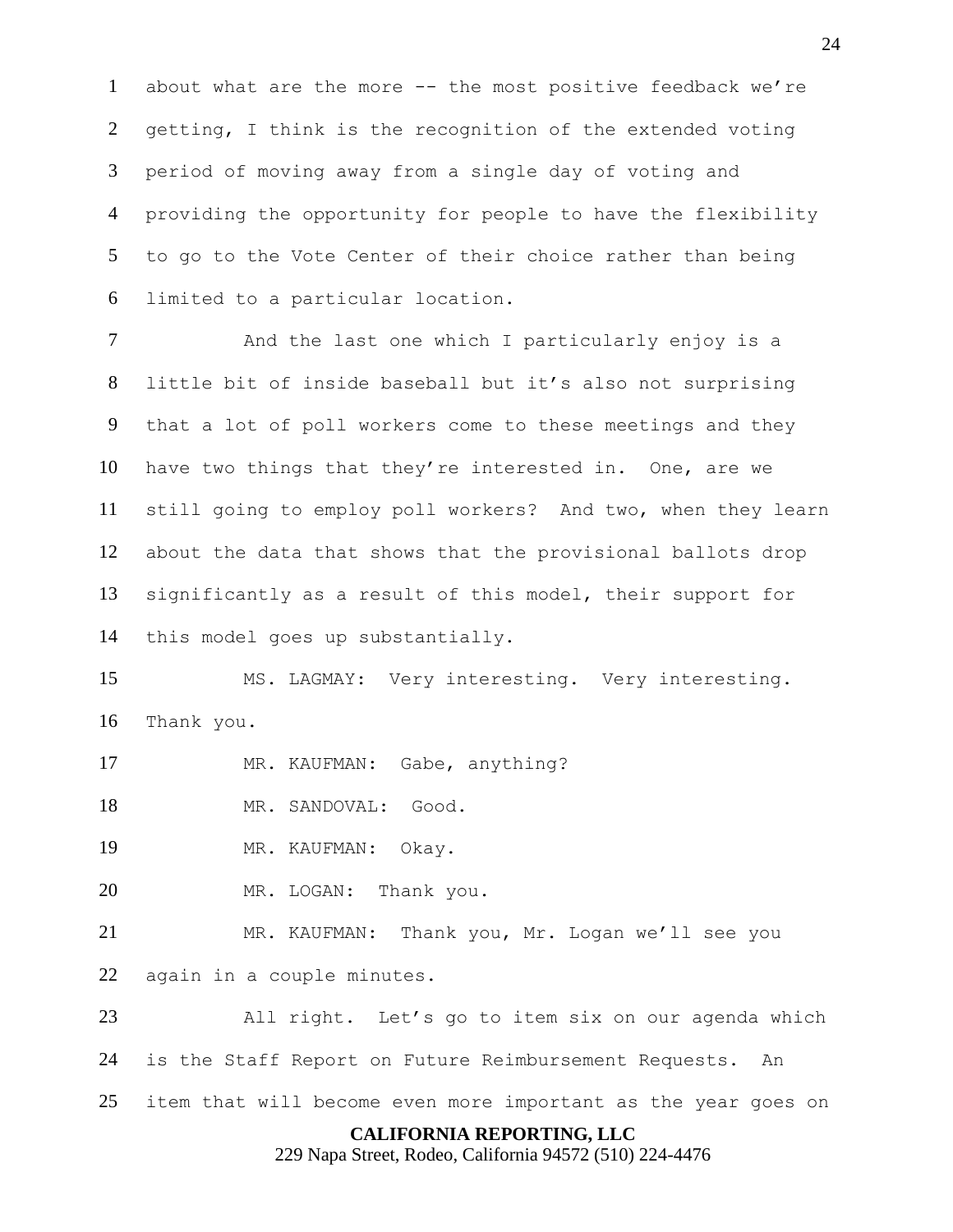and we start to see some of the folks who are now gearing up. So Robbie.

 MR. ANDERSON: Good morning, everybody. My name is Robbie Anderson, I'm the staff attorney to the VMB and I'm going to do the report on the memorandum that was issued on 6 May 28<sup>th</sup> which is Guidance on Future Reimbursement Requests. And the purpose of the memo was to provide guidance to the VMB by clarifying which county expenditures are authorized for reimbursement under Elections Code Section 19254(c)(3). Numerous counties have inquired as to whether particular expenditures would be considered reimbursable from the funds administered by the board.

 Specifically, there are three questions in the memo: 1) can a county that has previously been reimbursed by the VMB for a new voting system be reimbursed for the purchase of another new voting system, 2) can a county that has been reimbursed by the VMB for a new voting system be reimbursed for the purchase of voting equipment to expand their existing system, and 3) can a county that has been reimbursed by the VMB for a specific piece of voting equipment be reimbursed for the purchase of a replacement of that same equipment? And in addition, we will identify some examples of equipment that would expand an existing system or would be deemed a component that would be subject to reimbursement by the VMB.

> **CALIFORNIA REPORTING, LLC** 229 Napa Street, Rodeo, California 94572 (510) 224-4476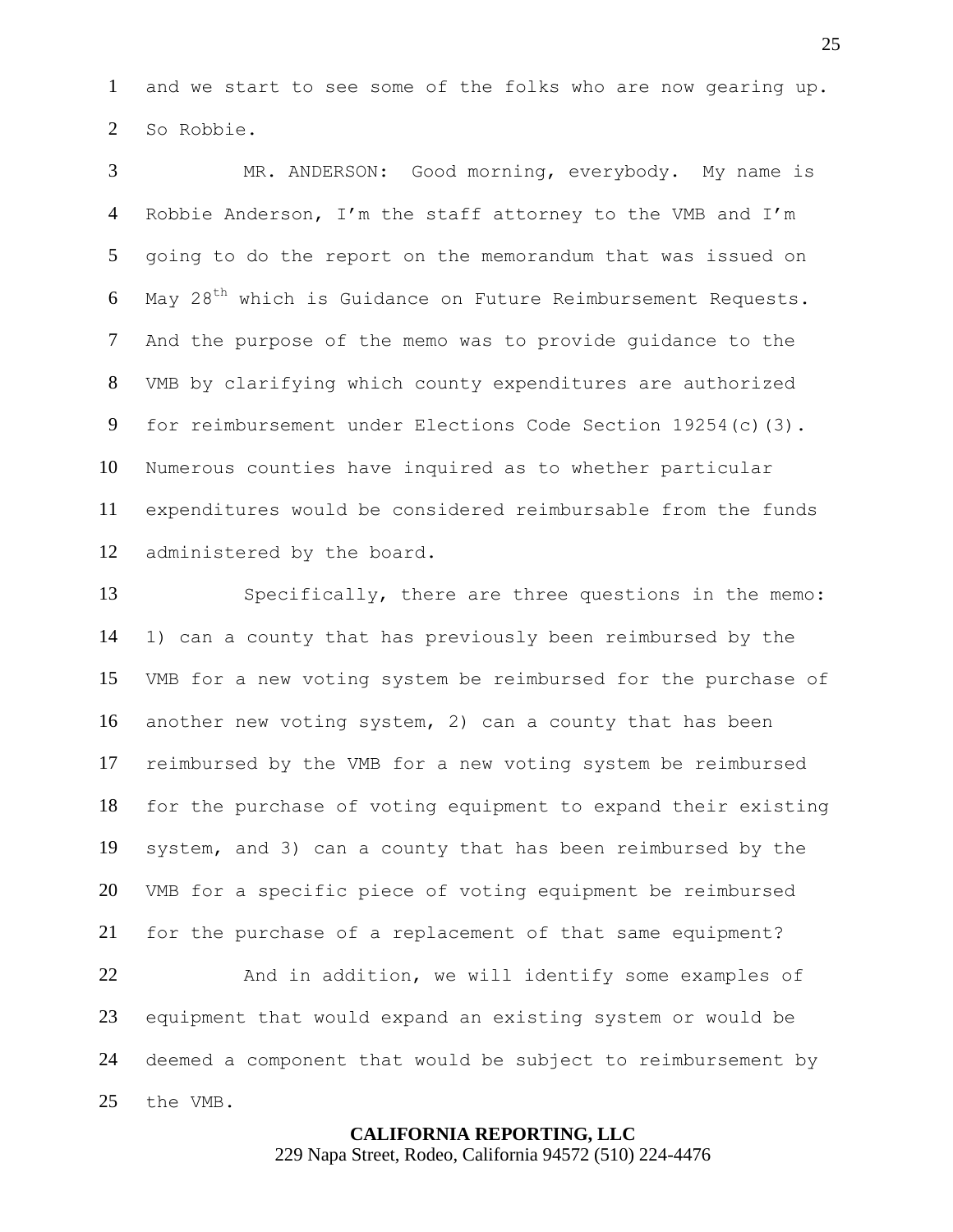Since the inception of the VMB, 34 counties have used their entire allocated VMB funds to purchase new voting systems and voting equipment. 16 counties have not been reimbursed by the VMB for a new voting system. These 16 counties can come forward at any time for reimbursement for a new voting system. The remaining 8 counties have been reimbursed by the VMB for a new voting system but still have remaining VMB funds from their original formula allocation. And those 8 counties that we're focusing on in the memo are: Calaveras, El Dorado, Humboldt, Mendocino, Nevada, Solano, Tulare, and Ventura.

 Voting systems and related technologies have evolved significantly since the establishment of the VMB in 2002. The Secretary of State has received questions from counties that previously have been reimbursed by the VMB for a new voting system. And specifically, they have inquired as to whether they can request their remaining funds for new voting technology that will expand the functionality and capabilities of their existing voting system.

 And as we discussed earlier, the Secretary of State has ordered the withdrawal of certification and conditional approval of certain older voting systems that did not meet California voting system standards.

 In the effort to purchase new systems or expand the capabilities of their current systems to meet California's

> **CALIFORNIA REPORTING, LLC** 229 Napa Street, Rodeo, California 94572 (510) 224-4476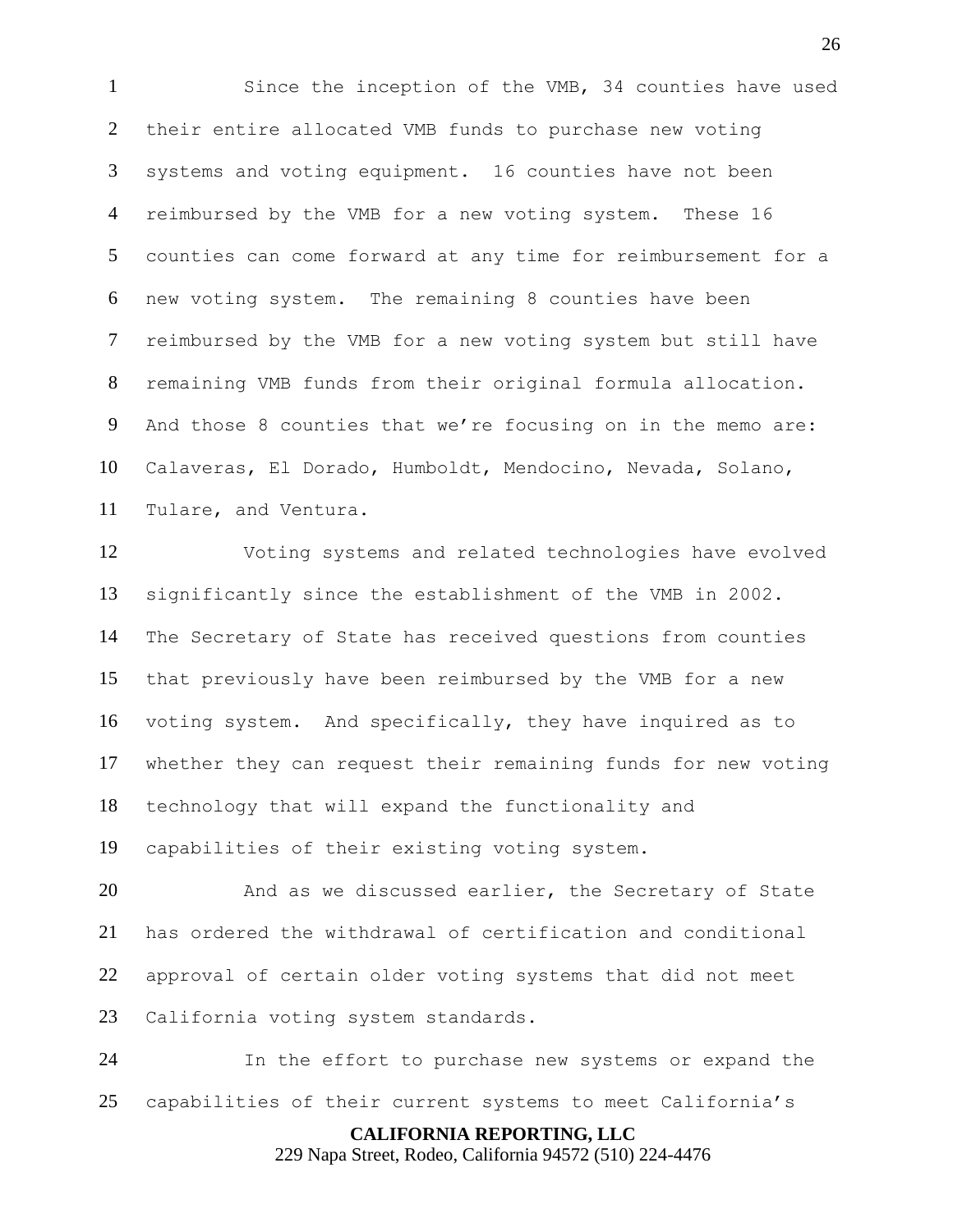certification requirements, the Secretary of State anticipates that those 8 counties will seek reimbursement from the VMB to help pay for their new voting technology.

 So due to these factors, the intent is to provide a recommendation to the VMB on how the remaining funds can be used to reimburse counties for purchases of voting equipment that will expand their existing voting system.

 Section 19254(c)(3) provides the following as one of the elements that VMB must contemplate prior to authorizing reimbursement to a county. So (c)(3) states: The County has not previously requested fund money for the purchase of a new voting system. Applications for expansion of an existing system or components related to a previously certified or conditionally approved application shall be accepted.

 That section does not expressly define the reference to expansion of existing system or components. So we looked at the language of the statute and so the language expansion of an existing system is clear and then it relates to an existing voting system.

 Section 19254(a) broadly refers to issuing bonds for the purpose of updating voting systems. So if a county has a voting system in place and additional equipment is available to enhance the efficiency of the system and/or to provide additional services to the voters throughout that equipment, Section 19254(c)(3) provides the VMB with the authority to

#### **CALIFORNIA REPORTING, LLC**

229 Napa Street, Rodeo, California 94572 (510) 224-4476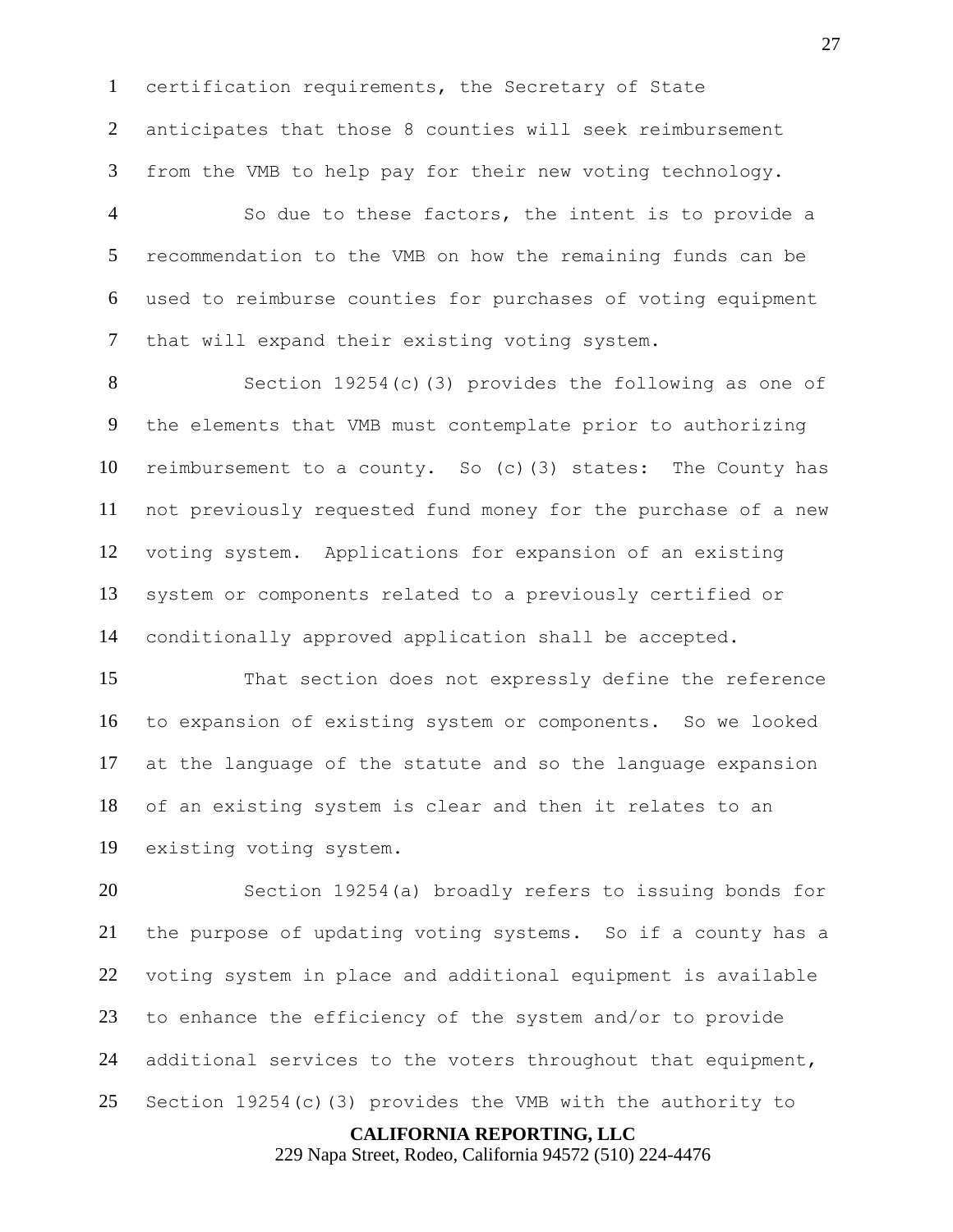reimburse a county who purchases that equipment.

 The purpose of Proposition 41 was to assist counties in the purchase of modern voting equipment. And is likely that the legislature chose to include the terms expansion of an existing voting system knowing that at the time some counties had recently purchased a voting system that may need financial assistance for the purchasing of additional equipment that would enhance efficiency in voter services. The included language provides the VMB with the authority to determine which expenses could be properly be reimbursed.

 So getting back to the three questions. So the first question, can a county that previously had been reimbursed by the VMB for a new voting system be reimbursed for the purchase of another new system? That answer is no, under Elections Code Section 19254(c)(3).

16 And question two which is most pertinent here today, can a county that has been reimbursed by the VMB for a new voting system be reimbursed for the purchase of voting equipment to expand their existing system? And the answer to that is yes. Section 192545(c)(3) does not provide any express limitation for the reimbursement of an expansion of an existing voting system to a county who has already been reimbursed for a new voting system. If a piece of voting equipment is a reasonable expansion, of the county's overall voting system solution, reimbursement is proper.

#### **CALIFORNIA REPORTING, LLC**

229 Napa Street, Rodeo, California 94572 (510) 224-4476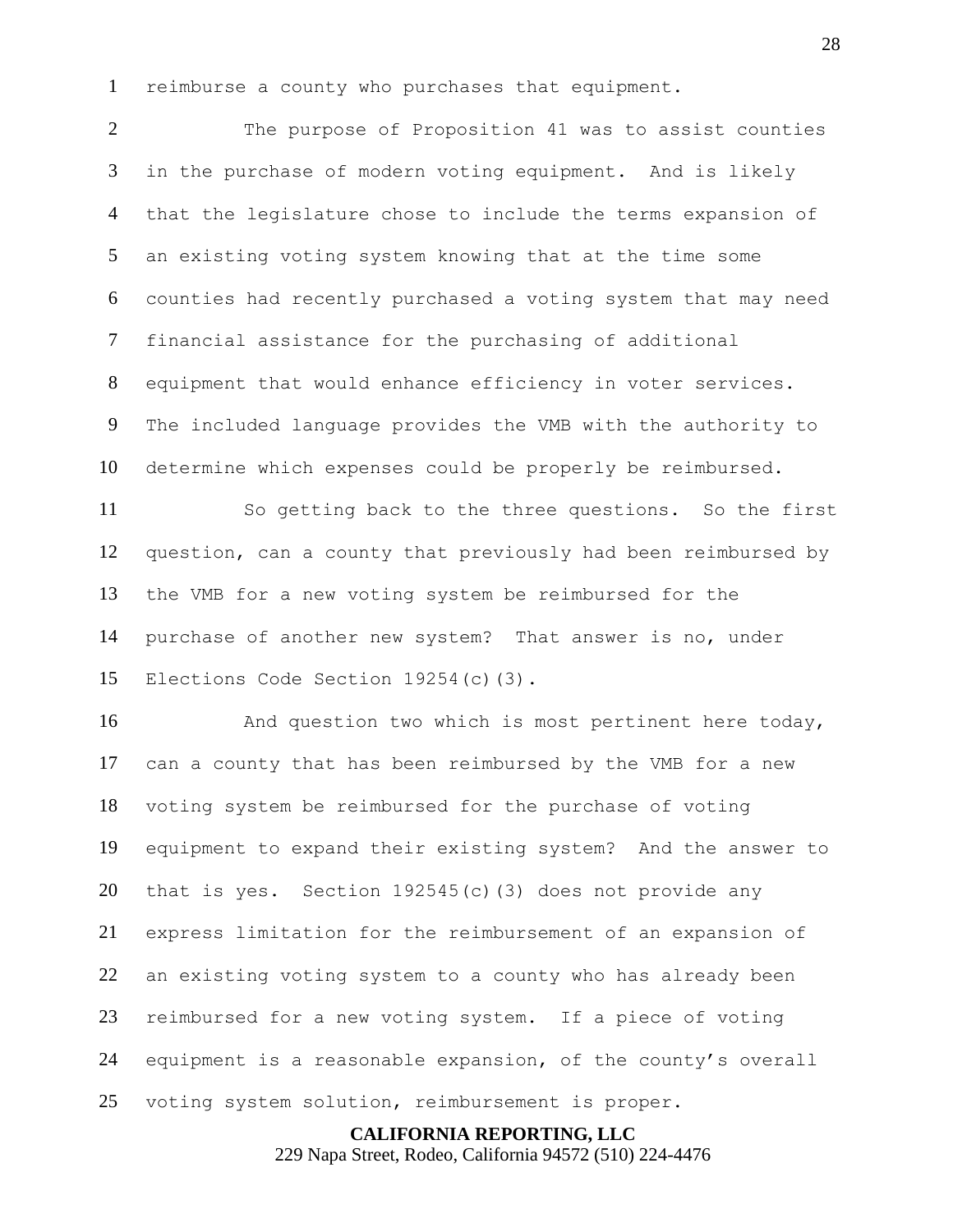And the third question regarding whether or not a county can -- who has been reimbursed for a specific piece of equipment be reimbursed for the purchase of a replacement of that same equipment? The answer to that is no. For example, if county X was reimbursed for a ballot sorter in 2012, but that sorter no longer functions property, the VMB may not authorize reimbursement for that new ballot sorter.

8 And so now we get into the compon -- voting systems' expansion and components. And voting systems typically consist of the following: client workstation or server, a stand-alone workstation, a precinct scanner for tabulation, central scanner for tabulation, election management system software which can have many functions such as ballot layout or election programming, tabulation software, ballot marking devices, adjudication software, ballot on demand workstation and printer, and external supporting peripherals that are not subject to certification, which include keyboards, mice, printers, network switch, various cables, accessibility devises such as sip and puff, jelly switches, or other external controls, carrying cases for polling place equipment, ballot boxes, accessibility tables, and printer or ink cartridges. The item listed just now in their entirety or combination of make up a voting system.

 But in addition to those items, in the electronic poll book or e-poll book and Remote Accessible Vote by Mail

**CALIFORNIA REPORTING, LLC**

229 Napa Street, Rodeo, California 94572 (510) 224-4476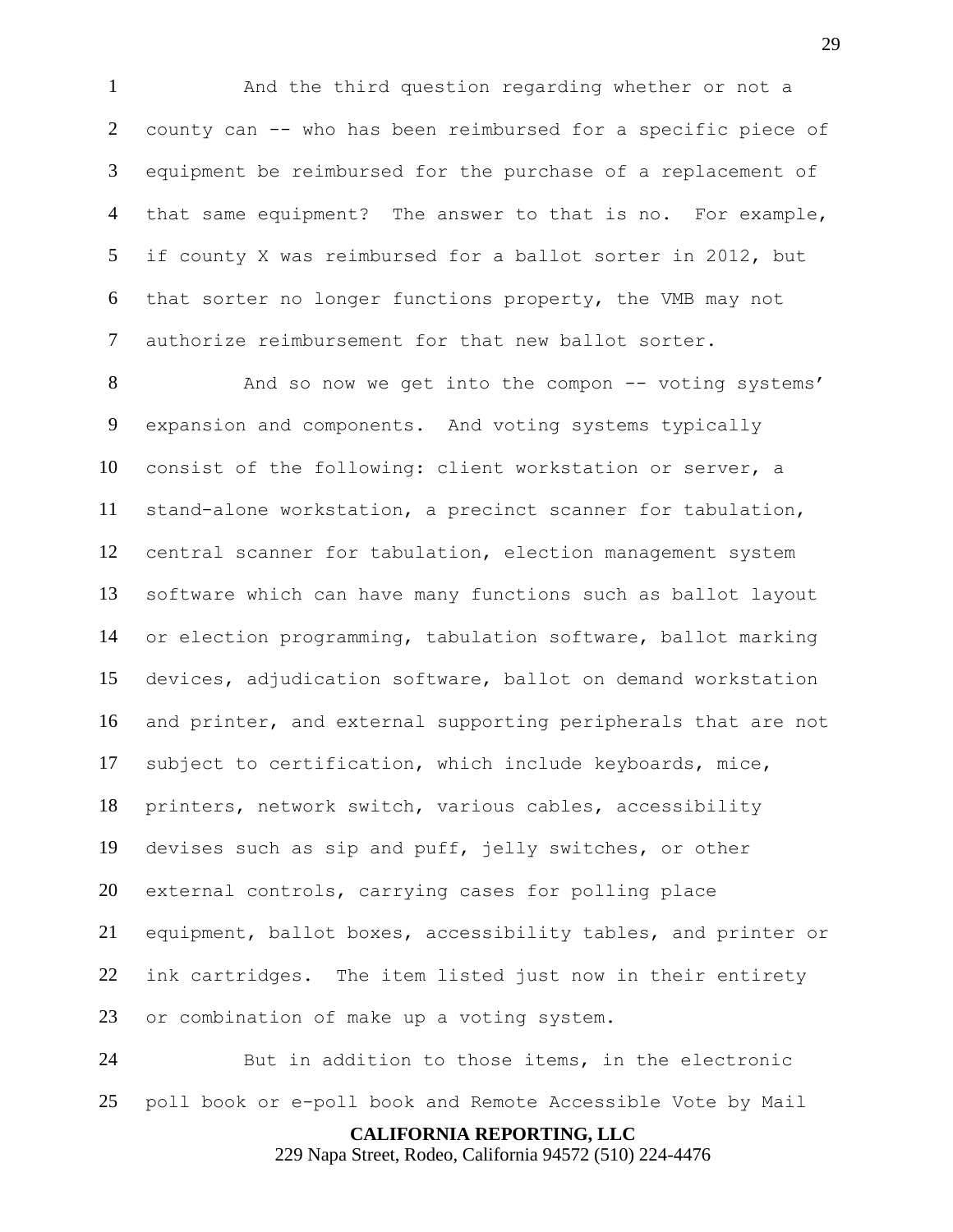System or RAVBM are components that work with the county's overall voting solution. An e-poll book is required for counties who conduct elections using Vote Centers and all counties are required to offer RAVBM, voting for voters with disabilities, and military or overseas voters.

 Both of these pieces of voting technology should be considered by the VMB as an expansion of an existing voting system that is reimbursable.

 The Secretary of State's Office has certified e-poll books and RAVBM systems for use in California.

 Back in 2014, the VMB authorized reimbursement to a county for an automated vote by mail sorting scanning system and ballot on demand printers. Although neither of these items were certified by the Secretary of State's Office, the VMB considered these items a valid expansion to the counties overall voting system solution. And found the expansion to be in line with the spirit of the Voting Modernization Bond Act of 2002.

 And the -- so it should be noted that while reimbursement to the counties by the board is limited, the voting system replacement funds provided in last year's state budget is very broad.

 Newly enacted Elections Code Sections 19400 and 19402 allow counties to use their allocated funds for a variety of items and services that cannot be reimbursed by the VMB.

**CALIFORNIA REPORTING, LLC**

229 Napa Street, Rodeo, California 94572 (510) 224-4476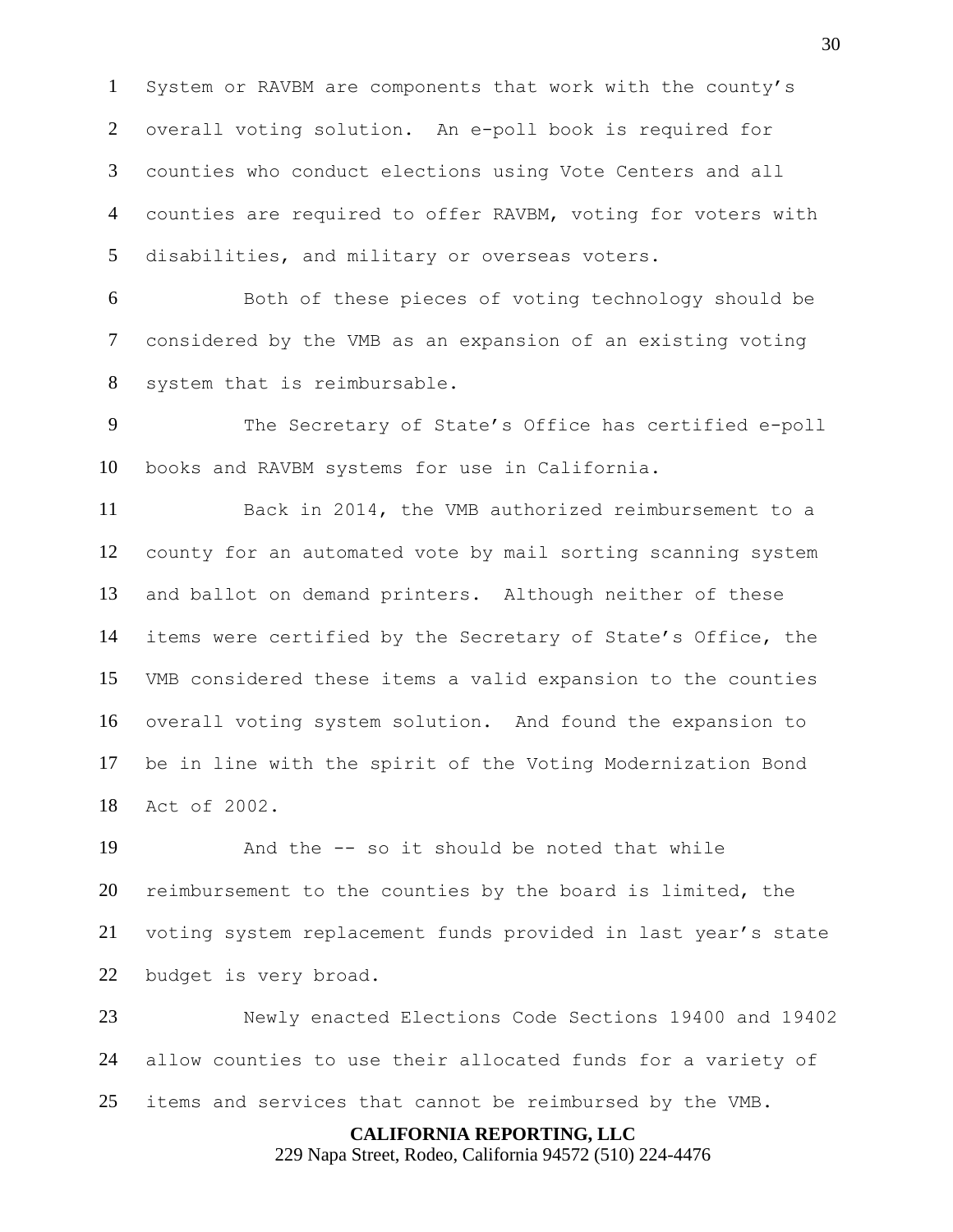So in conclusion, it is our recommendation that the VMB consider approving any future expansion requests for reimbursements for voting technology and/or equipment as part of the county's overall voting system solution because such reimbursement does not go beyond the scope and intent of the bond measure approved by the voters of California and is in line with the spirit of the VMB Act of 2002.

 MR. KAUFMAN: Thank you, Robbie. I have a few questions.

MR. ANDERSON: Okay.

 MR. KAUFMAN: And I want to really take some time on this issue because I think we need to be really clear moving forward about what we're able to do and what we may not be able to do.

 So there have been county -- a number of counties and some who are here today who have implemented systems in phases and we have awarded funding for one phase of a system and then down the -- for example, polling place system, and then down the road we've awarded funding for a vote by mail system. And that has all, I guess, either falls in the category of one entire system that's being approved in phases or perhaps an enhancement of something that we've done previously. Is that the -- basically the logic that underlies --

MR. ANDERSON: Yes.

**CALIFORNIA REPORTING, LLC** 229 Napa Street, Rodeo, California 94572 (510) 224-4476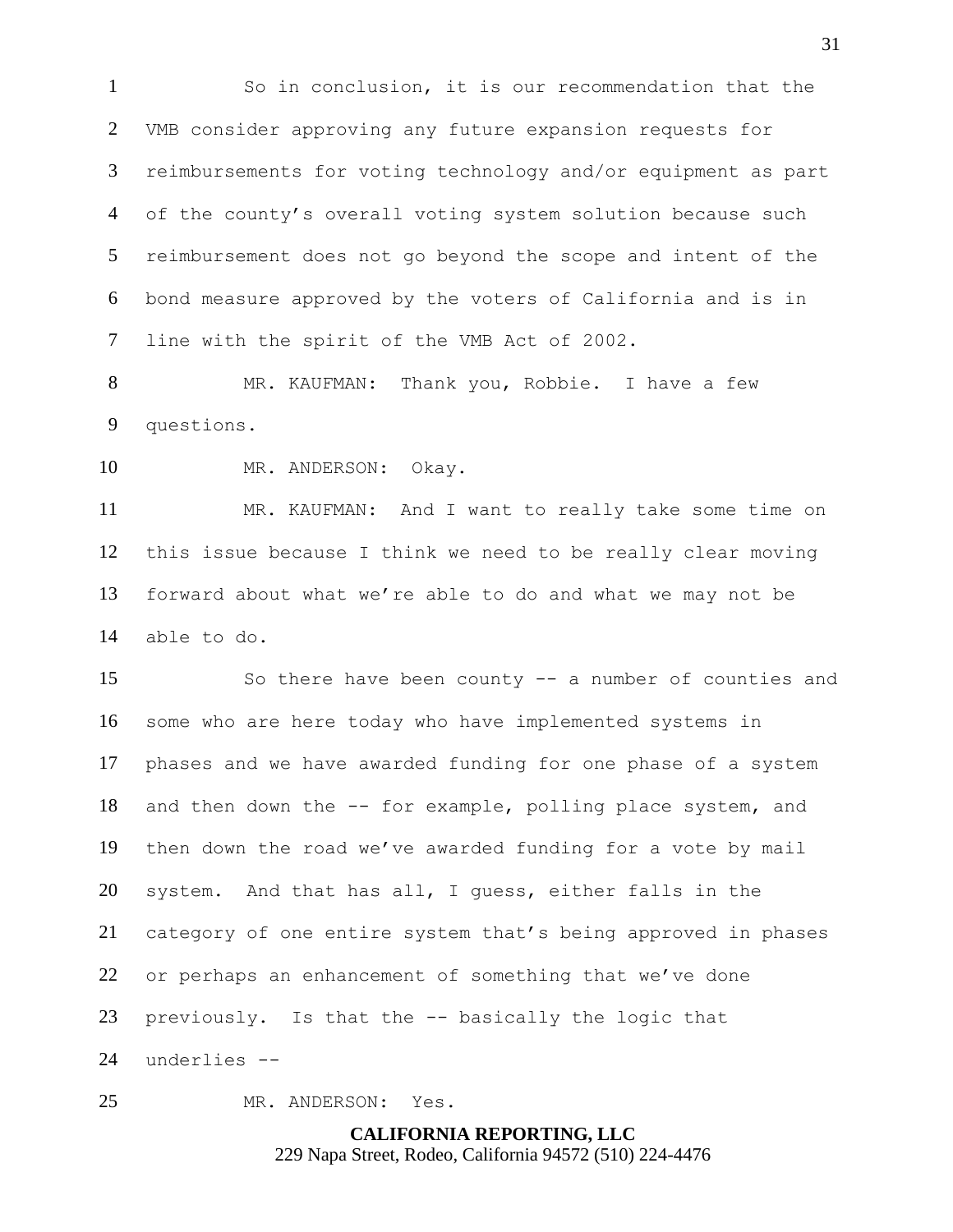MR. KAUFMAN: -- that methodology? But if we were to -- or if we did award funding five years ago to a county to implement a vote by mail system, and they now have a better vote by mail system that they want to implement, if they're replacing that equipment essentially, we're not authorized to do that?

 MR. ANDERSON: No. That was the question three, we think that's in line with purchasing a new voting system. You've already been reimbursed for it. The intent was to, you know, provide funds for new equipment not replacement equipment.

- 12 MR. KAUFMAN: But it's --
- MS. LAGMAY: Newer.

 MR. KAUFMAN: Yeah, I mean, if it's a new way of dealing with an old issue, is that viewed as a replacement? MR. ANDERSON: We would have to look at the old system compon -- you know, components of what it did and then look at the new equipment and see if it's different or if it expands. So we would have to look at that individually. MR. KAUFMAN: I mean, if we have a situation where there's a, I don't know, some kind of tabulator that provides, I don't know, new functions when tabulating the 23 votes but it's, I don't know, how do you say this? I quess the question is that replacing something that was there before or is it a new type of, you know, mechanism that's

**CALIFORNIA REPORTING, LLC**

229 Napa Street, Rodeo, California 94572 (510) 224-4476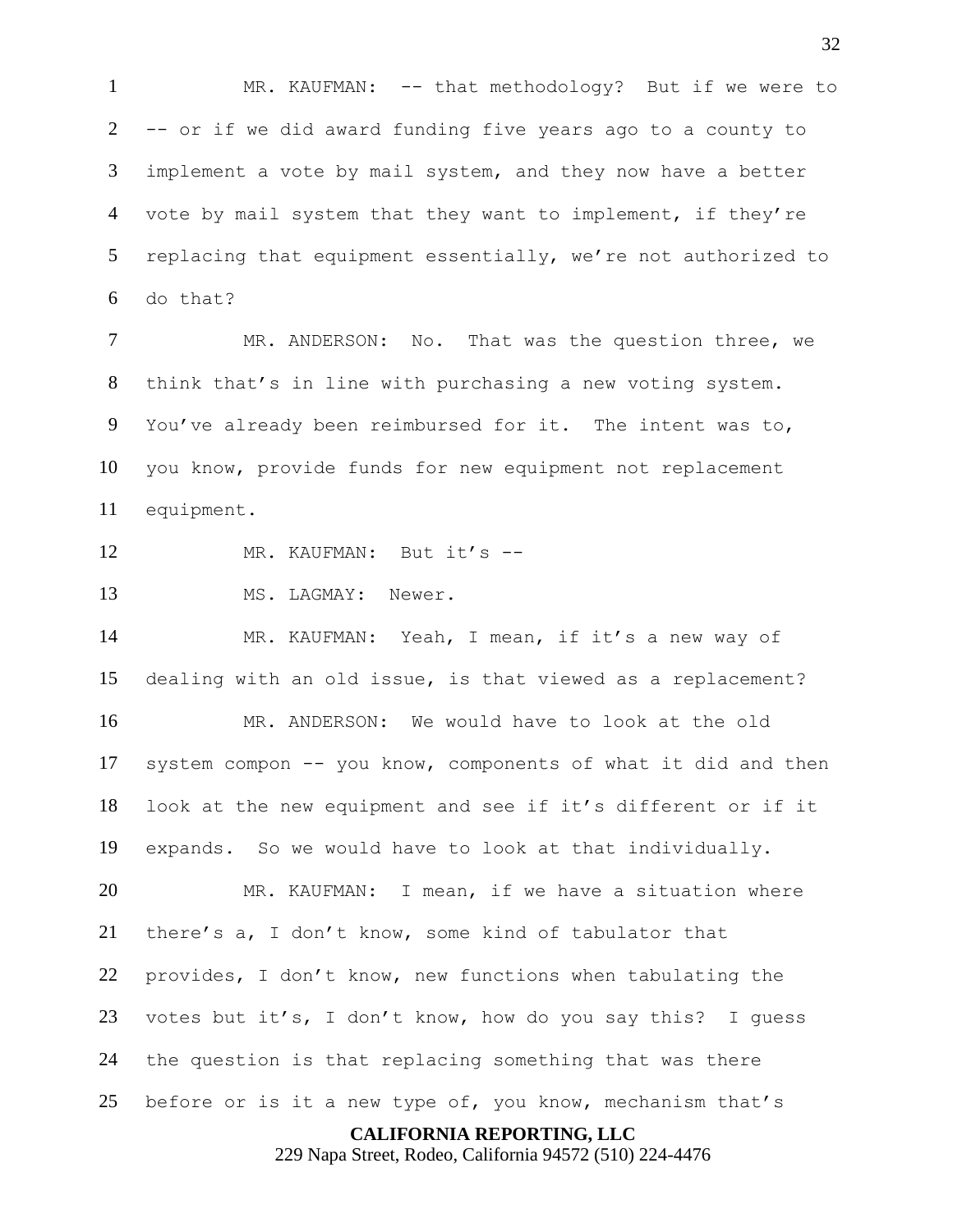going to provide an enhancement and added functionality to a system?

 MS. LEAN: So that is the discretion of the board to determine that. However, we think that it's pretty clear in the Voting Modernization Bond Act that they do put that specifically that you shall not be reimbursed for a second system essentially, right?

 And so I think the thought pattern of the staff is that if you were purchased for that specific equipment before, that under the bond act it wouldn't be able to be authorized.

 MR. KAUFMAN: Okay. As distinguished from the scenario that I described which is, you came to us before for a polling place system and now we're reviewing the next phase of your submission which is for a vote by mail system.

 MS. LEAN: So there are 16 counties that can come forward who have had a phase before. They've come forward for one part -- one part of the voting system not the complete package.

MR. KAUFMAN: Right.

 MS. LEAN: And so that's how we distinguished it in the staff report. So if a county came forward just for accessible units which quite a few counties did back -- starting in 2002, right.

MR. KAUFMAN: Yes, I remember.

**CALIFORNIA REPORTING, LLC** 229 Napa Street, Rodeo, California 94572 (510) 224-4476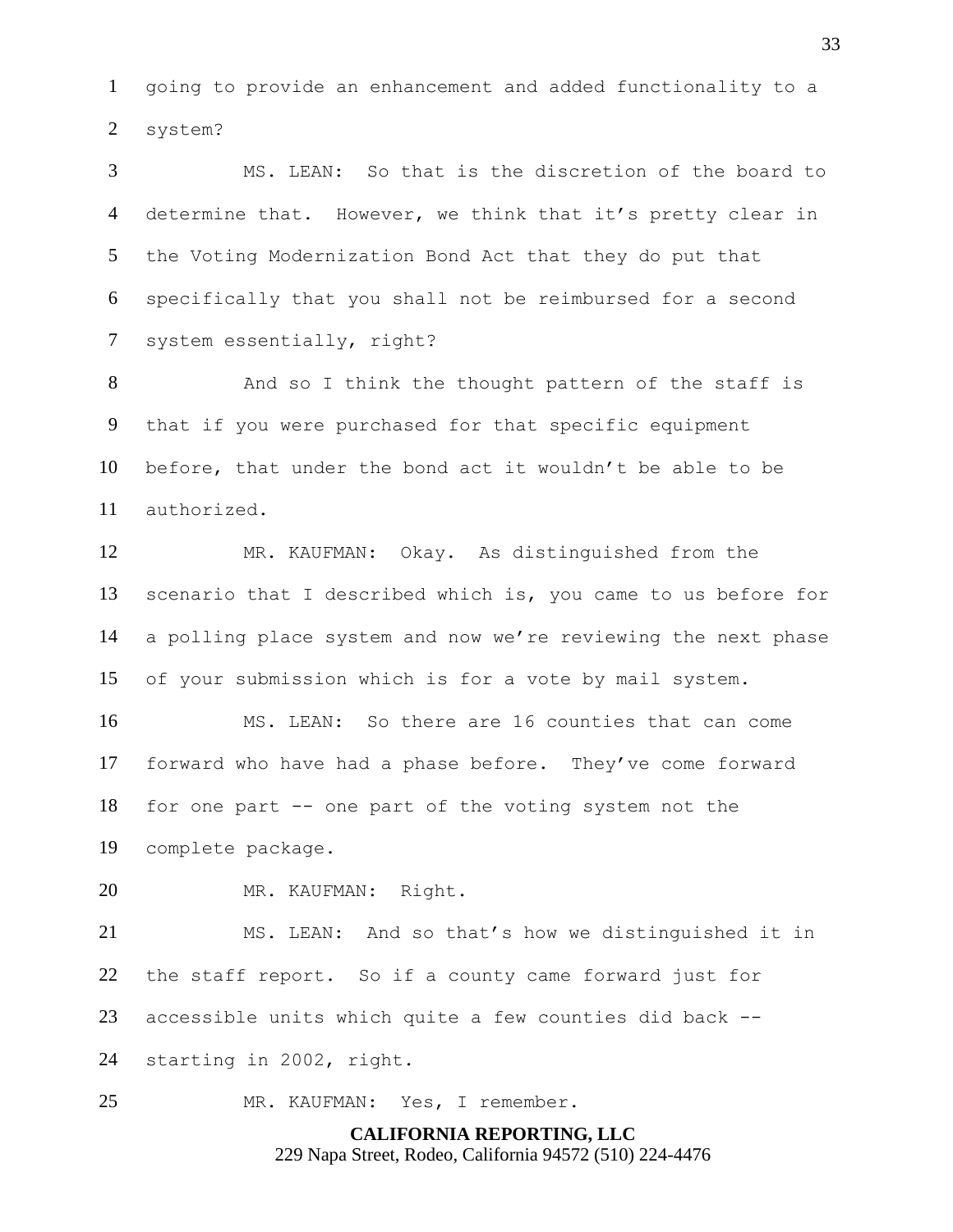MS. LEAN: Do you remember that? And so they came forward with that but they didn't replace their entire system which is what Fresno County's here today. Because they replaced a portion of their system but not their entire system. So we feel --

 MR. KAUFMAN: And to be clear, they came to us then because they needed to meet a certain federal requirement. So it was this little piece of what they were adding on to whatever they had at the time.

 MS. LEAN: Correct. Correct. And as you know over the years there's been many different secretaries and many different certification statuses. So there -- it depends on what year you're in and what Secretary you have on what is certified and what is not certified for use.

 So there's been a lot of expansion from the board and I know you've been around from the beginning and thank you June and Gabriel for being here now because we do appreciate this. But with this -- I think what we want to come forward with for the staff report and the reason why we put this together is we do see a need that counties absolutely need access to funding. But we do want to go within the spirit of the law and so that's why we're here giving a recommendation to make sure we're within that spirit and not going beyond it.

MR. KAUFMAN: Yeah. I can assure you speaking on

**CALIFORNIA REPORTING, LLC**

229 Napa Street, Rodeo, California 94572 (510) 224-4476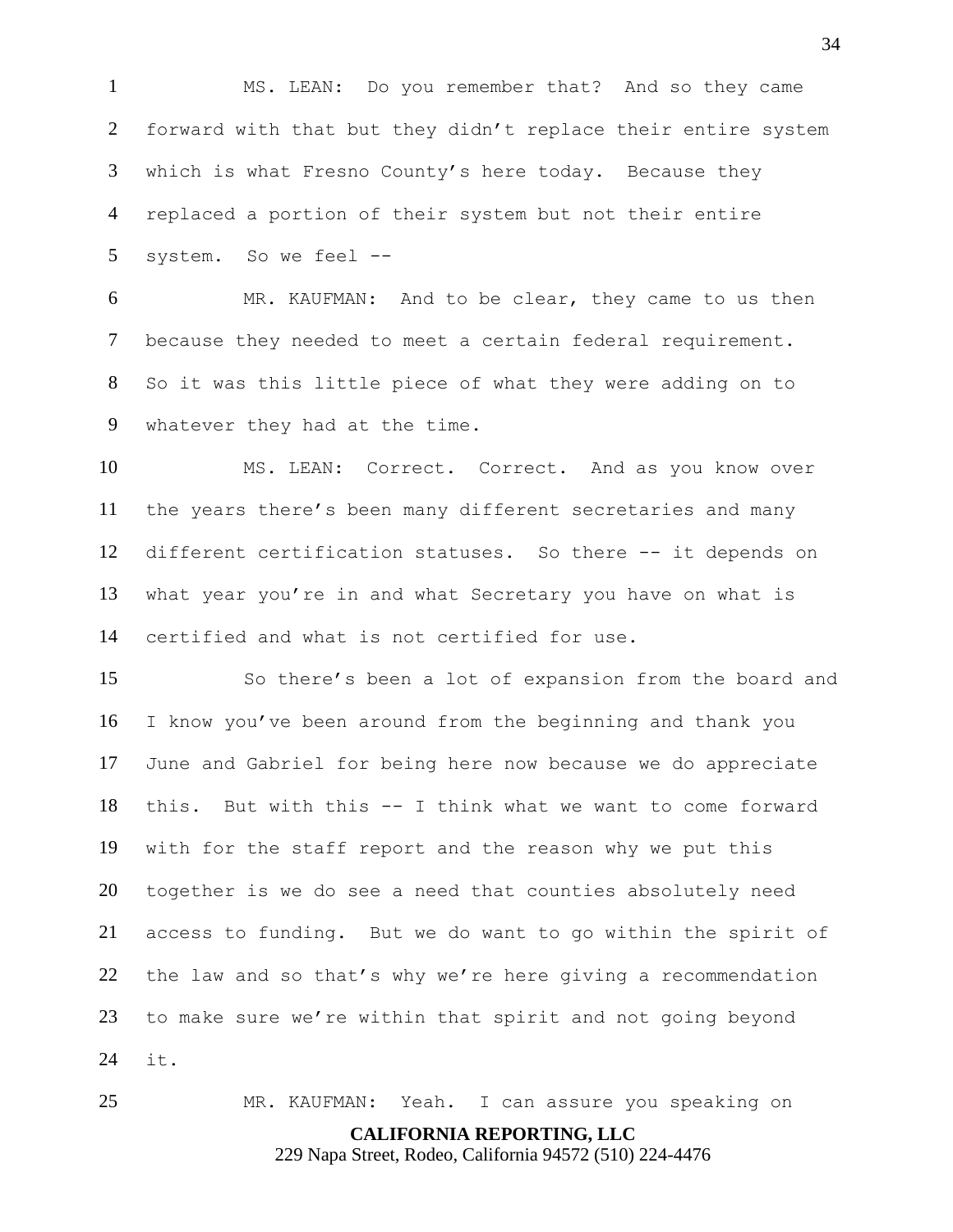behalf of my fellow boards members that we do want to go within the spirit of law. That should first and foremost guide our actions here as much as we want to be helpful and give away money to counties who are trying to do the right thing, we do have to do things within the parameter of the statutes that give us the ability to be here.

7 But we are -- the reality is we are going to have funds at the end of the day, we think, on the table, you know, once folks have kind of come through here for their first bite of the apple. It seems or at least the premise always was that there would be funding on the table that will have to be reallocated.

 So, yeah, I think these issues will become increasingly important as people are kind of looking for that remaining funding and we're looking to figure out a way to give it out.

17 I did -- and then I'll turn to my fellow board members, I did want to ask not to pick on Alameda, but given that I just had read your memo and then I read the Alameda request which is to replace their prior system, how do we reconcile that with what you just presented us as the mandate of the statute? And does their settlement in the fact that they're kind of tapping into money that was theirs and then kind of taken back change that scenario?

**CALIFORNIA REPORTING, LLC** MS. LEAN: So it's a -- in our opinion it's a little

229 Napa Street, Rodeo, California 94572 (510) 224-4476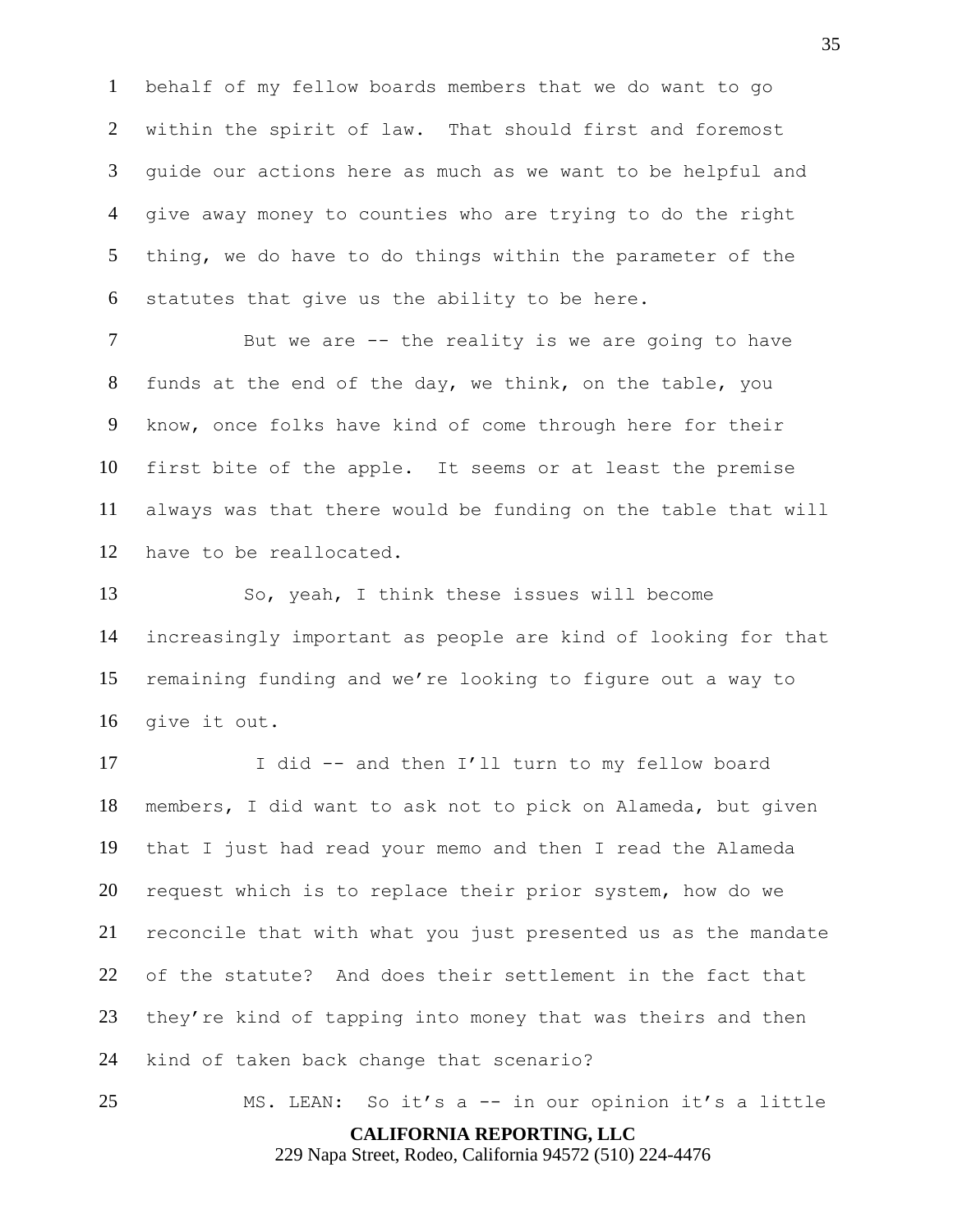bit of different scenario. So we're going to get into that staff report in a moment. Unfortunately, Alameda County is not here today. The person who was planning to be here is their assistant registrar, she had a little bit of an emergency procedure she had to go so she was unable to be here today.

 However, so Alameda County in that settlement agreements, if we can go back in time a little bit, they -- they're one of the first counties to get reimbursed from the Voting Modernization Board back in December of 2002. They came forward because they bought a system. Turns out the whole lawsuit that was discussed a little bit in the staff report was -- there was a vendor who sold them a piece of equipment that wasn't in fact certified. So what happened was, they did purchase that they ended up not being able to use it completely because it was not certified, they had to come back and get it certified.

 So through this whole agreement, there was a small portion of money that needed to be reimbursed back to the Voting Modernization Board because of that. So once they got certification, it was fine they could use the equipment. But with going through this whole lawsuit that went on for many, many years it was determined that those funds should be returned back to the Voting Modernization Board. So specifically, for the equipment that they didn't get

**CALIFORNIA REPORTING, LLC**

229 Napa Street, Rodeo, California 94572 (510) 224-4476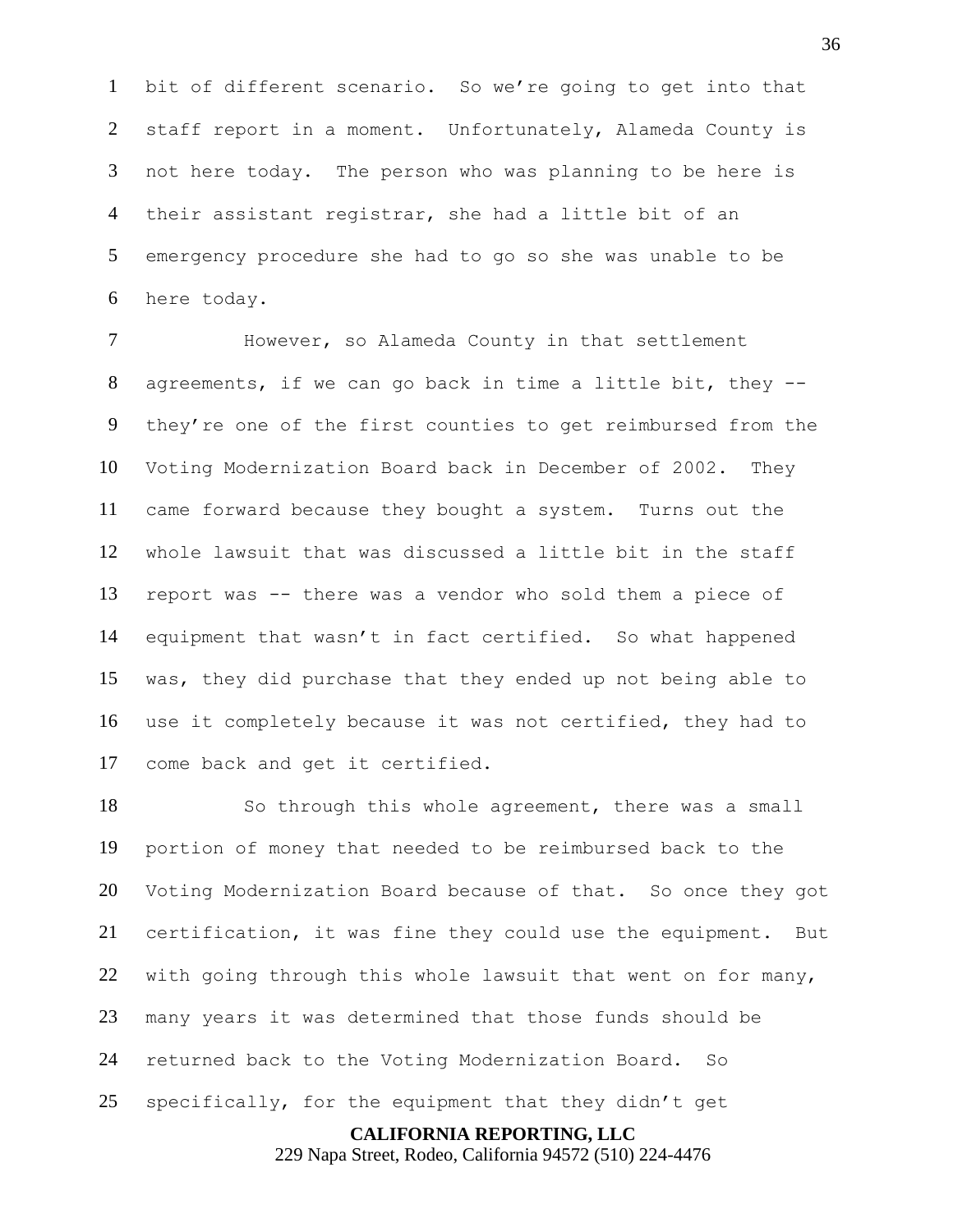reimbursed for.

 So we think it's a little bit of a different scenario than this analysis but it could be deemed the same, I mean, it is a judgment call.

 MR. KAUFMAN: And I was a little bit confused by it and again I don't want to jump ahead too much to Alameda but it's a topical point here in the context of the memo. And I want to clarify, there was a lawsuit that resulted in a refund because that system wasn't certified although the report seemed to suggest that -- was it the same system that was in place or another system that was in place that was kind of aging and now required replacement?

 MS. LEAN: So their original system if I go back, I believe that was the Sequoia system. If I --

MR. KAUFMAN: Yes.

 MS. LEAN: -- I got to go way back in my memory. MR. KAUFMAN: Well, that was what was in the staff memo.

 MS. LEAN: Okay. Well, I didn't write the staff report but, thank you. So if we go back then, that equipment didn't necessarily fulfill all the requirements of HAVA.

 So they did come forward and say, hey we got to get a new system, so they came forward with that new system. However, one of the components that was in the system that they bought by Diebold, had, I believe, ranked choice voting

# **CALIFORNIA REPORTING, LLC**

229 Napa Street, Rodeo, California 94572 (510) 224-4476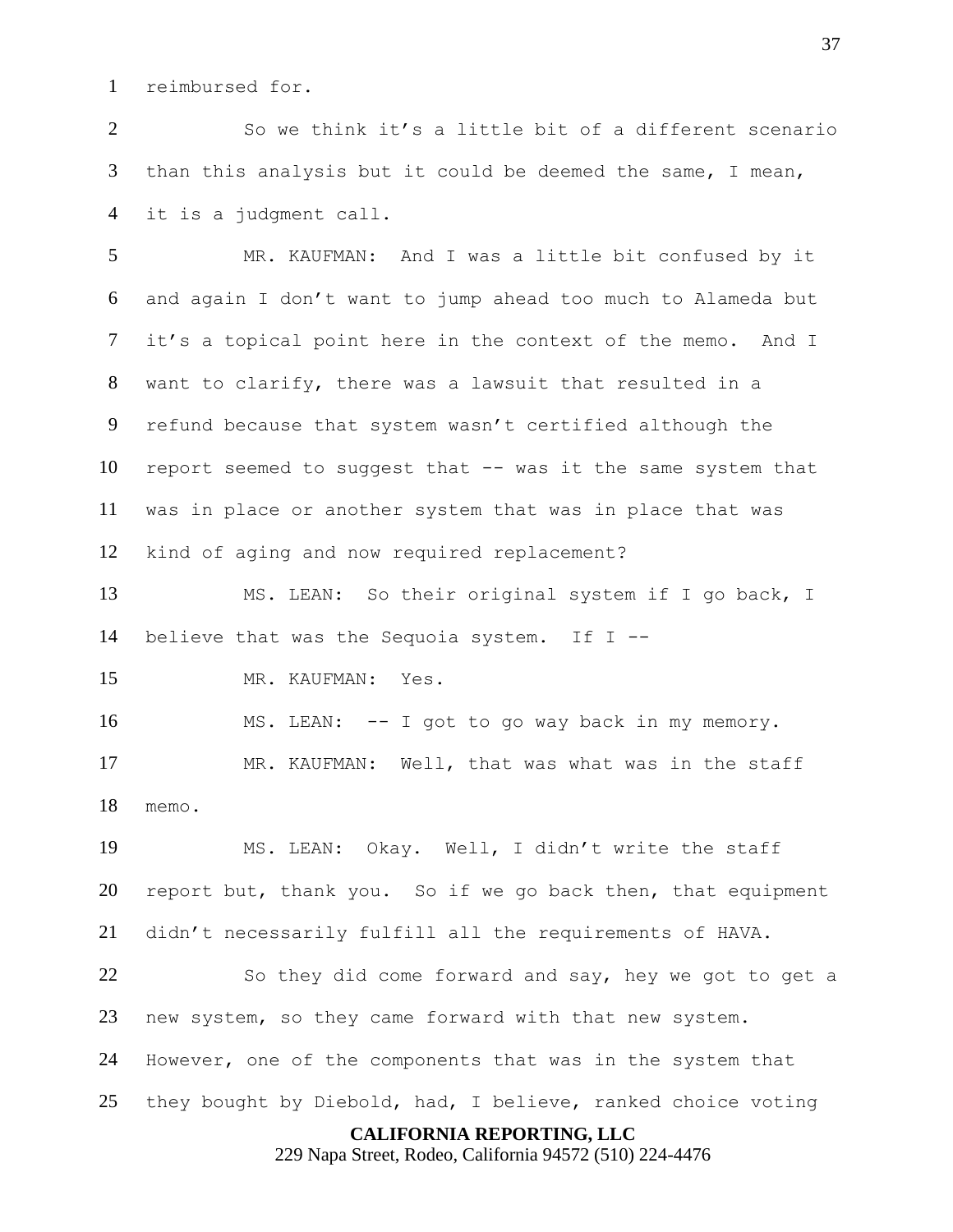attached to it that wasn't in fact certified at that time, but they purchased it and it was going to be placed into use even though it wasn't certified by the Secretary of State's Office. Which is something that under all Secretary of 5 State's has been an absolute requirement.

 So it started this whole long, very long process of them having to – one, I believe the vendor had to give them back money for the equipment, they had to go back and get it certified, then they could use it. So it was a whole long process, it was quite a few years ago but they did get funds and it's in its own separate account in the Voting Modernization Fund just for that specific purpose. So I believe that was the thought pattern in the staff report is because it was allocated directly to them in it's own separate fund that was reimbursed that they would still be authorized to have that money.

 MR. KAUFMAN: Even though it's for a newer system? MS. LEAN: For a newer system, correct, sir. MR. KAUFMAN: And Robbie, do you have a -- any thoughts you want to add on that given that you were the author of your memo?

 MR. ANDERSON: No, as Jana said, you know, that they basically they gave the funds back to the VMB so they were really never reimbursed for the new system. So now they're coming forward for a new system I think that's okay because

# **CALIFORNIA REPORTING, LLC**

229 Napa Street, Rodeo, California 94572 (510) 224-4476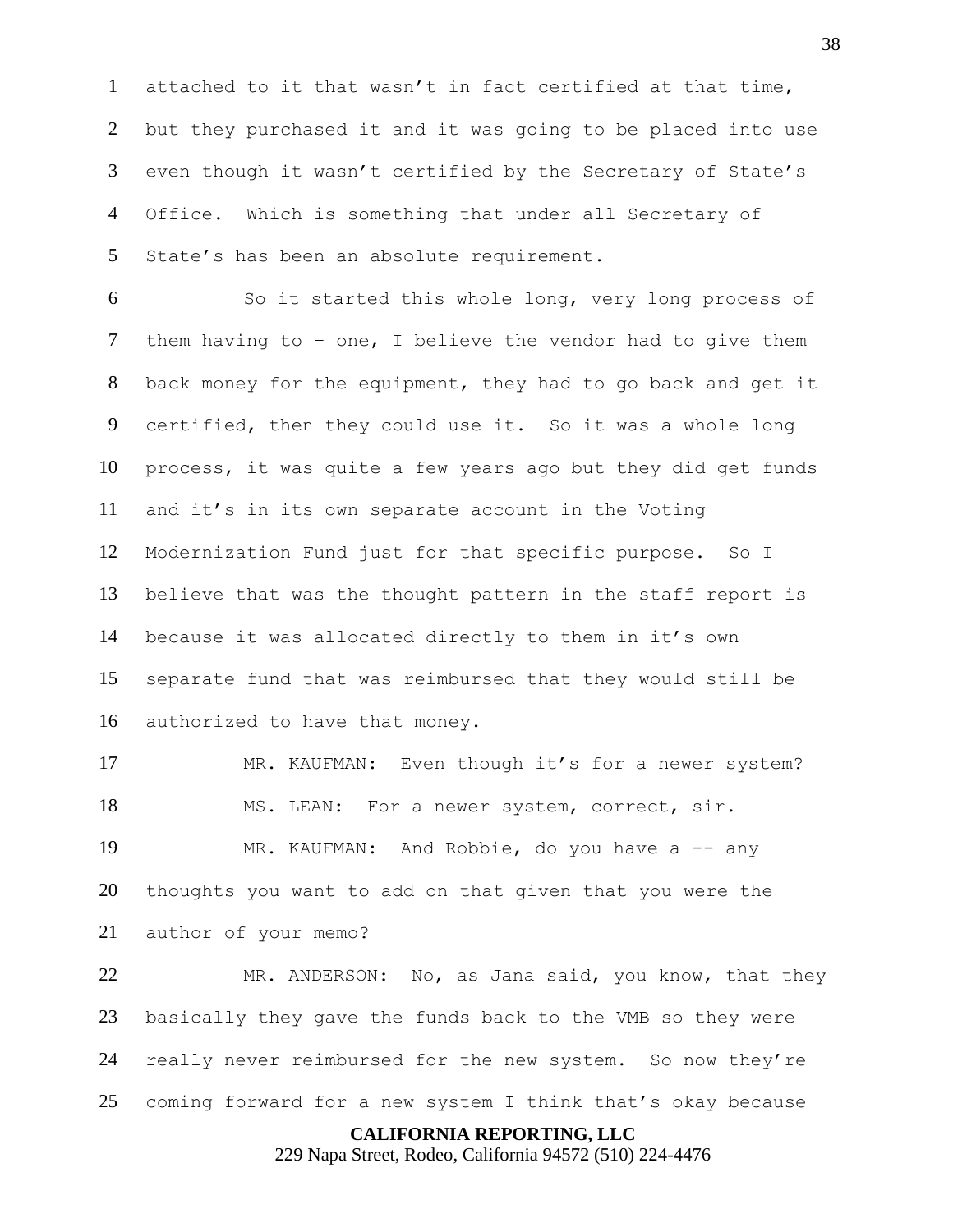they weren't previously reimbursed for a complete new system.

 MR. KAUFMAN: I don't want to be -- I don't want to over lawyer this but we have had issues in the past when we've done things that may be questionable on the statute and I did note with interest that the statute doesn't actually say, that a county has been reimbursed for the purchase of a voting system. But it says, the county has not previously requested fund money for the purchase of a new voting system.

 So I'm just throwing it out there how this fits into that. I don't want us walking out on a tightrope at all if we think it's going to present an issue. So and I'm completely understanding and appreciative of this situation with Alameda but I want to make sure we're doing things within the parameters of the statute.

 So we can revisit it when we get to Alameda or we can take another look at that but I just want to be sure we're, you know, on strong grounds if we do this. And I understand it's a unique situation, they gave money back that we gave them in the first place so it should be kind of, you know, opportunity to start over again but I'm just looking at the language.

 MS. LAGMAY: Mr. Chair, are you addressing the fact of protecting the actions of the board in case there is a challenge from another county that says, well you gave it to them.

# **CALIFORNIA REPORTING, LLC**

229 Napa Street, Rodeo, California 94572 (510) 224-4476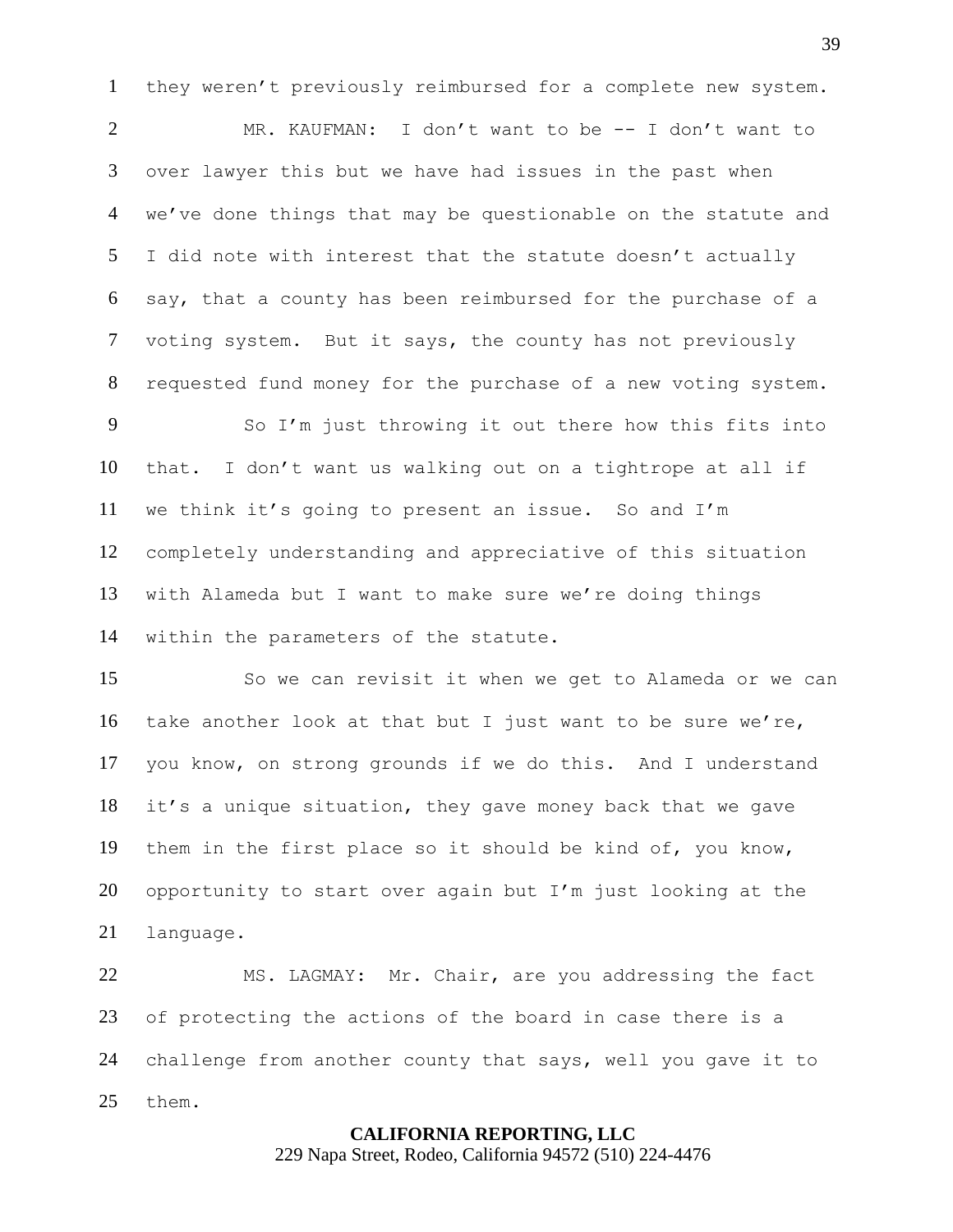MR. KAUFMAN: Another county or otherwise I just want 2 to make sure that we're, you know, --

MS. LAGMAY: Defensible.

 MR. KAUFMAN: -- taking appropriate actions that are defensible --

MS. LAGMAY: Defensible.

MR. KAUFMAN: -- under the statute.

8 MS. LAGMAY: Got it.

 MR. SANDOVAL: I agree with my colleagues. There has to be some clarity as to whether or not this is within parameters of the law as drafted and there is obviously an intent to be within the spirit of the law but that is insufficient if there's a challenge. Where within the spirit of the law it is also supported by legislative history in a way that we feel comfortable about what direction we're taking. We are here to be responsible and also ensure that whatever we do, even though we're all focused on insuring that voting machines are modernized throughout the state, but that we do that within the law.

 MS. LEAN: Understood. So with that in mind it's kind of -- it's the next report. We can hold that over to the next meeting if you'd like, so we can do some more clarification on that.

 MR. KAUFMAN: Yeah. I think that might be a good idea particularly since Alameda's not even here. Does this,

**CALIFORNIA REPORTING, LLC**

229 Napa Street, Rodeo, California 94572 (510) 224-4476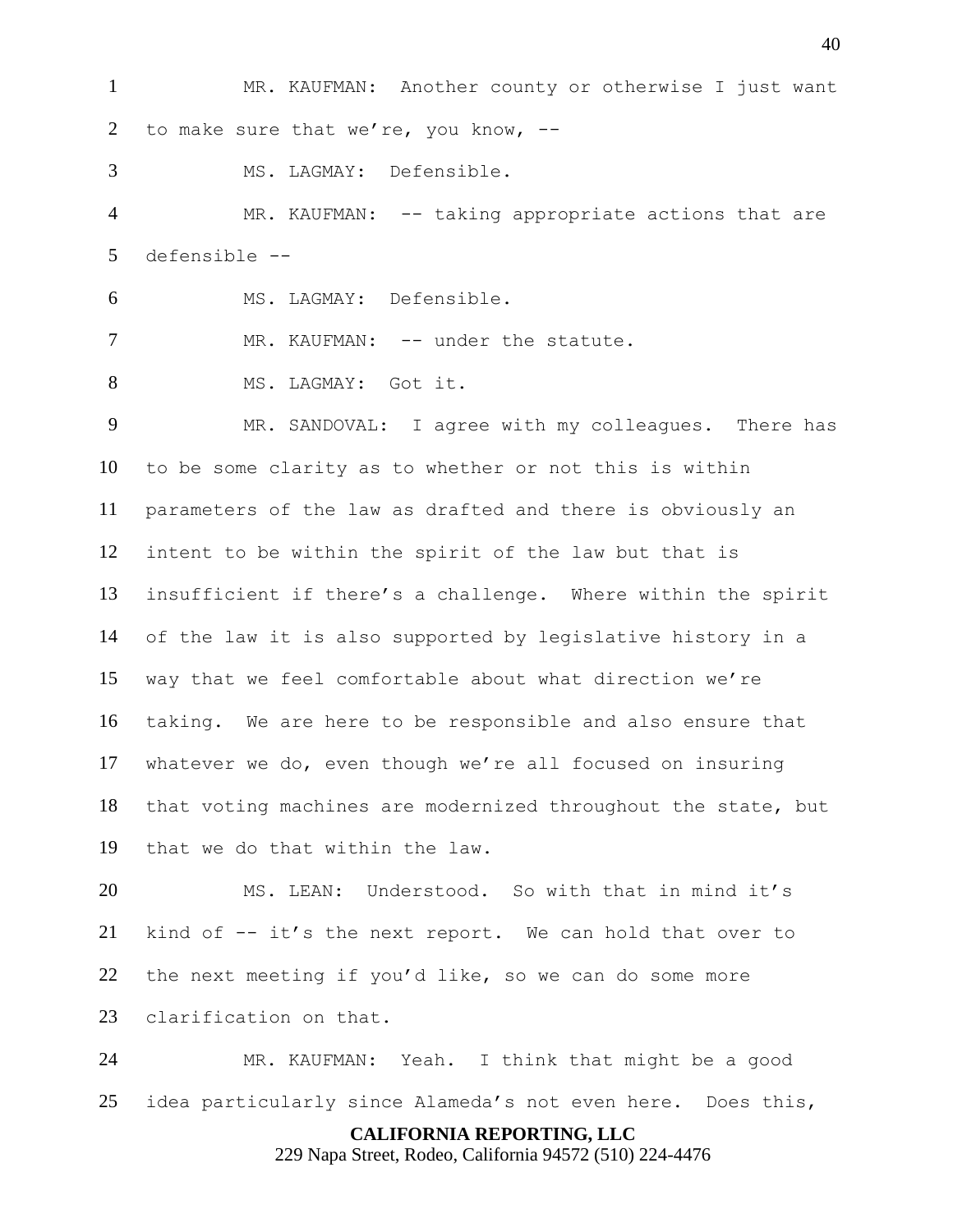I mean, it's not -- I know we have other meetings that are on calendar we're trying to keep this process moving particularly at a time when counties are trying to get their systems in place and prepared for March. But are we imperiling anything at this point or they're pretty well in place one way or the other?

 MS. LEAN: Well, I think we should have a complete clarity for the board to make a decision so we'll hold it over.

 MR. KAUFMAN: Yeah. I think that's the right thing to do. Are there other questions that my fellow board members have of staff regarding the memo putting aside the Alameda issue?

 MS. LAGMAY: Yeah. What I took away from this is that there's no such thing as buyer's remorse on the use of the VMB funds. And the second thing is, I totally agree with my fellow board members that we want to stay within the parameters of the law -- the challenge in the background however though is technology is evolving so darn fast, exponentially fast, and what you put into place on -- in January is completely overwritten by February. So I just want to bring that to the front of our minds that that's the challenge that we're facing here -- part of it.

 MR. SANDOVAL: And in terms of the memorandum it seems as if the last section that you address is what could

**CALIFORNIA REPORTING, LLC**

229 Napa Street, Rodeo, California 94572 (510) 224-4476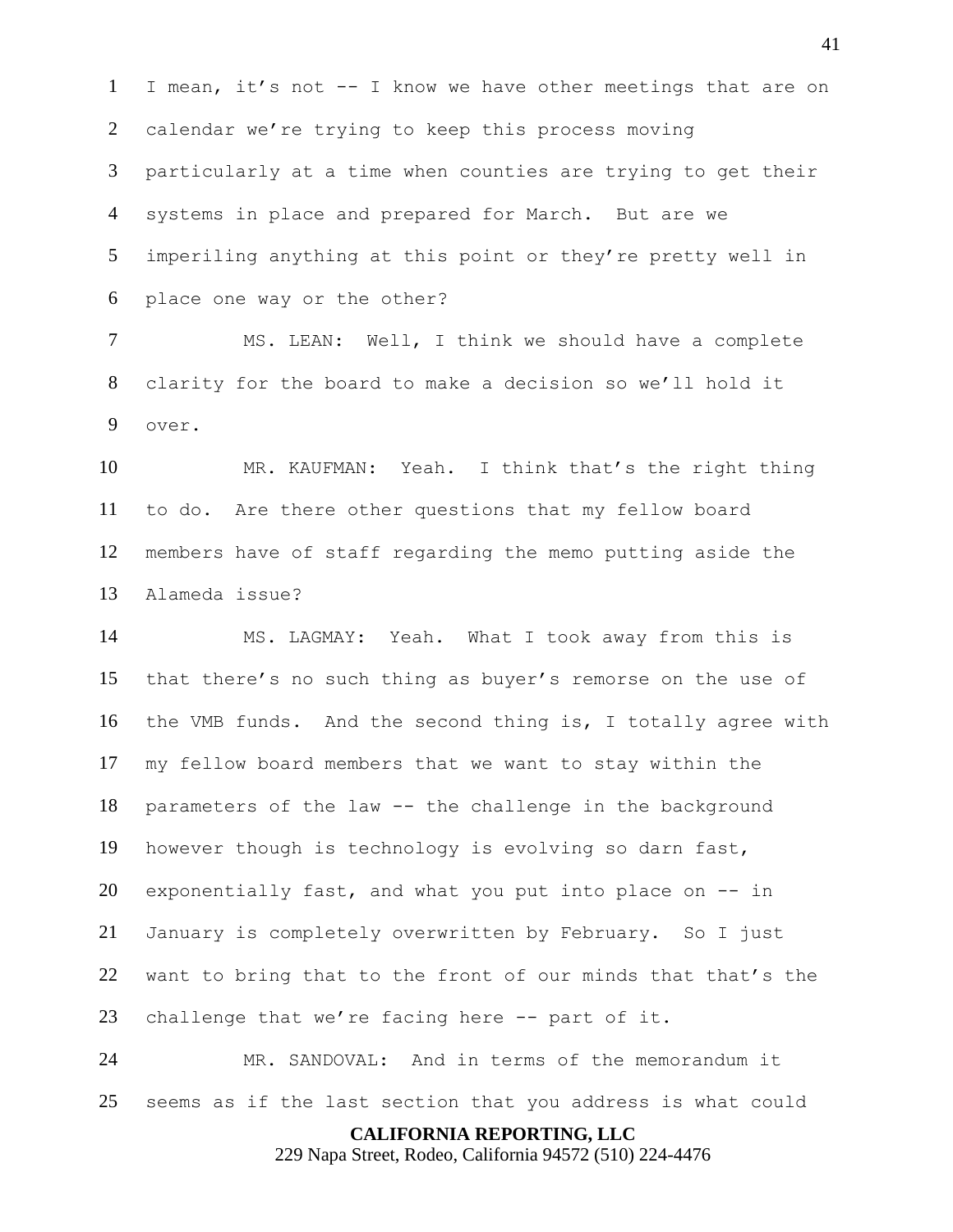be perceived as part of the expansion and not necessarily run afoul of how this money can be used. Has there been any concerns raised externally suggesting that this perhaps would still be problematic from outside groups or any other individuals?

MR. ANDERSON: Not that I'm aware of.

 MR. SANDOVAL: Okay. And then another question that I have is, what is the shelf life of a voting system just as a general matter? Because it seems that there's multiple upgrades or ever-changing evolving items of concern or efficiencies or whatever the case may be. So just as a general educational request, what is the shelf life of a voting system these days?

MS. LAGMAY: Maybe Dean could answer that.

MR. SANDOVAL: Or anybody.

 MS. ROBINSON: I'm not sure that there's a right or wrong answer to that. Right now, we know what the Legacy systems, I mean, most folks are operating on roughly 15- to 20-plus-year-old technology. And as -- remember June mentioned earlier, you know, you put something in place today tomorrow it's obsolete so essentially as long as the thing can keep on ticking it, you know, you can use it unless other actions determine otherwise.

 MR. KAUFMAN: And let me just interject. I don't think anybody anticipated when the statute was written that

**CALIFORNIA REPORTING, LLC**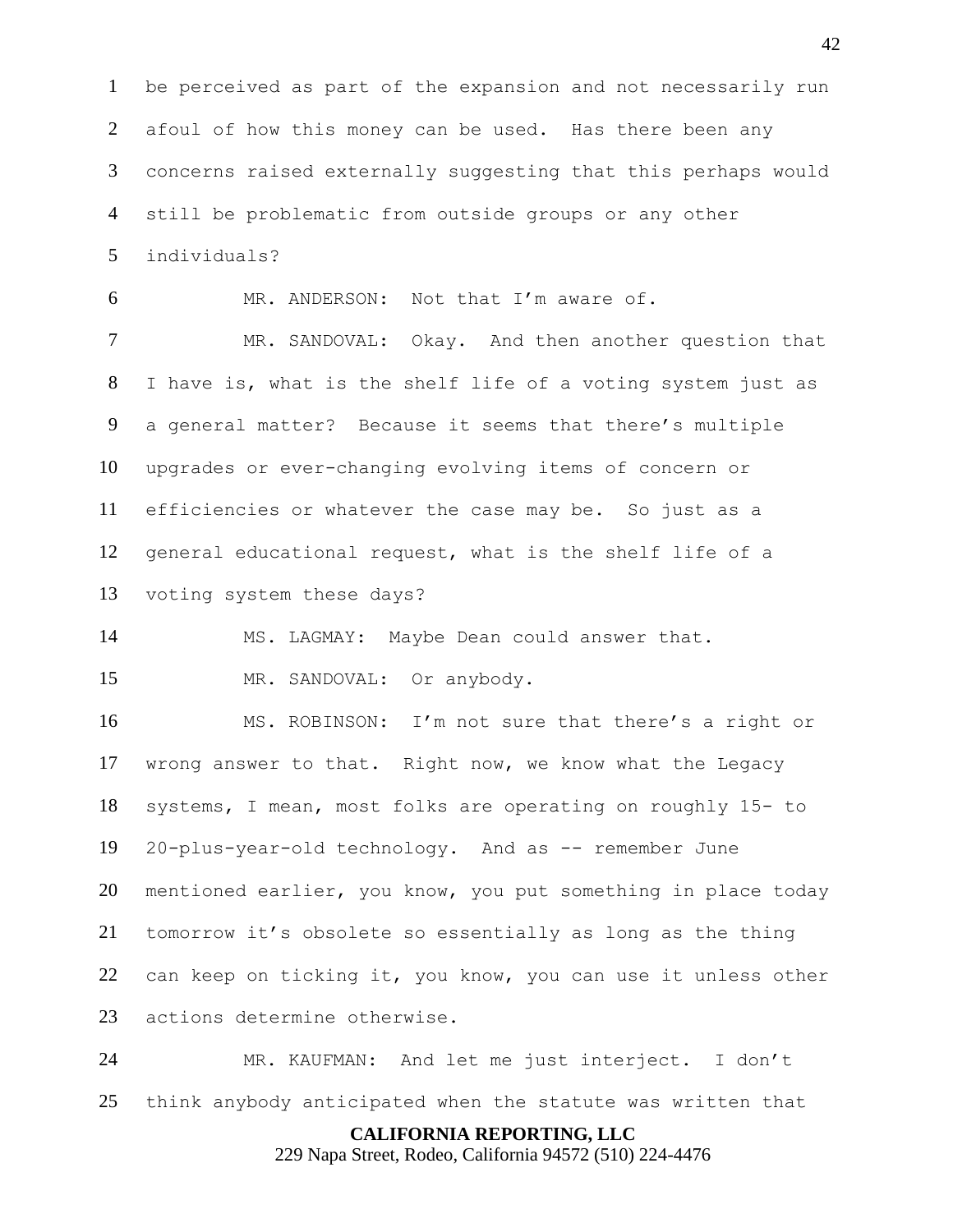we'd be sitting here 18 day -- 18 years later still contemplating applications for funding. So this whole notion of not replacing an existing system when you think of how many iterations we've gone through and how many different certification requirements have come and gone in the years since, you know, personally speaking I'd be happy to award funding that a county still has sitting on the table for replacement system if that's what they need to do or want to do at this point.

 But we're kind of bound by what we're authorized to do and I think that's what we're talking about here. But, I mean, it's almost inconceivable that any of the counties haven't updated their systems or changed their systems in the last, almost couple decades since this statute passed for reasons not entirely within their control.

MR. SANDOVAL: Right.

 MR. KAUFMAN: So, we empathize with all of you counties out there that are trying to do the right thing. We just want to make sure we're going at it in the way that we're permitted to do it.

21 MR. SANDOVAL: Agreed.

22 MR. KAUFMAN: All right. We will -- we will have further conversation about this and Robbie, perhaps you and I can have an offline conversation at some point --

MR. ROBINSON: Sure.

**CALIFORNIA REPORTING, LLC** 229 Napa Street, Rodeo, California 94572 (510) 224-4476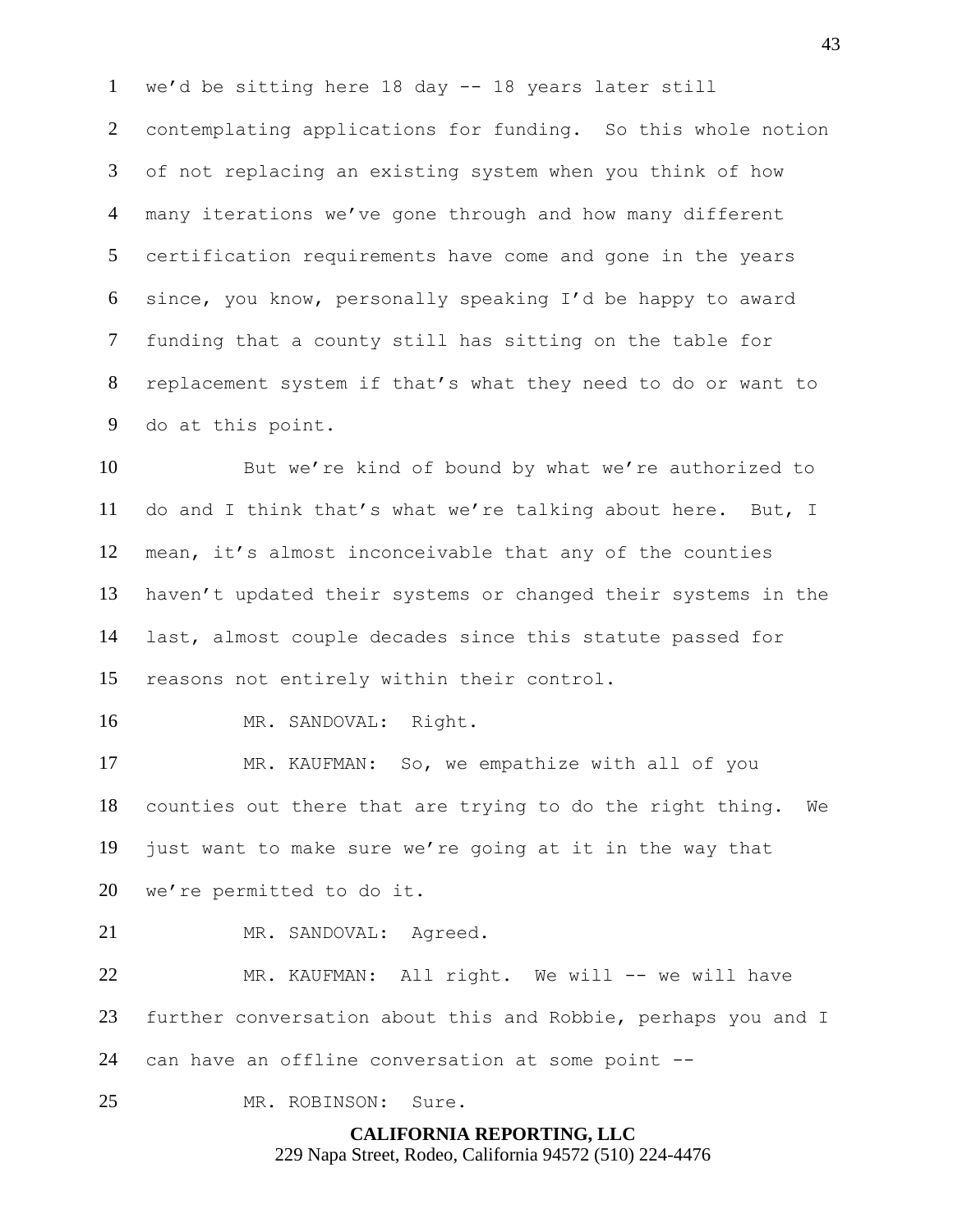**CALIFORNIA REPORTING, LLC** MR. KAUFMAN: -- as well. But, yeah, we'll table Alameda and take a look at that issue particularly. Okay. Thank you for your memo – MS. LEAN: I have one – 5 MR. KAUFMAN: -- by the way, thank you - MS. LEAN: -- one more – 7 MR. KAUFMAN: for your work on that. 8 MR. SANDOVAL: Yeah, thank you. MR. ROBINSON: You're welcome. 10 MS. LAGMAY: Mr. Chair -- MS. LEAN: So would you like this to be brought to the next meeting so that we can talk about it and perhaps we can take a look at it and perhaps have a vote on what we -- what you guys would think would be appropriate? MR. KAUFMAN: On the policy itself as opposed to its application to a particular county? MS. LEAN: Yes, sir. MR. KAUFMAN: Yeah, I mean, I did note -- I know you guys were, I mean, I assume you're looking for us to adopt this rationale, I mean, it looks like you're -- there's a recommendation that we follow this, I don't know where -- this is an interpretation of what the statute provides. So I don't know if there is something for us to actually adopt. MS. LAGMAY: Mr. Chairman, we could note and file the memo that we noted and understood its meaning but that is not

229 Napa Street, Rodeo, California 94572 (510) 224-4476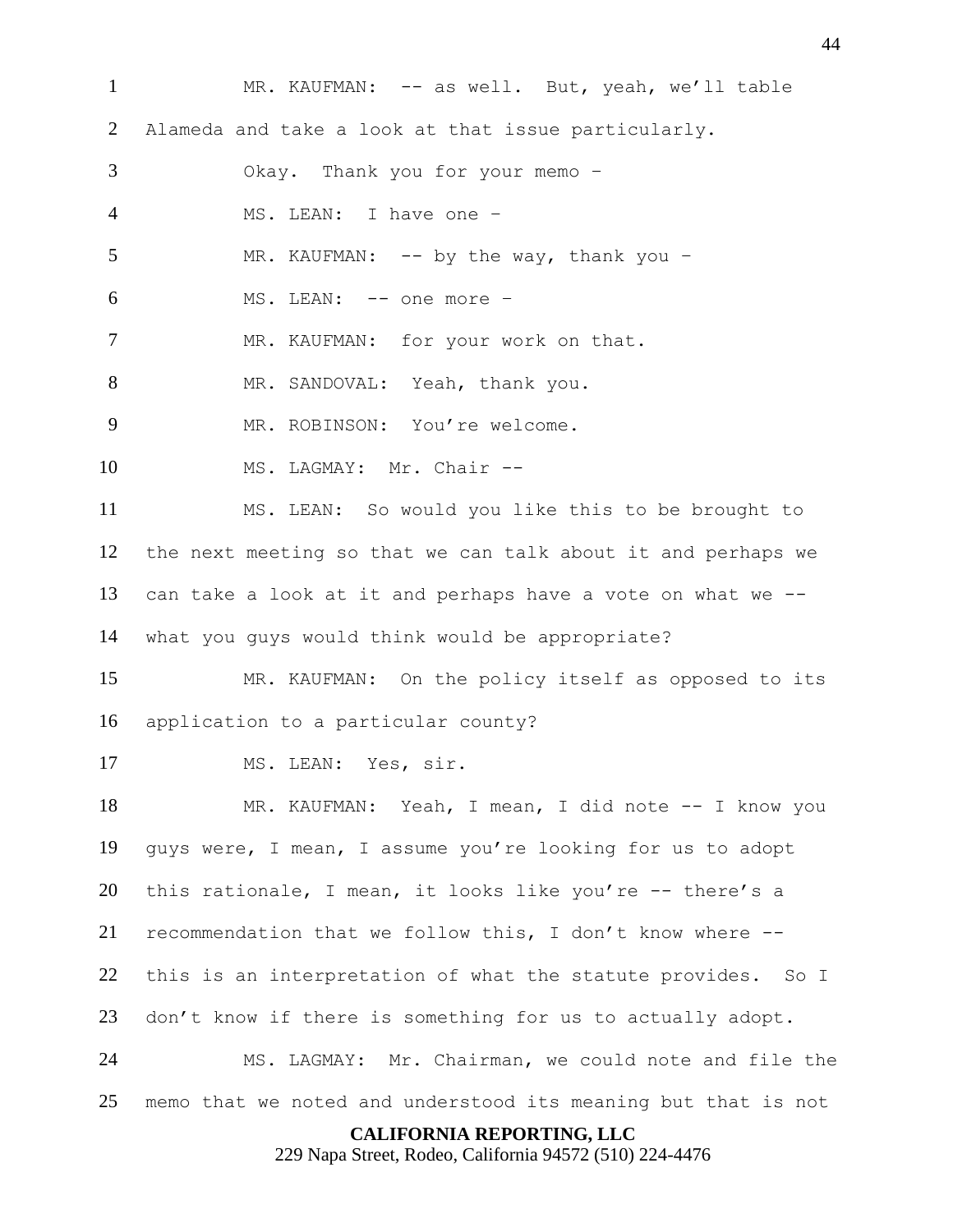an adoption of its recommendation. And if things change, then we could adopt something further down the line.

 MR. KAUFMAN: Yeah. Well, we could but hold -- let me just, I mean, are -- you are looking for us to adopt the recommendation?

 MS. LEAN: That would be -- 7 MR. KAUFMAN: As a policy?

 MS. LEAN: -- that would be preferable if it's possible here today. I do know there are a few counties who, based on this interpretation, will be moving forward and bringing a project documentation plan to the board. So it would be helpful to have at least a guidance for those counties who submit a plan to know if that's something within the spirit of the law and be something that would potentially be agreed upon by the board.

 MR. KAUFMAN: I'll start. I guess, I'll be honest here, I'm a little -- I don't know if I'm speaking for everybody but, we've had a little bit of time to read this and absorb this but I don't know that I've had an opportunity to really contemplate all the different scenarios that this might effect and to feel comfortable adopting it today without giving it a little bit more thought particularly given our conversation here this morning.

 So that's my starting point, then I'll let my fellow commissioners express their opinions on that.

> **CALIFORNIA REPORTING, LLC** 229 Napa Street, Rodeo, California 94572 (510) 224-4476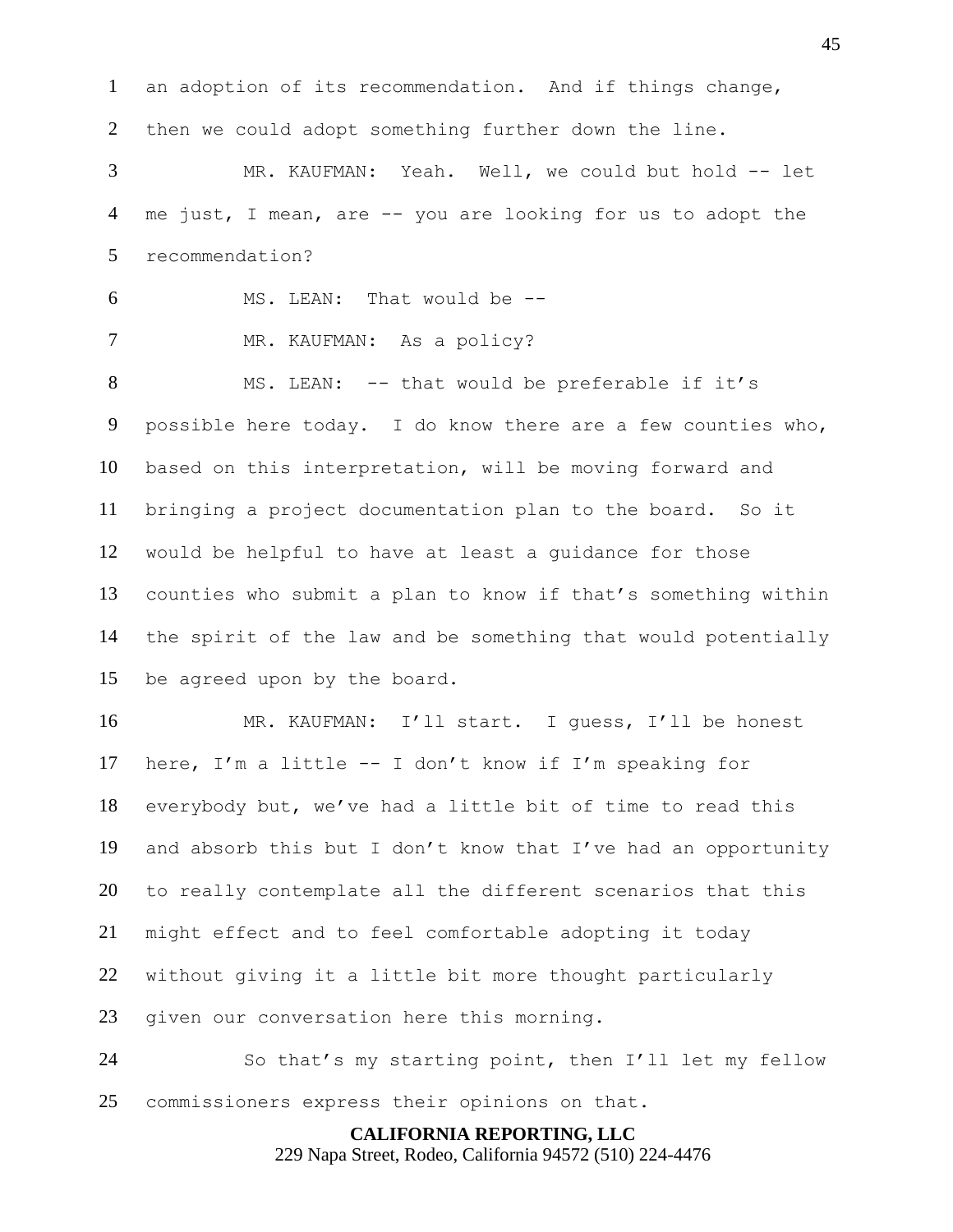**CALIFORNIA REPORTING, LLC** 229 Napa Street, Rodeo, California 94572 (510) 224-4476 MS. LAGMAY: I'm willing to defer on this. I would also like some, if possible, some examples of some counties that would be wanting to use the funds and what for so I can wrap my mind about the concrete things. So I support the decision to defer this at least one meeting. MR. KAUFMAN: Well, there's not a decision yet. I expressed my opinion. 8 MS. LAGMAY: The decision -- Oh. MR. KAUFMAN: If we decide that it's not, then we have a decision but. Gabe, thoughts? I was trying to note, our next meeting -- I don't think it's scheduled -- is it July or August? MS. LEAN: It's not scheduled until August but I do know we have quite a few counties who are -- one of the 16 and then  $-$  MR. KAUFMAN: Yeah. MS. LEAN: -- one of the 8 that are looking forward to coming forward to the board. I believe June was off the table, not you June, just the month of June, was off the table. 22 MR. KAUFMAN: June is off. MS. LEAN: But we can try to figure out a date in maybe early July or can keep the August date. We can do that 25 at the end of the meeting. Sorry, I just wanted to make sure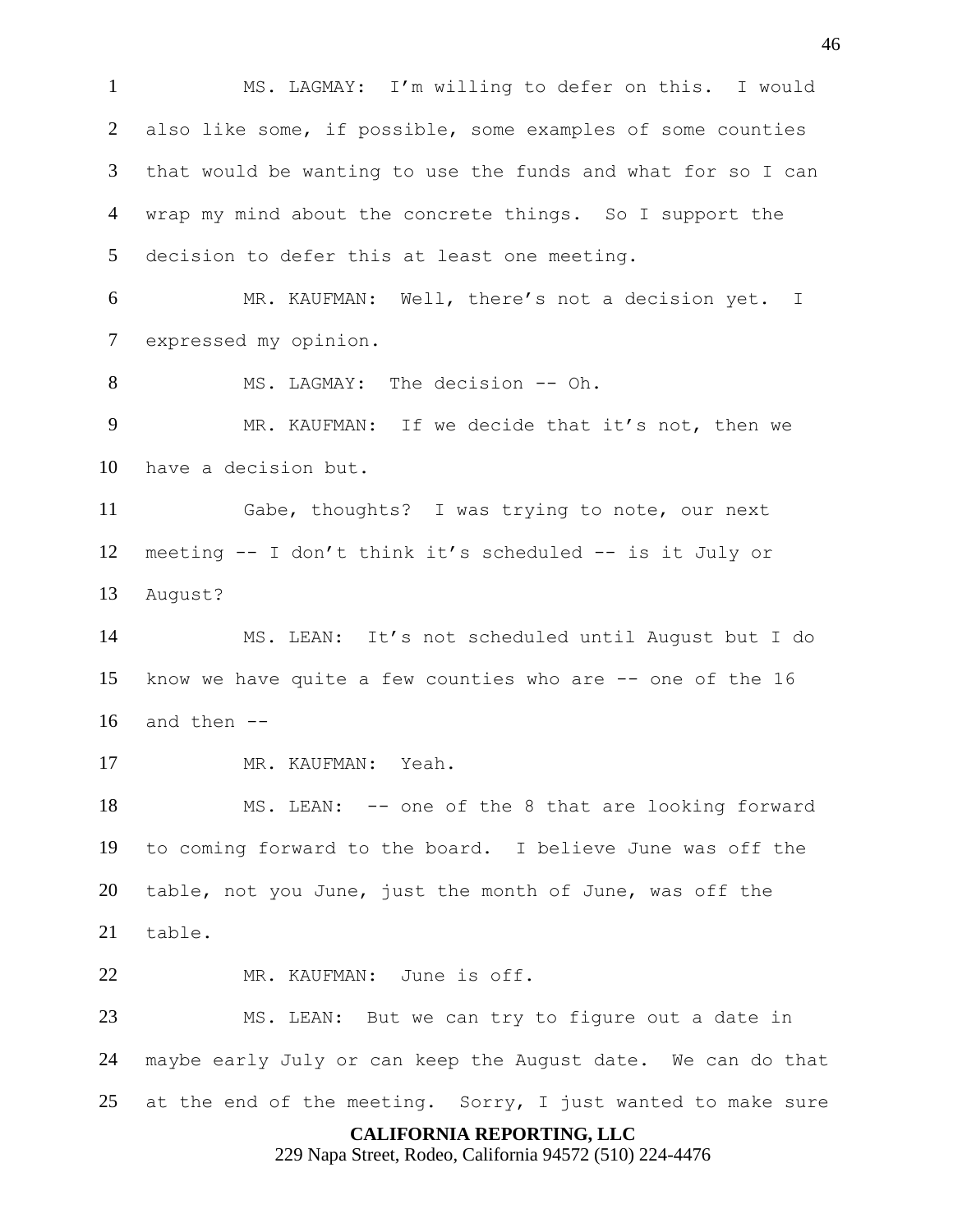that we did have one already established for August.

 MR. KAUFMAN: Yeah. I just, I don't want to jump the gun with Gabe talking but I think we need to get clarity to the counties so that they can come before us and get their plans submitted. But I also think we need to be comfortable before we vote on a policy that, I don't know if all of us are completely comfortable with yet. So.

 MR. SANDOVAL: So several things, one is it would be important to find out on what bases these particular counties are relying on this memorandum. So if it's on question one or two, or is it three, or is it four, which is it that they are relying on, right?

MS. LEAN: Question number two, sir.

 MR. SANDOVAL: Okay, question number two. And then there is also, I think it's important for me and I think my colleagues to get a better understanding of the legality of the interpretation that has been made particularly with regard to the last element and also the questions have been raised with regard to Alameda County.

 And then also, understanding who else has reviewed this particular public policy in a way that ensures that if in fact there's concerns raised and we end up in court, does the Attorney General, who's going to defend us also feel that there's no problem with regard to this particular policy? MS. LEAN: We did not run this legal interpretation

**CALIFORNIA REPORTING, LLC**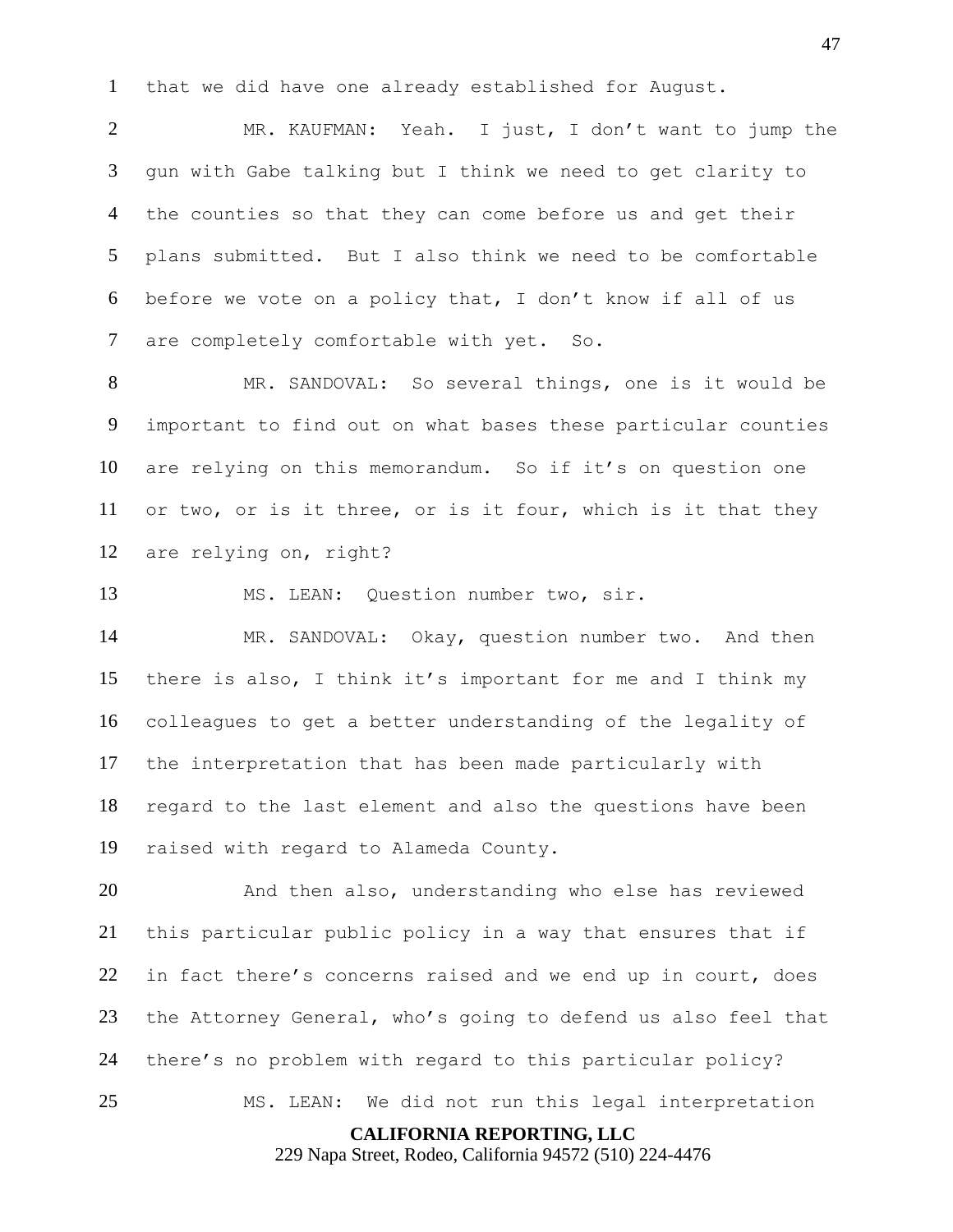by the Attorney General.

 MR. SANDOVAL: Not the Attorney General, of course, the attorney general's office.

 MS. LEAN: Understood. That's kind of what I meant. But  $-$ 

MR. SANDOVAL: That's not what you said.

 MS. LEAN: That's true, sir. But we have run this through quite a few of our attorneys here and through our chief counsel. Yes.

 MR. KAUFMAN: Let me ask you this, I'm -- my issue is the issue I was kind of raising effected number one, I don't know if number one, is a wide-ranging issue or if it's really just kind of the Alameda situation. Or -- I guess, one and three technically.

 But if it's number two that's the focus of our attention or the focus of our concern, I'm wondering if we might come up with something today if we're all comfortable with that second category which, honestly to me seemed to be the kind of easiest category. And do something today to, you know, provide some guidance on number two -- or adopt number two as a recommendation and then kind of take some more information with respect to question number one and question number three and come back on that.

 MS. LAGMAY: I'm agreeable to that, to bifurcate the issue.

# **CALIFORNIA REPORTING, LLC**

229 Napa Street, Rodeo, California 94572 (510) 224-4476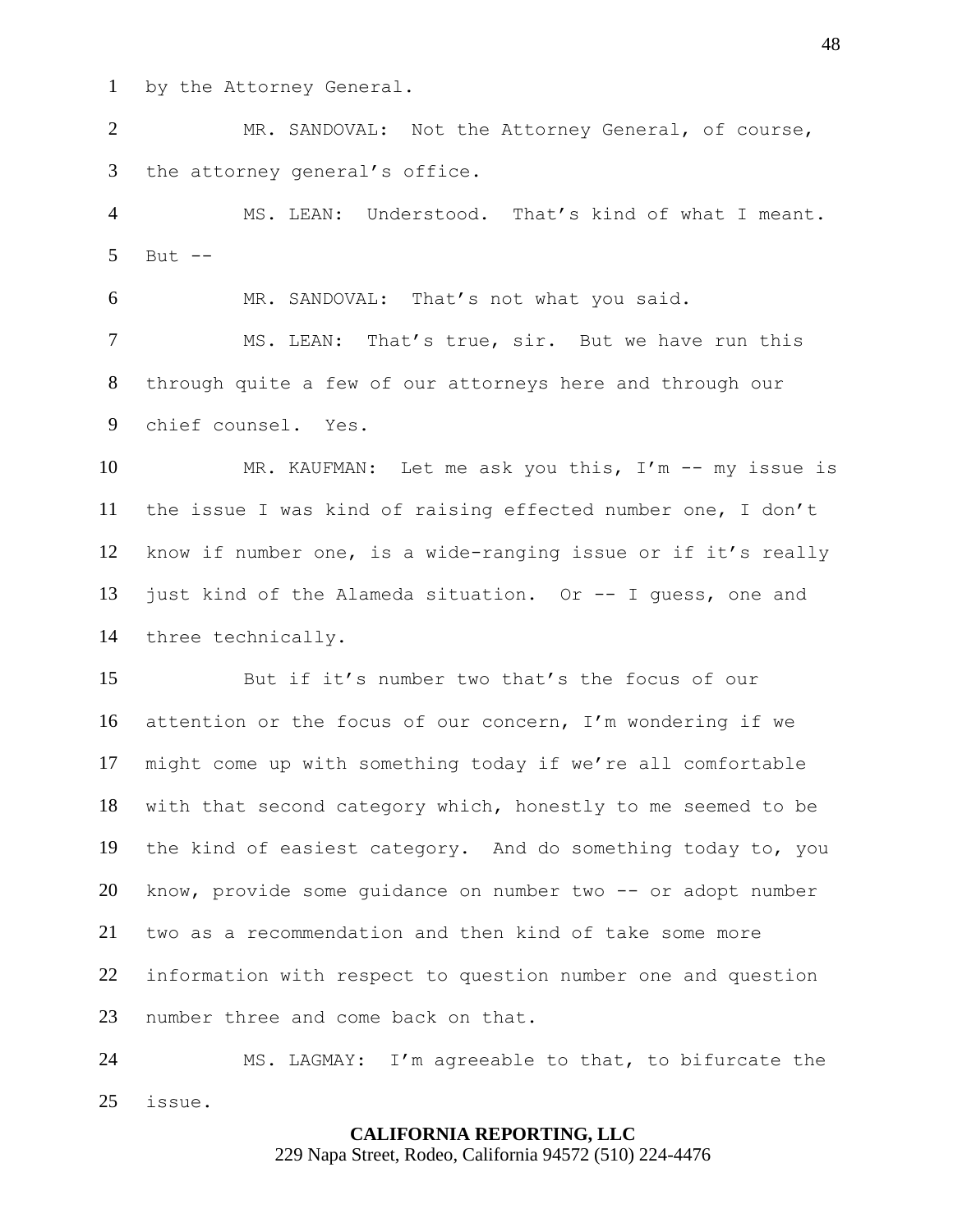MR. KAUFMAN: Does that get us where we need to go in terms of moving the ball forward?

MS. LEAN: Yes, sir.

 MR. KAUFMAN: Okay. So if we have some general consensus on that, does someone want to make a motion? MS. LAGMAY: You want to do it? MR. SANDOVAL: Go ahead.

 MS. LAGMAY: All right. So I move that the second 9 questioned named in the memo dated May 28<sup>th</sup>, 2019, that is, can a county that has been reimbursed by the VMB for a new voting system be reimbursed for the purchase of voting equipment to expand their existing system, that we – and that the answer to that is a positive yes, that we adopt that as policy of this board in considering applications from counties in the future specific to expansion of existing systems only, at this point.

Do I have a second?

 MR. KAUFMAN: Can I just ask you if you -- well, I was a little bit concerned about your word only at the end.

MS. LAGMAY: At this time. Just leave it out.

MR. KAUFMAN: Can I ask for clari – okay, I was –

MS. LAGMAY: Yes.

 MR. KAUFMAN: -- just going to ask for clarification. 24 I just  $-$  I don't want to say  $-$  you're saying that that's the only thing that we're considering at this time, but I

# **CALIFORNIA REPORTING, LLC**

229 Napa Street, Rodeo, California 94572 (510) 224-4476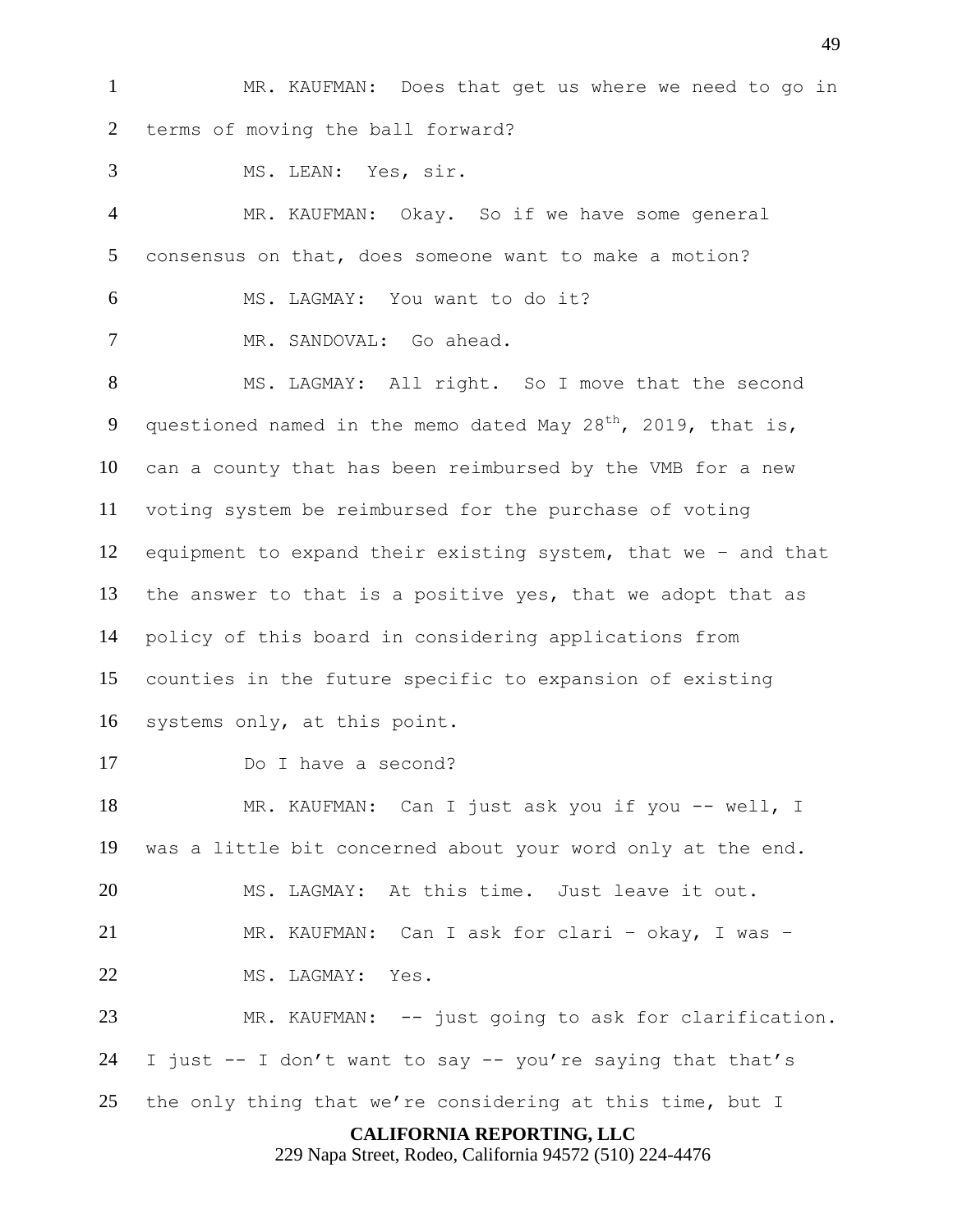don't want to make it exclusionary for folks who may be coming --

**CALIFORNIA REPORTING, LLC** MS. LAGMAY: I understand. Okay. MR. KAUFMAN: -- before the [indiscernible]. MS. LAGMAY: So since we're simply putting an item forward, let's delete the latter part of that sentence and just say, for the -- for expansion of their existing system period. MR. KAUFMAN: Do we need to repeat that for the record? Or why don't I take a crack at it. We are considering a motion that the Voting Modernization Board will adopt a policy that says that a county coming before the board can -- the county coming before the board that has been reimbursed by the VMB for a new voting system before can be reimbursed for the purchase of voting equipment to expand their existing system. Period. 17 MS. LAGMAY: That's fine. MR. KAUFMAN: Is that a good way of phrasing it? MR. SANDOVAL: Yes, it's acceptable. MR. KAUFMAN: Do you have -- MS. LAGMAY: Robbie, does that sound palatable to you? MR. ANDERSON: Yes. MS. LAGMAY: Okay. MR. KAUFMAN: Gabe, do you want to second that?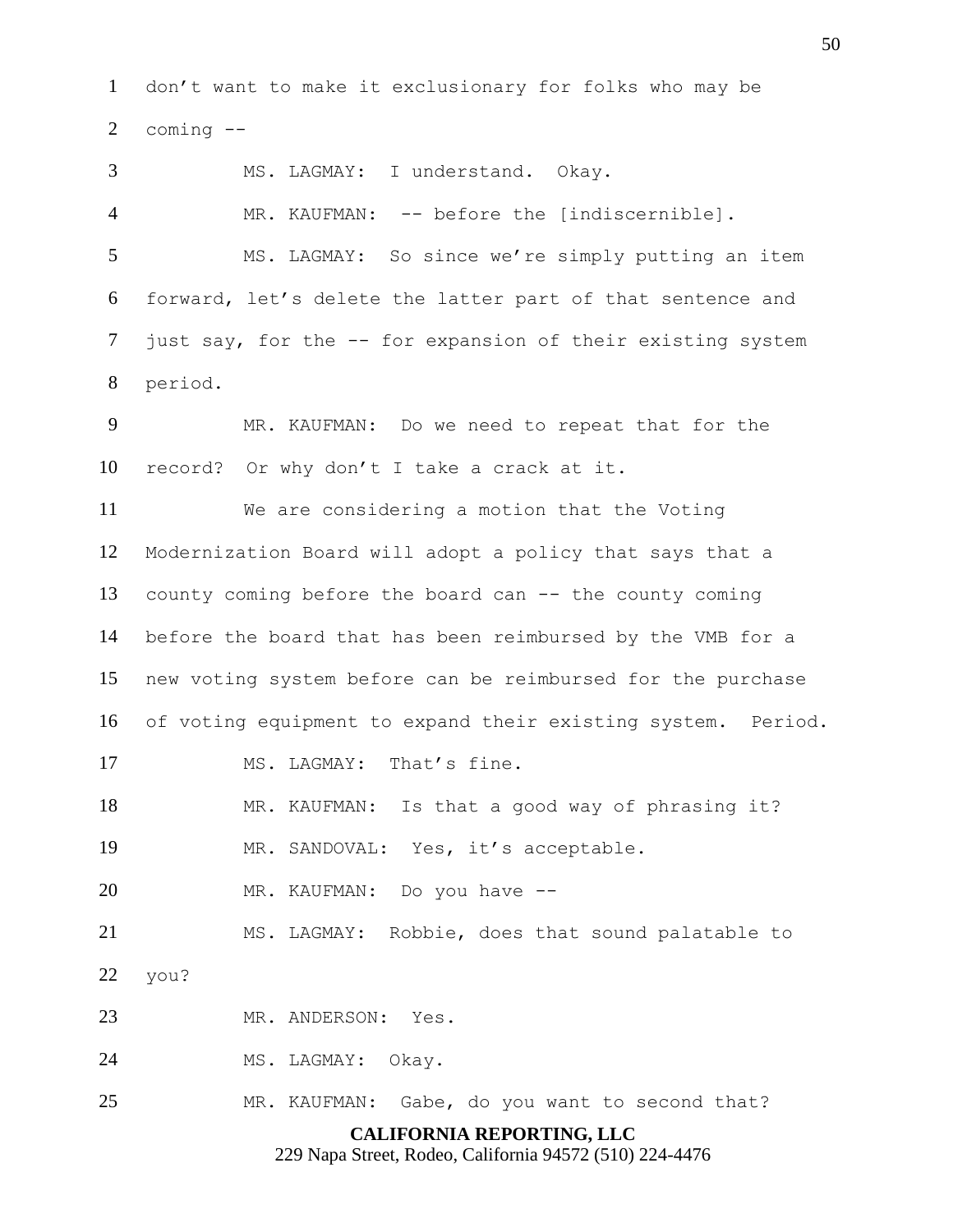- 
- MR. SANDOVAL: Second.

 MR. KAUFMAN: Okay. Now, we can vote on it. Any further discussion?

MS. LAGMAY: No.

5 MR. KAUFMAN: Okay. You want to call for a vote?

MS. JARRETT: Stephen Kaufman.

7 MR. KAUFMAN: Aye.

8 MS. JARRETT: June Awano Lagmay.

9 MS. LAGMAY: Ave.

MS. JARRETT: And Gabriel Sandoval.

11 MR. SANDOVAL: Aye.

 MR. KAUFMAN: Okay. And then we are going to agree, I think, in line with what June was saying. We've accepted and heard the staff presentation and memo on the kind of larger issue, more global issue, of Guidance on Future Reimbursement Requests and we've -- we're going to direct staff to continue to look at the two other pieces of that that are still on the table, namely questions number one and number three, and come back to us with further report at our next meeting. Good?

21 MS. LAGMAY: Very good.

MR. KAUFMAN: Okay.

UNIDENTIFIED SPEAKER: Yes, sir. Thank you.

MR. KAUFMAN: Okeydokey. We didn't even know it was

an issue before he gave us the thing telling us it was an

# **CALIFORNIA REPORTING, LLC**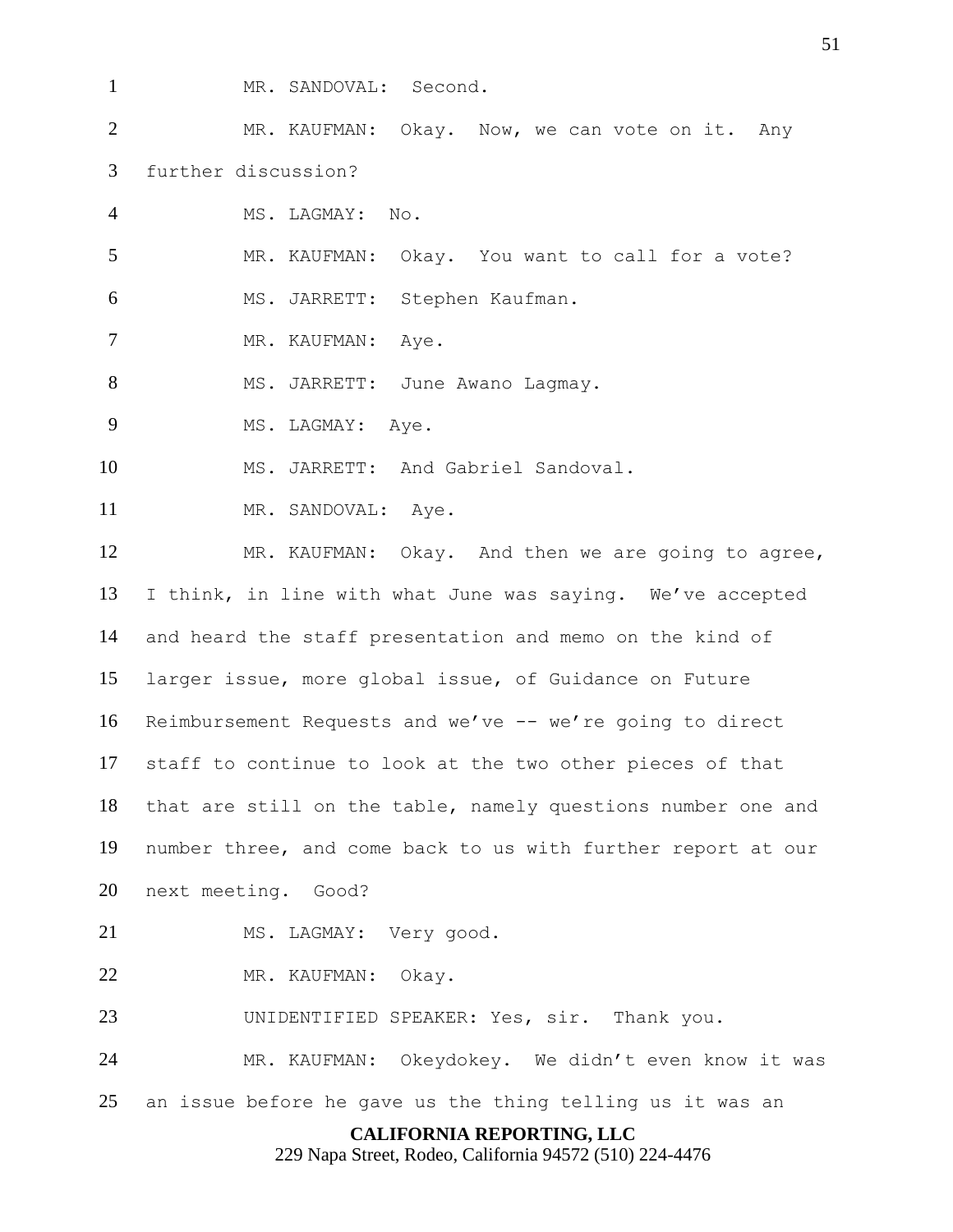issue. Okay.

 All right. Now comes the fun portion of the program where we get to give away money.

 We are at item number seven which is Project Documentation Plan and Review -- Plan Review and Funding Award Approvals. Per our just completed conversation, we are going to defer and take off the calendar the Alameda County request and place them on calendar for the next board meeting which we will do our best to make happen promptly whether it be the August meeting or a meeting we can schedule in July. And then next up is Fresno County. I know we have folks from Fresno County here with us today. Why don't we take the staff report on the Fresno County Project Documentation Plan and then the folks from Fresno can proceed to the mic and add whatever you'd like to add. Okay? MR. HIROSE-AFSHARI: Good morning. MR. KAUFMAN: Good morning. MR. HIROSE-AFSHARI: So this is Fresno County's Phase 3 Project Documentation Plan staff report summary. Fresno County's Phase 3 staff recommended funding award amount is \$1,436,475.08. Fresno's Phase 3 county's estimated total system cost is \$2,898,404.46. Fresno's vendor is Dominion Voting Systems and their equipment is the ImageCast System. What is composed of hardware including ImageCast Central Scanners, and software including Democracy Suite Software.

#### **CALIFORNIA REPORTING, LLC**

229 Napa Street, Rodeo, California 94572 (510) 224-4476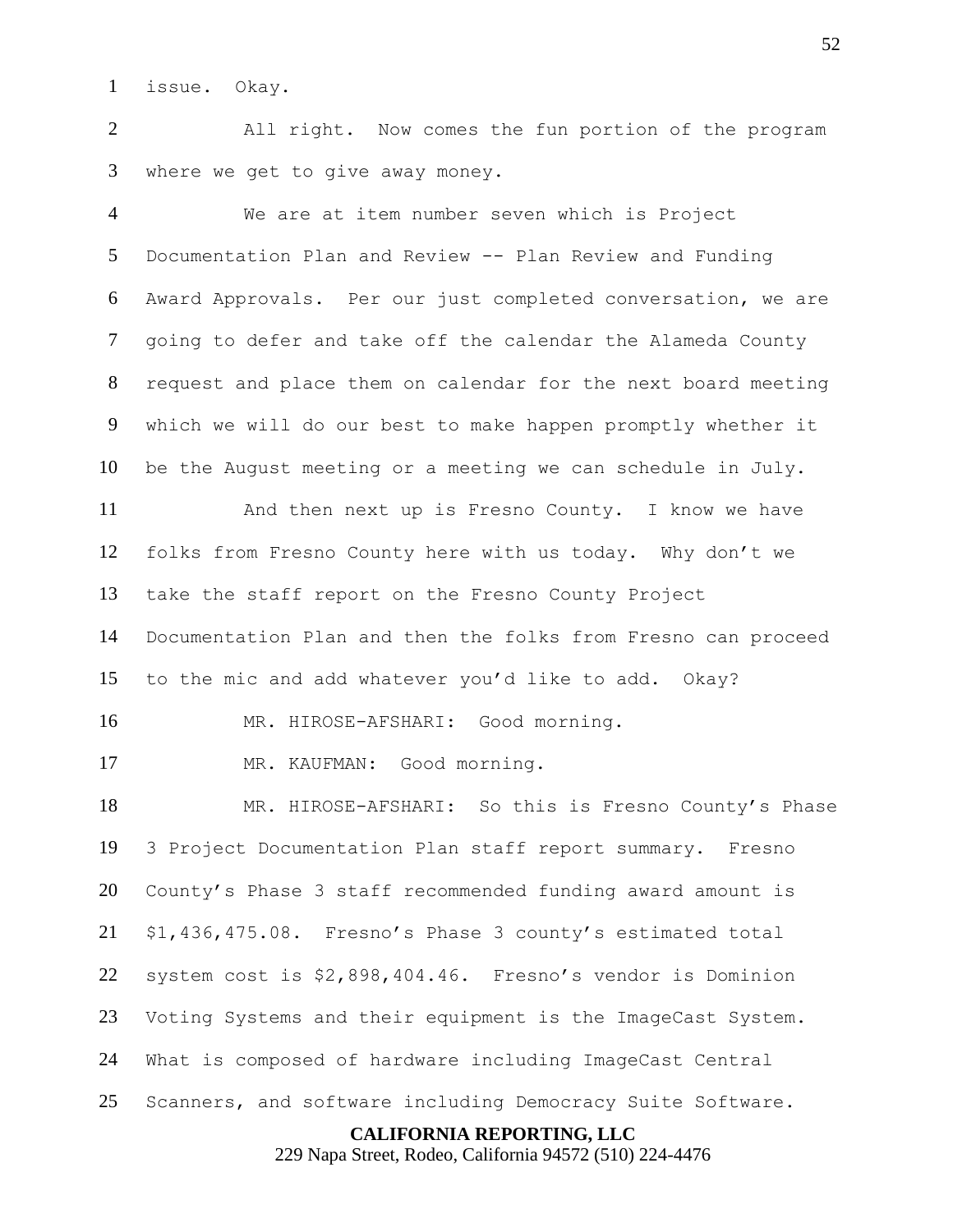Fresno County's Phase 3 Project Documentation Plan meets the requirements for completeness. The ImageCast Voting System and corresponding components are certified for use in California. Fresno County will be replacing its existing optical scan voting system with an entirely new and modernized voting system from Dominion Voting Systems. This will mark its first significant change in voting technology in over twenty years. While Fresno County received Phase 1 funding from this board in 2006 and Phase 2 funding in 2008, these funds were awarded for the augmentation of the existing Diebold Optical Scan voting system and did not change the core function or capabilities of the existing system. With procurement of the ImageCast Voting System, Fresno County will be able to successfully transition from a polling place model to a Vote Center Model, as set forth under the requirements of the Voter's Choice Act.

 Fresno County began their search for a completely new voting system as a result of the significant increase in maintenance and repair costs, as well as the Secretary of State's recent decertification of voting systems not tested and certified to California Voting System Standards. As a result, the procurement of a new voting system was required, and Fresno County released a Request for Proposal, or RFP, in August 2018 to vendors offering state-certified software and hardware. In early 2019, Fresno County's Voter Accessibility

**CALIFORNIA REPORTING, LLC**

229 Napa Street, Rodeo, California 94572 (510) 224-4476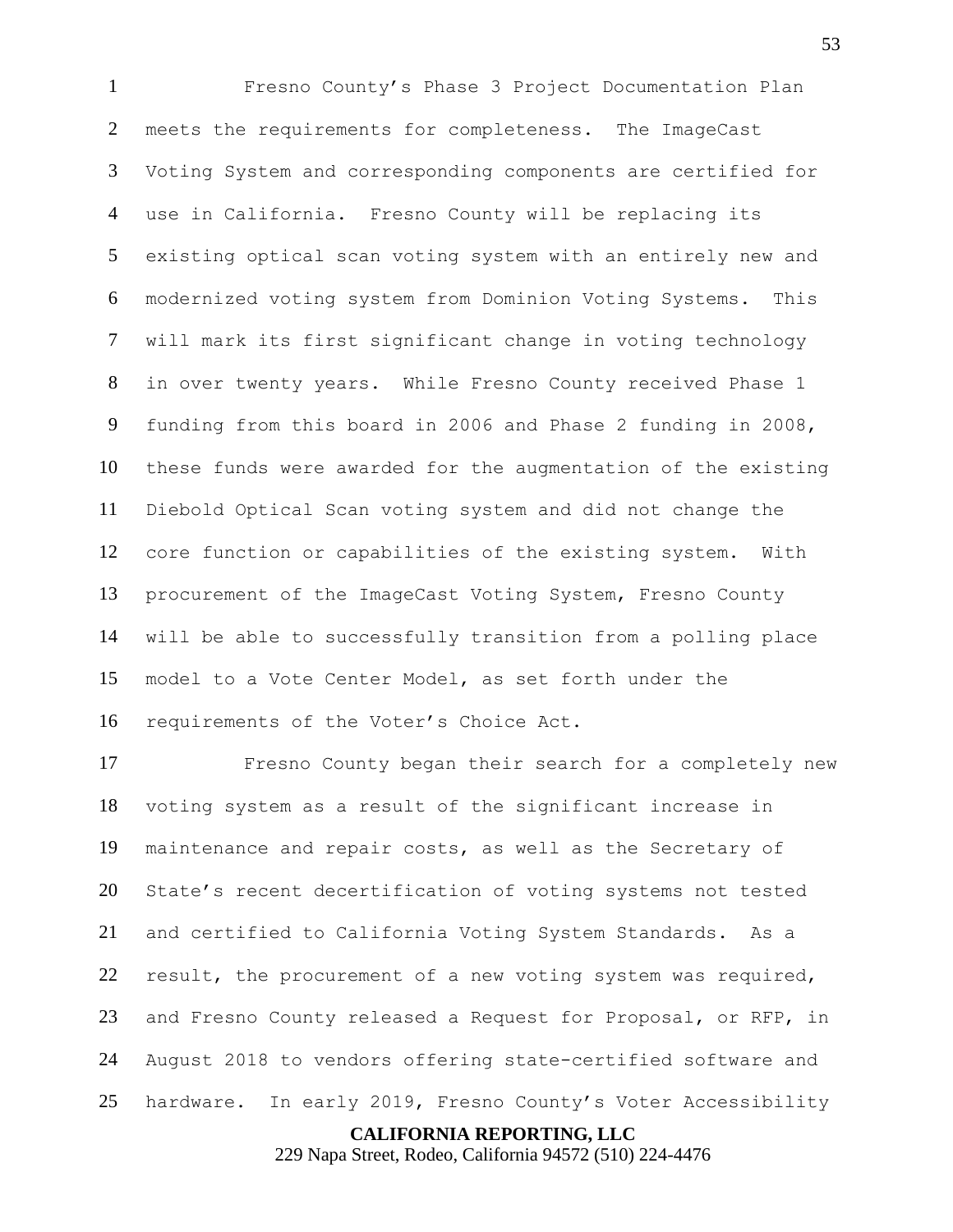Committee determined that the ImageCast system provided an accessible, easy to approach and comprehensive system capable to meet the diverse needs of its voters. Fresno County plans to undertake a public outreach program to introduce the new voting system to its voters and solicit feedback. The county will hold demonstrations at over 60 community events to promote the new voting system and provide opportunities for hands-on engagement.

 For the March 3, 2020 presidential primary, Fresno County will operate a minimum of 46 voter centers throughout the county. At each Vote Center, three ImageCast X touchscreen ballot marking devices, two mobile ballot printing kits, and one ImageCast on-site tabulator will be deployed to improve the in-person voting experience. These units will provide on-demand ballots for any voter in the county in addition to enhanced electronic ballot marking options.

 Fresno County has also purchased Election Management software, which will improve efficiency and flexibility of their ballot layout, as well as the speed of election officials to aggregate and accurately report election results. Fresno County asserts that its new adjudication software will improve the efficiency of the post-election processes and increase public transparency.

**CALIFORNIA REPORTING, LLC** Fresno County will only receive VMB payments once it

229 Napa Street, Rodeo, California 94572 (510) 224-4476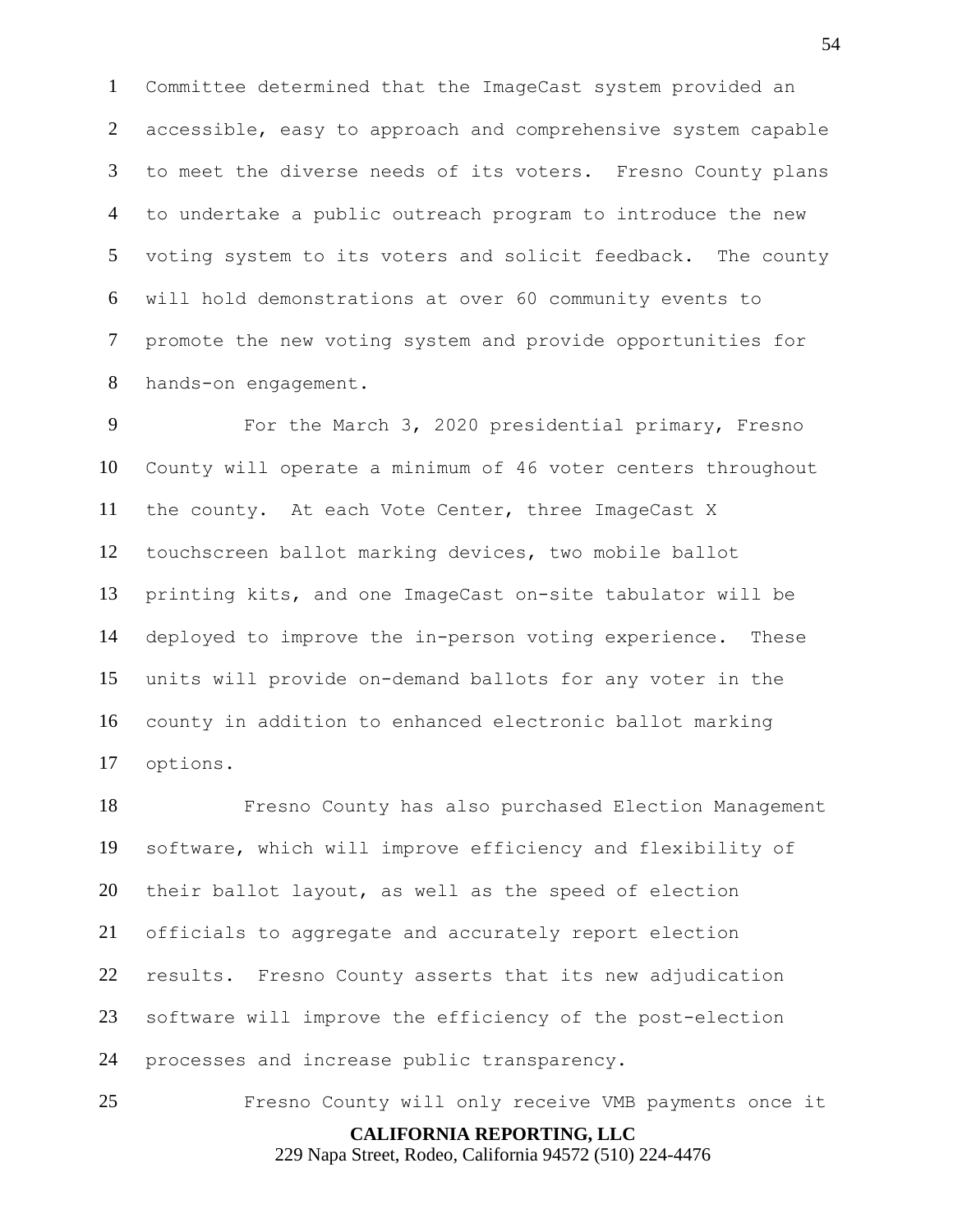has submitted detailed invoices for its certified voting equipment. Please note that the staff-proposed funding award is based upon allowable reimbursement under Proposition 41 for voting equipment hardware and software only. The warranties, implementation support, and service charges listed in the Fresno County contract with Dominion voting Systems are not covered as reimbursable claims under Proposition 41.

MR. KAUFMAN: Thank you, Arman.

 June, do you have any questions of Arman before I call up Fresno?

 MS. LAGMAY: I have a favor to ask simply and how the staff report is just structured. It would help me a lot if you started out with the -- when you do the little graph on 15 the top, start out with the original asking amount  $-- I'm$  sorry, the amount allocated by the VBM funds and then the amount awarded in the first allocation and then the amount being asked now, the current allocation, and then the amount remaining. Because trying to make it rectify with Robbie's excellent table on the back of his report was kind of confusing to me. So it would allow me to get a long view of the project from the beginning instead of seeing it mid-stream at, you know, Phase 3. If the Chair doesn't mind.

MR. KAUFMAN: No, I think that's a great

**CALIFORNIA REPORTING, LLC**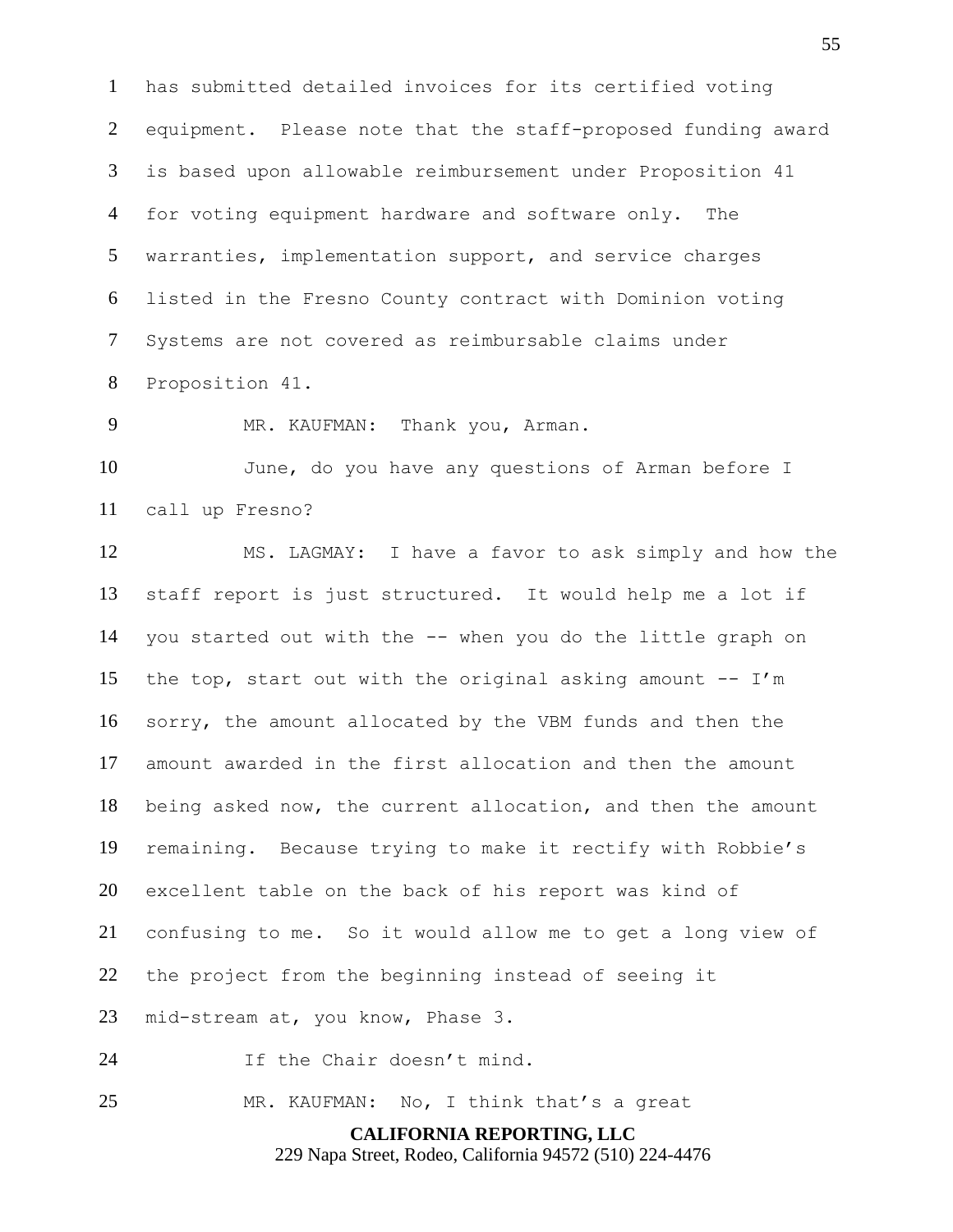recommendation.

 MS. LAGMAY: And also, if you could add one more field of the -- you have it down here, the vendor or the voting system that's -- would -- I would actually ask is in the future if there is a graph made, such as the one that Robbie had on the back of his report, that very well laid out the original allocation amount and the amount remaining, maybe another field of the vendor or voting system so that at a glance we could see how they're kind of lining up.

 MS. LEAN: Can I ask a little clarity on that? So for the vendor that was previously purchased, how about we work with you to make sure we get exactly what you want for the next meeting.

 MS. LAGMAY: Yeah. And I don't want to make it like footnotes and then like a huge, I know it can get complex but or leave it blank if it's still in process, when something is like concrete enough to be named it can be entered but it would just -- mostly what would help me is following the money from the beginning to the current more than anything.

MS. LEAN: Understood.

MS. LAGMAY: Okay. Thank you.

 MS. LEAN: I think I got what you want and we'll make sure to send you a draft and you can give us an idea. We'll put together an example.

MS. LAGMAY: I asked for --

# **CALIFORNIA REPORTING, LLC** 229 Napa Street, Rodeo, California 94572 (510) 224-4476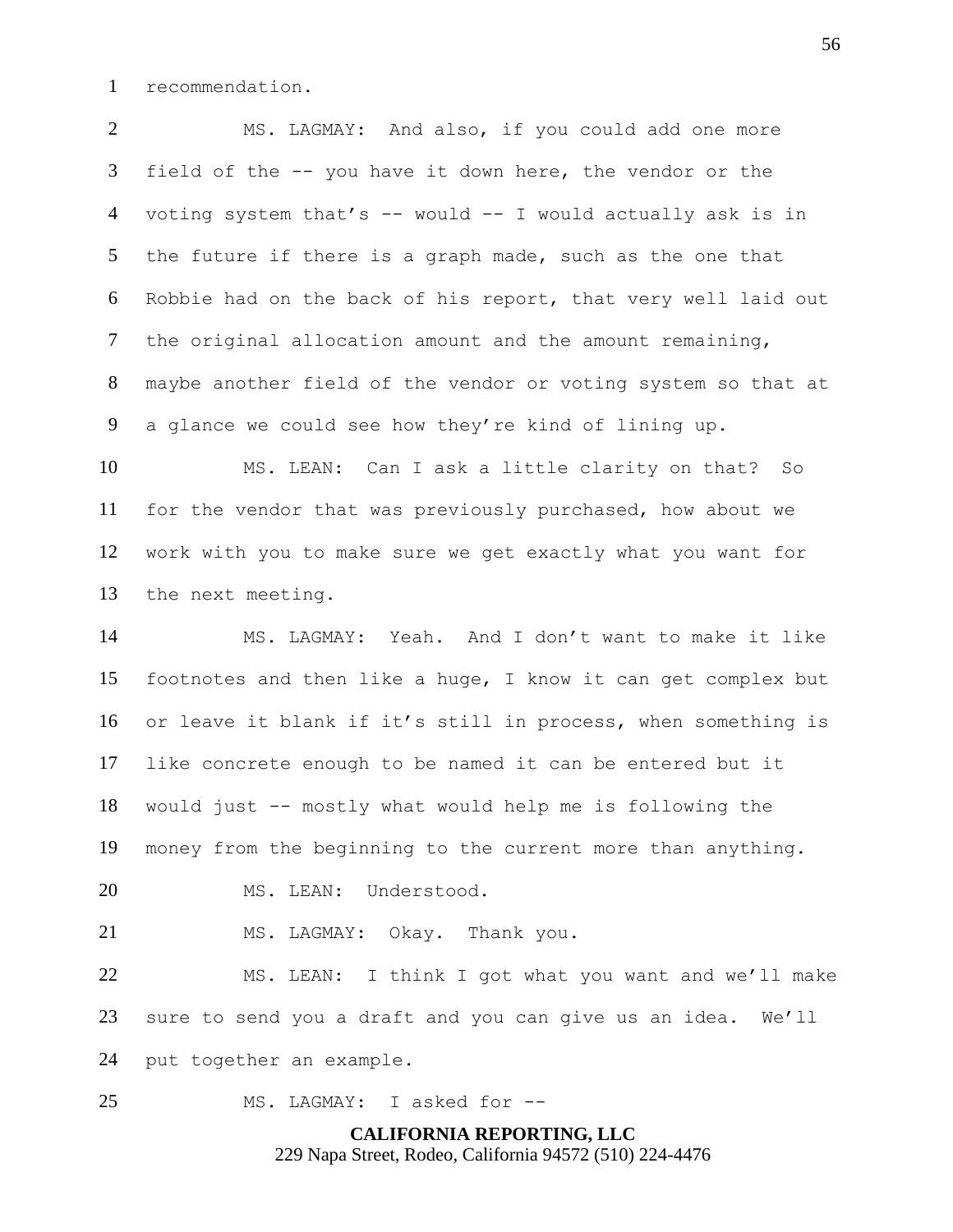MR. KAUFMAN: That will be great.

2 MS. LAGMAY: Okay.

MS. LEAN: Thank you.

 MR. KAUFMAN: I think I followed the money piece of it, I'm not sure I understood exactly what you wanted with the vendors but we'll work on the draft and make sure if follows for everybody.

 Okay. We have some folks from Fresno. Please come up to the podium and introduce yourself. And thank you for making the trip over here today.

 MS. ORTH: It was a lovely drive down this morning. Good morning, Commissioners. Thank you for having us. I'm Brandi Orth, the Fresno County Clerk Registrar of Voters.

MR. KAUFMAN: Good morning.

 MS. ORTH: And before you today is our application for reimbursement funding for a new voting system from the Prop 41 funds. I can attest that we are still using the same voting system from 20 years ago. We originally purchased the Optical Scan system that was originally named the Global System in 1999. It has gone -- that company and the purchase of that product has gone over various names over the years and the current company who is responsible for maintaining the equipment is Dominion.

 After a competitive bid, it was a coincidence that Dominion happened to be the newest vendor also. And as Arman

**CALIFORNIA REPORTING, LLC**

229 Napa Street, Rodeo, California 94572 (510) 224-4476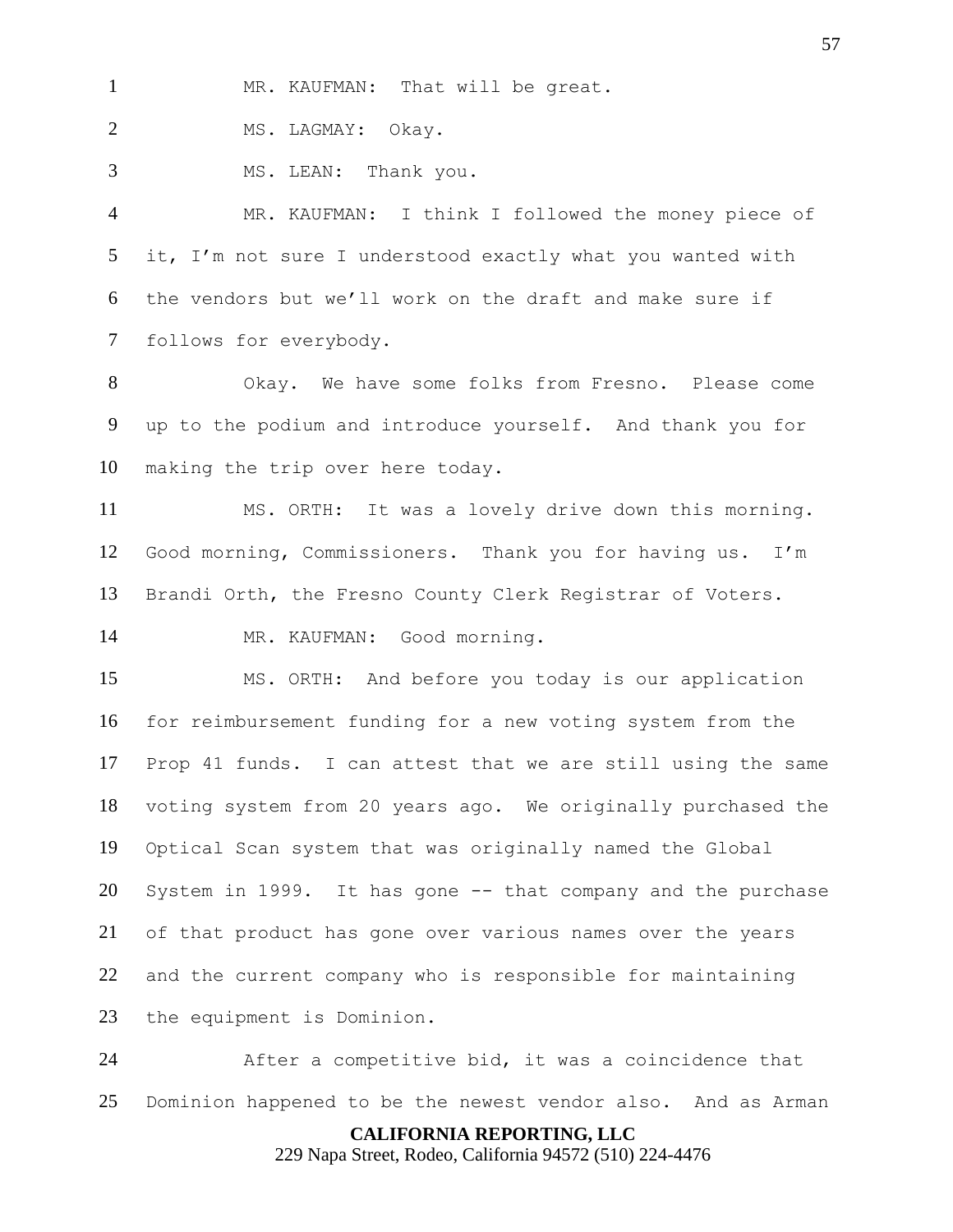listed for you all of the new technology and the new parts of the system and everything that we are going to be purchasing. We're really excited that our board of supervisors in March agreed and approved us going to the Vote Center Model for March of 2020. This is the equipment that will make that possible.

 We hope that it has a lot of advantages for not only administration side but a great service to the voters with the technology that's going to be out there. And so when you talk about a shelf life I think sometimes that also refers to funding available for counties. And so we certainly have got our money's worth out of our current voting system and we're anxiously awaiting the arrival of the new equipment which actually should be coming in about a month or so.

15 And so if there's, I'm happy to answer any questions that you may have of me.

 MR. KAUFMAN: I have just kind of a couple of technical questions. I'm just curious and wanting to understand how the system -- it all works and it all fits together. So I was noting that in each Vote Center you're going to have three touchscreen ballot marking devices. So these are the devices that people push the button for their votes.

MS. ORTH: Correct.

MR. KAUFMAN: To cast their votes. But then there's

**CALIFORNIA REPORTING, LLC**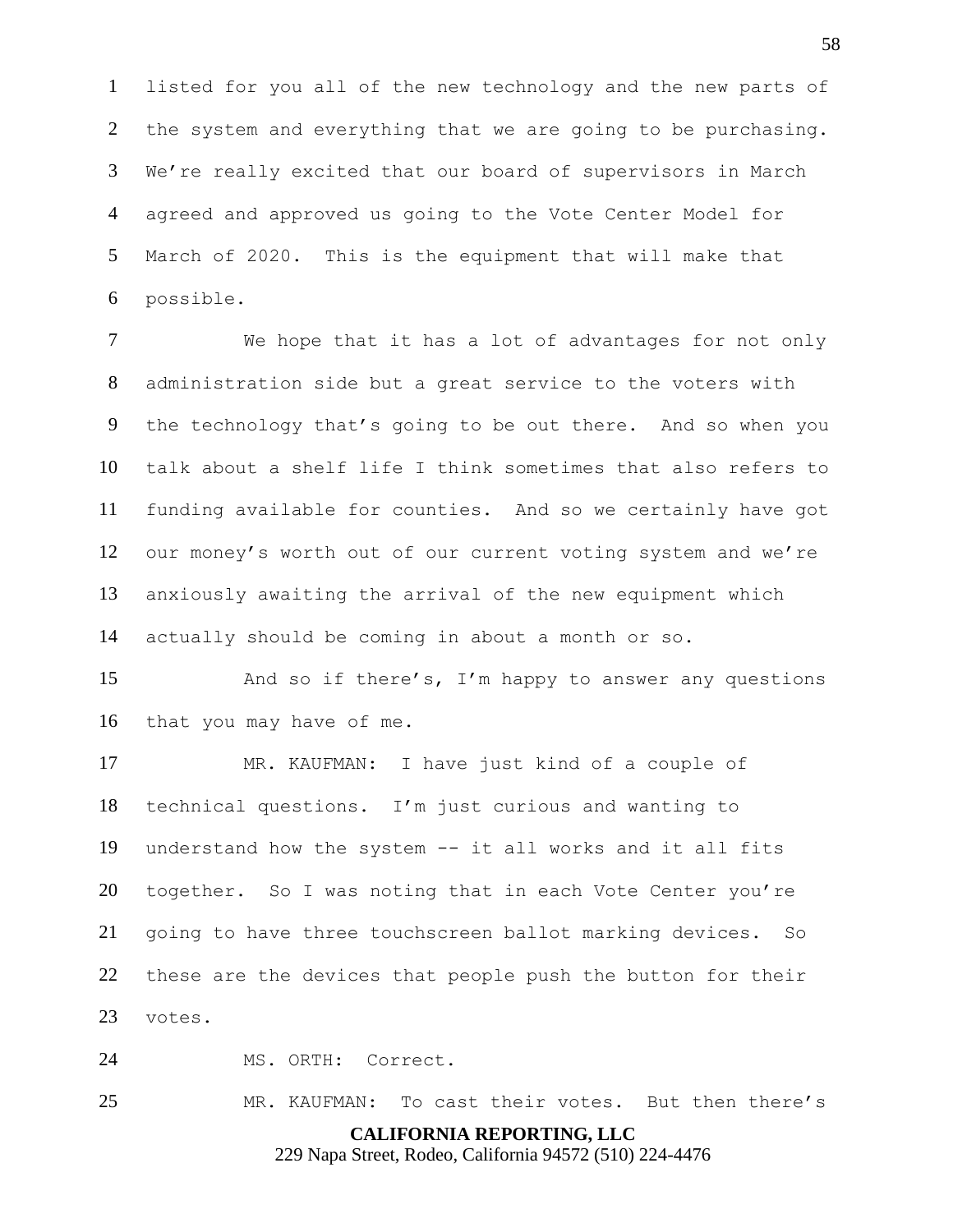two mobile printing ballot kits. So how do those interrelate with the three touch --

MS. ORTH: It's pretty cool.

4 MR. KAUFMAN: Okay.

 MS. ORTH: Okay. So in the Vote Center Model what will happen is the voter will come in and we will have an electronic roster, that's not part of our application, and we will be able to ascertain if they have voted anywhere in the state as of that moment. We can then go ahead and process them through. They may either ask for a paper ballot which is the mobile ballot printers. We're having two because, you know, we're all about redundancy and making sure everything works all the time. So they will be precincted from their record and we will be able -- for the first time ever to print off their exact ballot.

 In Fresno County in November of '18, we had over 263 versions of the ballot and that you know when someone votes provisionally they're in the wrong place and they really don't get their specific ballot. So they may lose the opportunity to vote on races that they're eligible for. So they're going to get their real ballot.

22 They also have the opportunity, as well as our accessible voters, to go to the ballot marking device. It's not a tabulator, it's a ballot marking device, which is required to have three of these in the Vote Center with an

**CALIFORNIA REPORTING, LLC**

229 Napa Street, Rodeo, California 94572 (510) 224-4476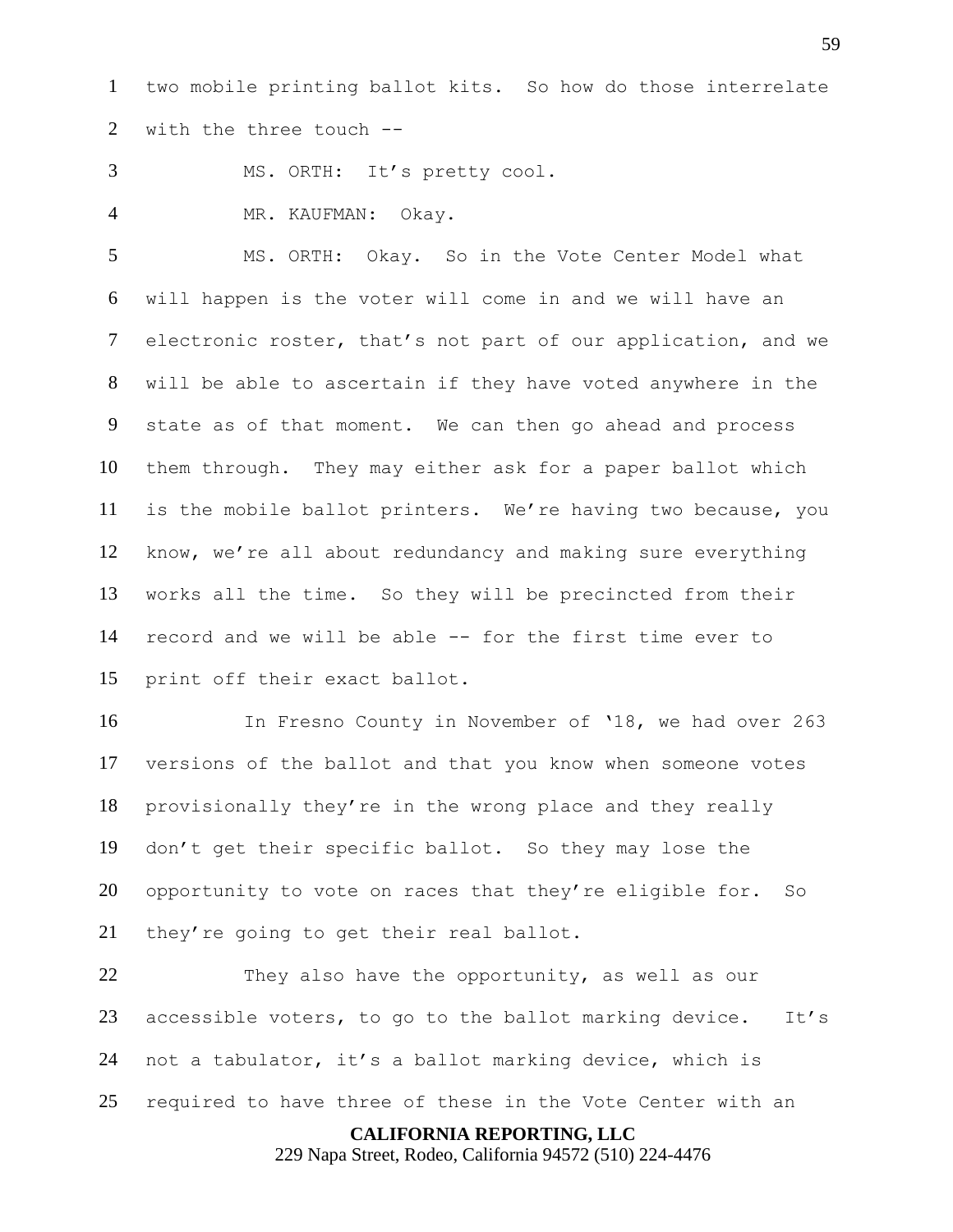uninterrupted power supply to them. And from what we're learning from other counties who have already used this equipment, a lot of voters like it. It's like a cell phone on steroids kind of thing a big long screen, and it's a touch screen thing. And so you will make your choices and then it will print out what you voted on, and then we will also have a ballot tabulator on top of a ballot box in each of the Vote Centers where the voter then will put their paper ballot in. And if they have not voted on anything, it will kick it back to them and ask the voter for sure is that what you wanted or an overvote and there's just so many additional services with the equipment and then the ballot will drop into the ballot box.

MR. KAUFMAN: Okay.

 MS. ORTH: So a lot of different names and a lot of different features.

 MR. KAUFMAN: Yeah. I was a little confused by it. But so the ballot -- the tabulators have their own printer that prints those ballots out that people cast on the tabulator and the two ballot printing -- what you call the ImageCast, no, the two mobile printing ballot kits, those are just spitting out the ballots -- printing out the ballots that people then complete by hand. And they both go in to the one single –

MS. ORTH: Correct.

**CALIFORNIA REPORTING, LLC** 229 Napa Street, Rodeo, California 94572 (510) 224-4476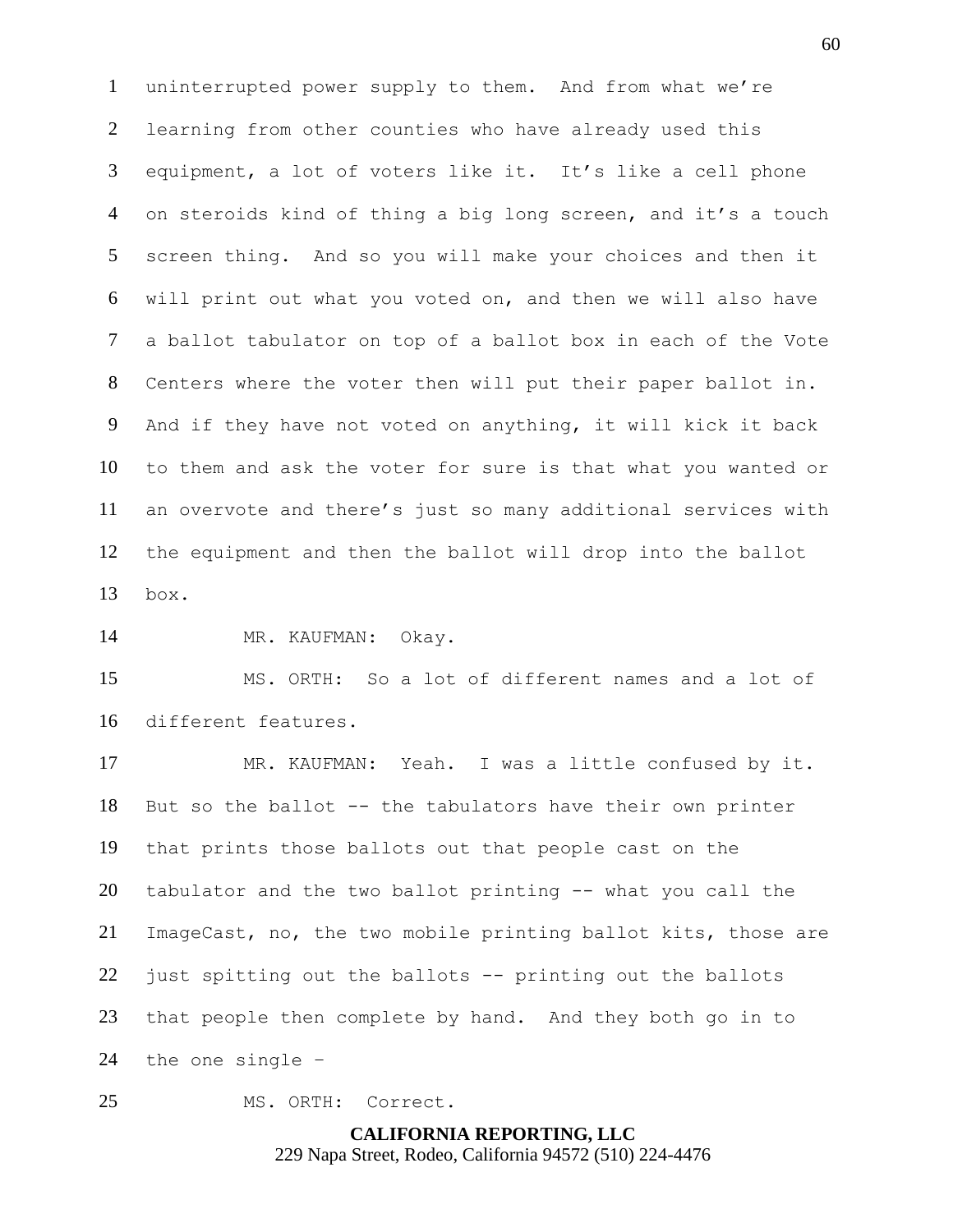1 MR. KAUFMAN: -- tabulating box.

 MS. ORTH: Correct. So a voter could choose either way.

MR. KAUFMAN: Either one, right.

MS. ORTH: Exactly.

MR. KAUFMAN: That's great.

June, any questions?

8 MS. LAGMAY: No questions.

9 MR. KAUFMAN: Gabe?

 MR. SANDOVAL: Can you speak a little bit about the training that's being provided to those who are going to be responsible for making sure the new system operates smoothly on site?

 MS. ORTH: Well, we just had our first kickoff meeting with the vendor and so we're learning all of those and we're setting those to schedules. And so we will have I think it's about eight different module components of us getting trained and our staff, and then that will roll out to a very different kind of precinct officer training at the appropriate time.

 When we train now under the poll model, they have a two-hour training class and a handbook and we hope that they use the handbook to do the right thing. Because of the technology that's going to be out there now, the training will become more of -- almost like a clerical training where

## **CALIFORNIA REPORTING, LLC**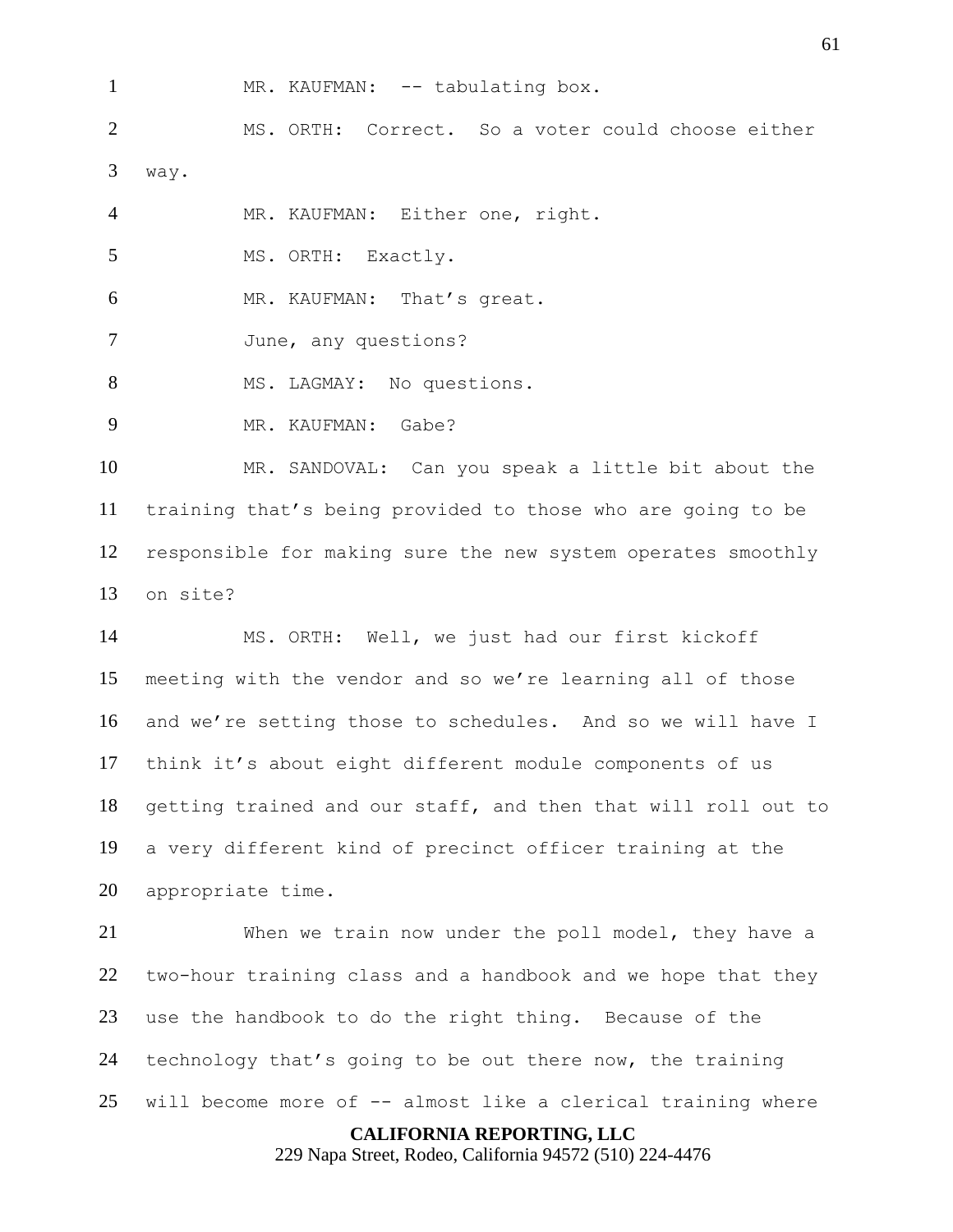you're on the computer, you're working through the screens, you're really learning a lot more about the process. And so we believe that because of the increase training, our precinct officers will be better trained than they are today. And so we'll have all of that.

 We will also have tremendous IT support, not only from my employees but from the county IT is partners with Fresno County. We're very lucky to have them. And they're going to be in the Vote Centers making sure the equipment is working, testing it and doing all of those things to have a really successful election day.

MR. SANDOVAL: Great. Thank you.

 MR. KAUFMAN: Just one more question. What kind of sites have you selected for your Vote Centers?

 MS. ORTH: Well, we're in the process right now. We have not officially selected anything yet. Kind of similar to L.A. County, it's a long process. We've had several of our community meetings already. We've had our VAC Committee that we've had for several years that's already had two meetings this year and its -- we're getting a lot of response, a lot of inclusion of folks. We also have a LAC, the language committee, and they've been very active. And we've had two of those meetings already.

 And we created a Vote Center Act Advisory Committee 25 and we've had two meetings of those, we meet monthly. And

**CALIFORNIA REPORTING, LLC**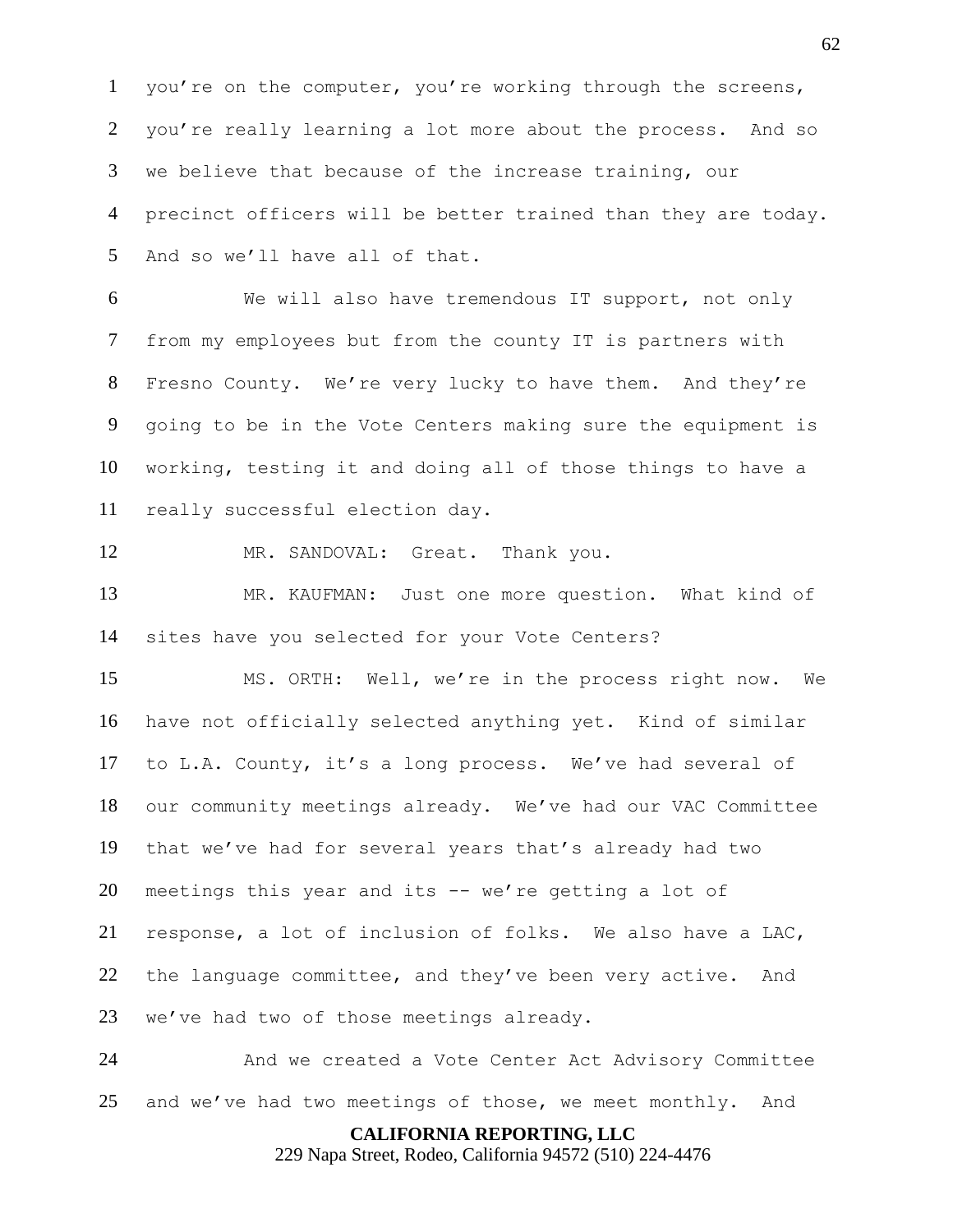we've had over 70 people at each of those meetings representing a huge cross section of the electorate which is really exciting. And they're very interested. Sometimes we get a little off topic in our discussion also. But what we're doing is, as you know, we have to create an election administration plan and a huge outreach component. We have our unofficial draft that we've shard with our committee members right now. And we've gotten some feedback on it and then we'll have the first official draft we hope to at our June meeting and we'll start the public process of going through that.

 What we've already done also is, as you know there are 14 considerations for siting a Vote Center and you are to use census data in order to geographically kind of allocate where those centers should go. My staff has already done that work and we've shared those maps. They're on our website. We've also worked with our master polling place list and are working to identify those facilities that are physically capable of hosting a Vote Center. And for Fresno County right now, we have to provide 46. Probably by the 21 time we get to the  $88<sup>th</sup>$  day that number's going to up a little bit.

 But so we're -- we already have a draft map online of the locations that we believe are great candidates for Vote Centers. We'll be working with our advisory committee and

**CALIFORNIA REPORTING, LLC**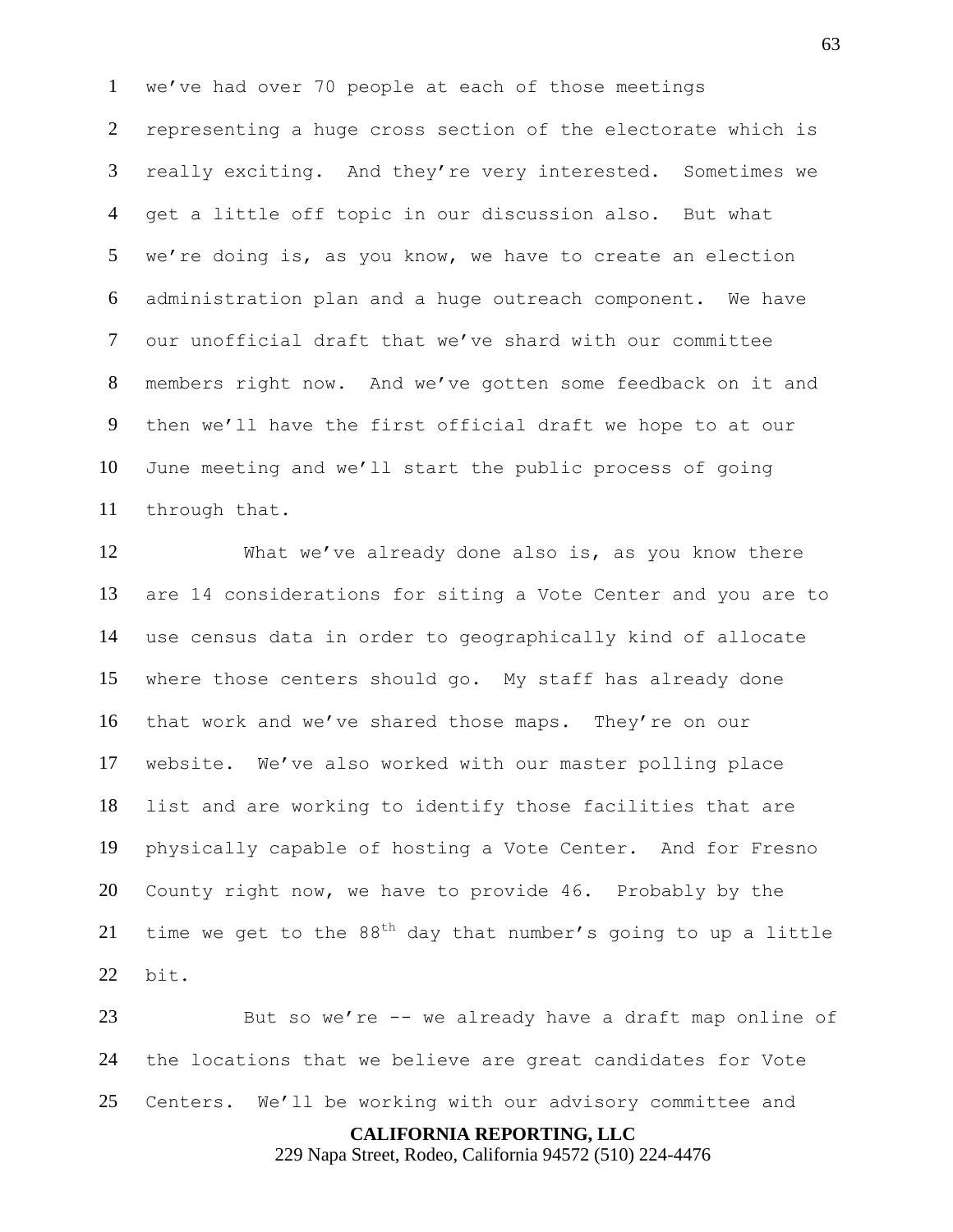that's what I'm hoping with their help through the summer we solidify those choices. Also, we'll use that group to help us locate our 31 drop boxes throughout the county.

**CALIFORNIA REPORTING, LLC** And so we got a lot going on right now. And we're very excited to engage the public and put things on our website and we're very appreciative of Secretary of State's staff who I think we may bother them a little bit too much sometimes, but they're always very kind to us and always help us get through the process. So we're really excited for what is about to happen. 11 MR. KAUFMAN: Great. Thank you. 12 MS. LAGMAY: Thank you. MR. KAUFMAN: Well thank you for sharing that. Appreciate your presentation and all the efforts that Fresno County is going through to implement our new system. MS. ORTH: Thank you. MR. KAUFMAN: Thanks, Ms. Orth. Okay. Do we have a motion to approve Fresno County's Phase 3 Project Documentation Plan and issue of Funding Award Letter in the amount of \$1,436,475.08? 21 MS. LAGMAY: Was that the motion? MR. KAUFMAN: Well, I was hoping somebody would make it, but I was suggesting that could be the motion. MS. LAGMAY: I move that the -- MR. KAUFMAN: You can just say so moved.

229 Napa Street, Rodeo, California 94572 (510) 224-4476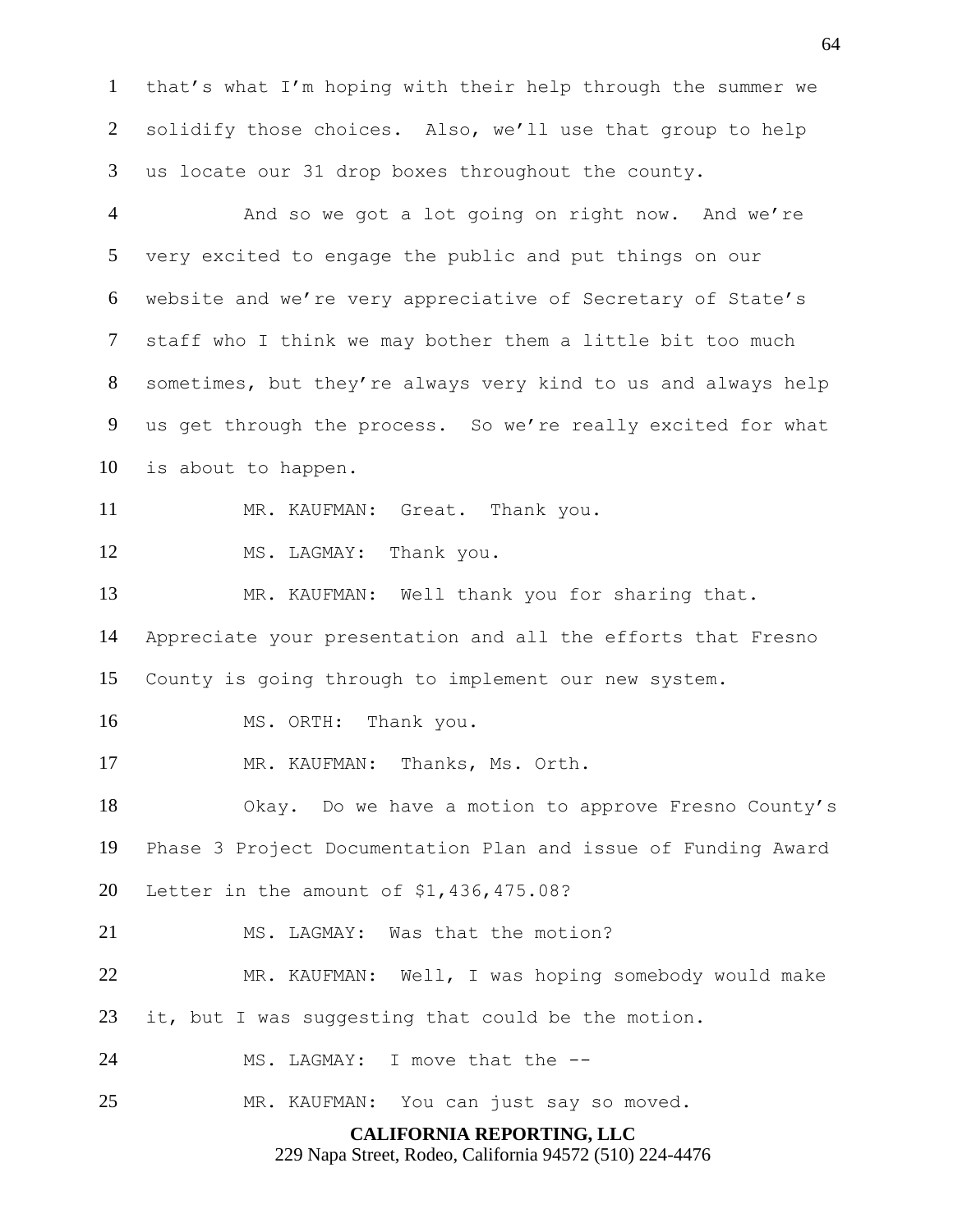**CALIFORNIA REPORTING, LLC** MS. LAGMAY: Precisely, so moved. MR. SANDOVAL: Second. MS. LAGMAY: As iterated by the Chair. 4 MR. KAUFMAN: Okay. You want to read it -- you want to do it just for formality sake? We can do it. All in favor? 7 MS. LAGMAY: Aye. 8 MR. KAUFMAN: Aye. 9 MR. SANDOVAL: Aye. Any opposed? Okay. The ayes have it. Congratulations Fresno. All right. Next on our agenda Los Angeles County Phase 2. Mr. Logan, why don't we start with the staff report again. MR. HIROSE-AFSHARI: Okay So this is Los Angeles County's Phase 2 Project Documentation Package Staff Report and I'll try to provide more detail after the allocation amounts, as you requested. So today L.A. County is remaining VMB approved allocation amount is \$49,026,236.33. Today they come before the board to request an amount of \$2,803,990.25 this would make their new allocation amount, if approved, to \$46,222,246.08. L.A. County's vendor is Digital Foundry Inc. and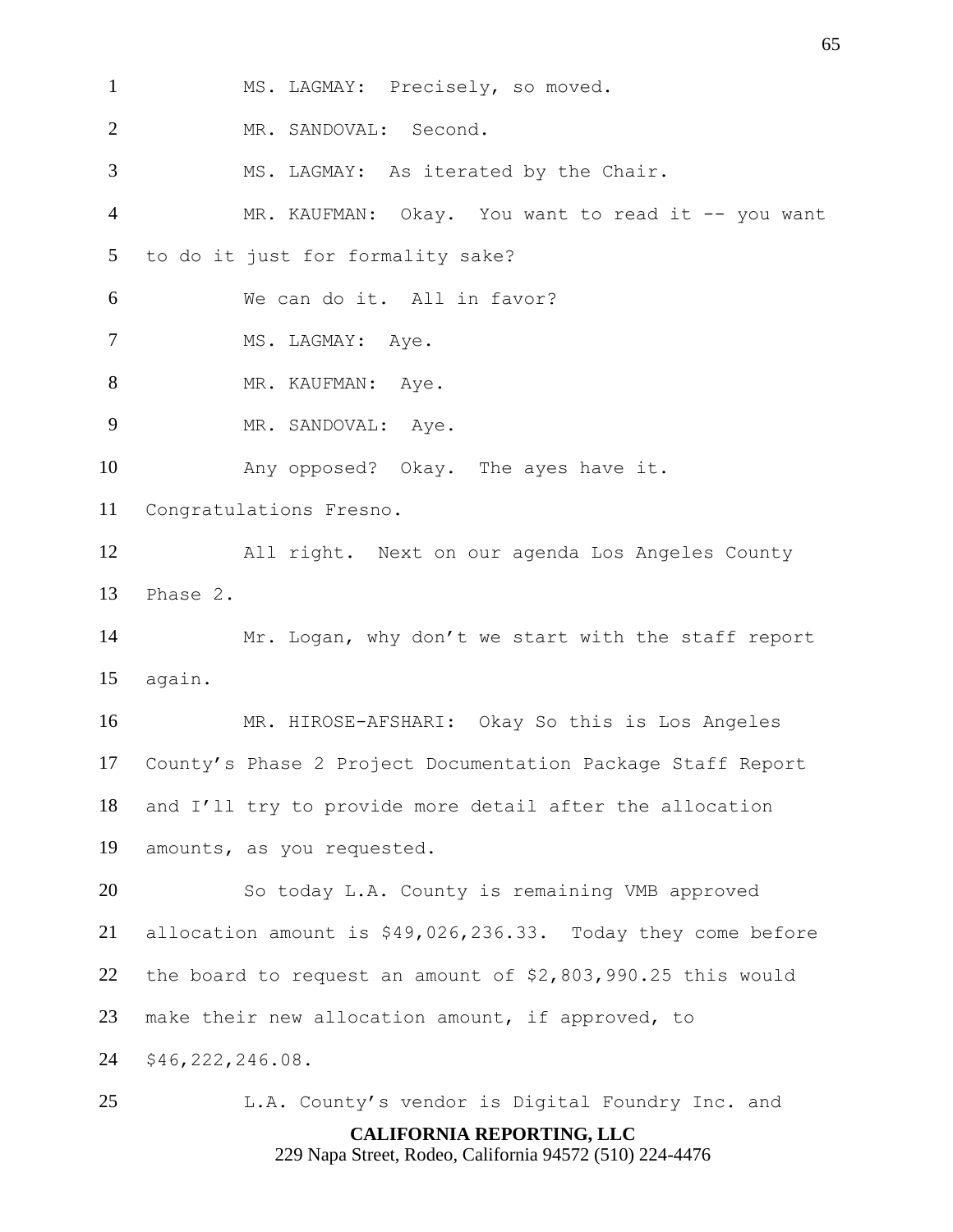Runbeck Election Services. Their system is the V-S-A-P or VSAP Vote-by-Mail Tally 1.0 System which is composed of hardware including the IBML Imagetrac Scanner Version 6400, and software which included VSAP Vote-by-Mail Tally 1.0 System.

 Los Angeles County's Phase 2 Project Documentation Plan appears to meet the requirements for completeness. The VSAP Vote-by-Mail Tally 1.0 System and corresponding components are certified for use by Los Angeles County.

 The VSAP project was launched by Los Angeles County in 2009 in response to growing voting system needs and unique challenges as a result of the increasing voting population and complexity of election administration. The county asserts that the previous voting system did not offer the technical nor functional elasticity necessary to accommodate the growing demands of the electorate's diversity and size. As such, Registrar-Recorder/County Clerk of L.A. sought to create a new comprehensive system that could fulfill the goals of increased accuracy, transparency, security, with a human-centered focus.

 Los Angeles County has adopted a multi-phased approach to modernizing its voting system. Phase 1 funding was awarded to Los Angeles County for 171 AccuVote TS Diebold units in 2004. This current plan today represents a request for reimbursement of the first phase of its VSAP system.

#### **CALIFORNIA REPORTING, LLC**

229 Napa Street, Rodeo, California 94572 (510) 224-4476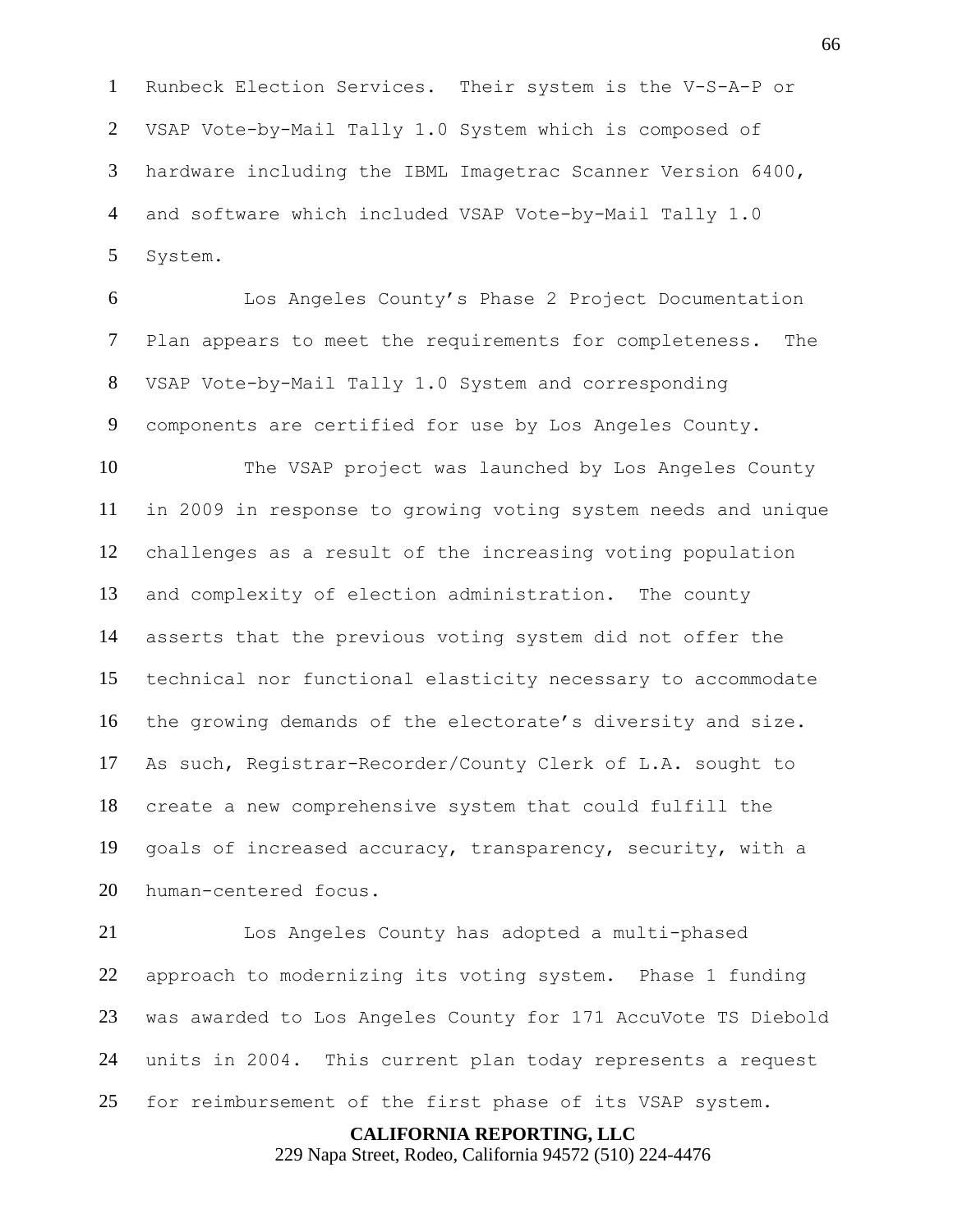This initial phase consists of the implementation of a new vote-by-mail tally system. This includes a redesigned vote-by-mail ballot, a modernized tally system, and a certified ballot on-demand system. These components were fully implemented during the November 2018 General Election.

 Los Angeles County contracted with two vendors to acquire the components of the first phase of the VSAP. Los Angeles County contracted with Digital Foundry for services that included development, manufacturing, and testing of software which directly lead to the completion and acquisition of the certified VSAP Vote-by-Mail 1.0 System. In addition, L.A. County purchased Runbeck Election Services Sentio Lite Ballot Printing System which is a ballot on demand system.

**CALIFORNIA REPORTING, LLC** Los Angeles County established two formal advisory committees to promote insight and expertise of the implementation of the VSAP system. The VSAP Advisory Committee is composed of 24 members including community leaders from language minority groups, voters with disabilities, and various ethnic communities to advise L. A. County on the creation and implementation of the process. The County also established the VSAP Technical Advisory committee to provide oversight on the testing and implementation on the new software and hardware components. Los Angeles County contends that the new vote-by-mail ballot

229 Napa Street, Rodeo, California 94572 (510) 224-4476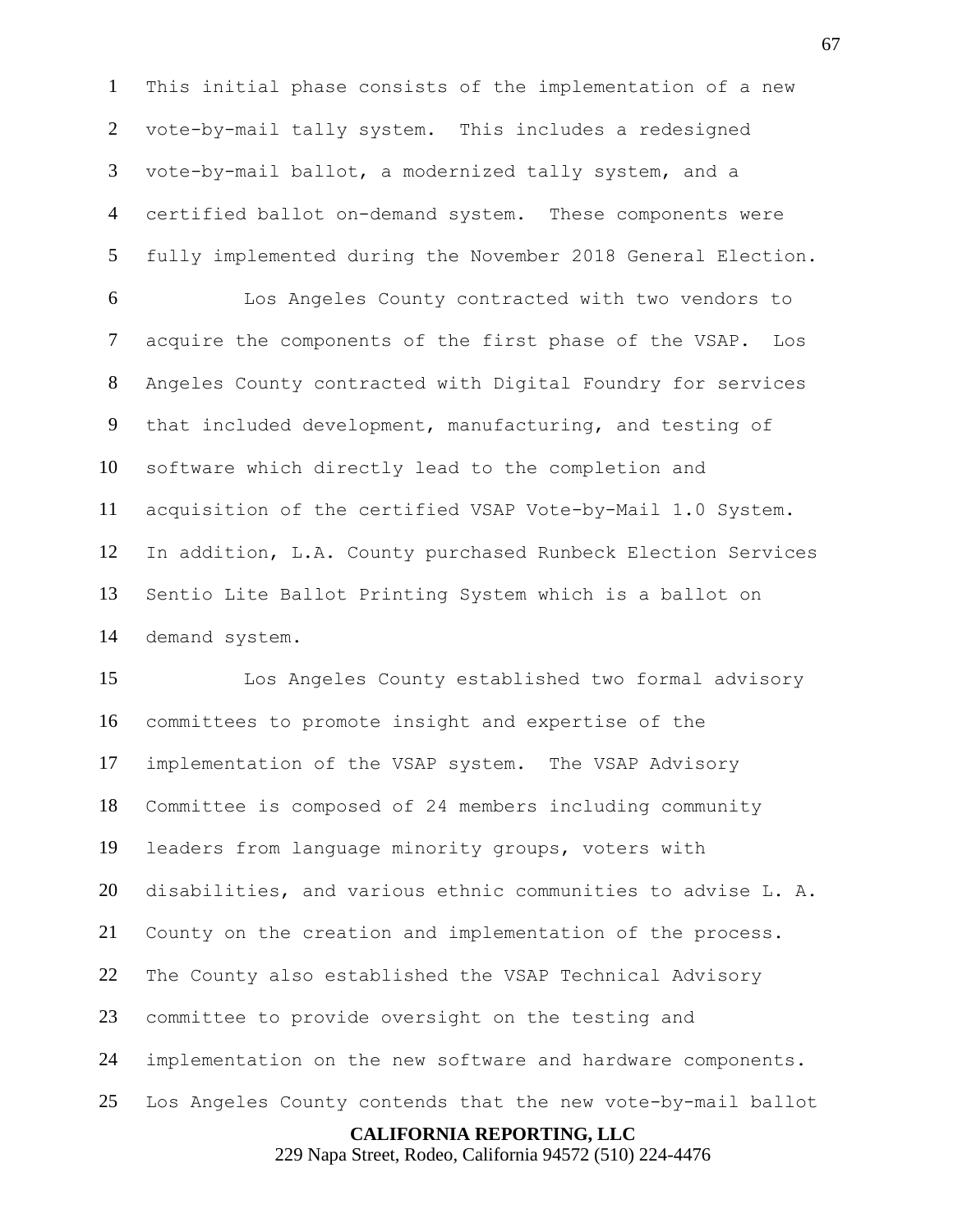and ballot on-demand equipment garnered positive responses both in public demonstrations in the community and on election day.

 Los Angeles County will only receive VMB payments once they have submitted detailed invoices for its certified voting equipment and software. Please note that the staff-proposed funding award is based upon allowable reimbursement under Proposition 41 for voting equipment hardware and software only. Planning and report documents are not required as components of the software package and therefore are not allowable for reimbursement under Proposition 41. However, other funding mechanisms are available to the county to seek reimbursement of these items. That concludes my report. MR. KAUFMAN: Thank you, Arman. Mr. Logan, would you like to join us again? MR. LOGAN: Good morning. Still morning, right? 18 MR. KAUFMAN: Still morning. MR. LOGAN: Good morning. Again, Dean Logan, Registrar Recorder County Clerk for County of Los Angeles. MR. KAUFMAN: Good morning. MR. LOGAN: Thank you for consideration of this request and thank you to Secretary of State staff for their work and coordination with our office in the submission of this request. I don't have anything specifically to talk

# **CALIFORNIA REPORTING, LLC**

229 Napa Street, Rodeo, California 94572 (510) 224-4476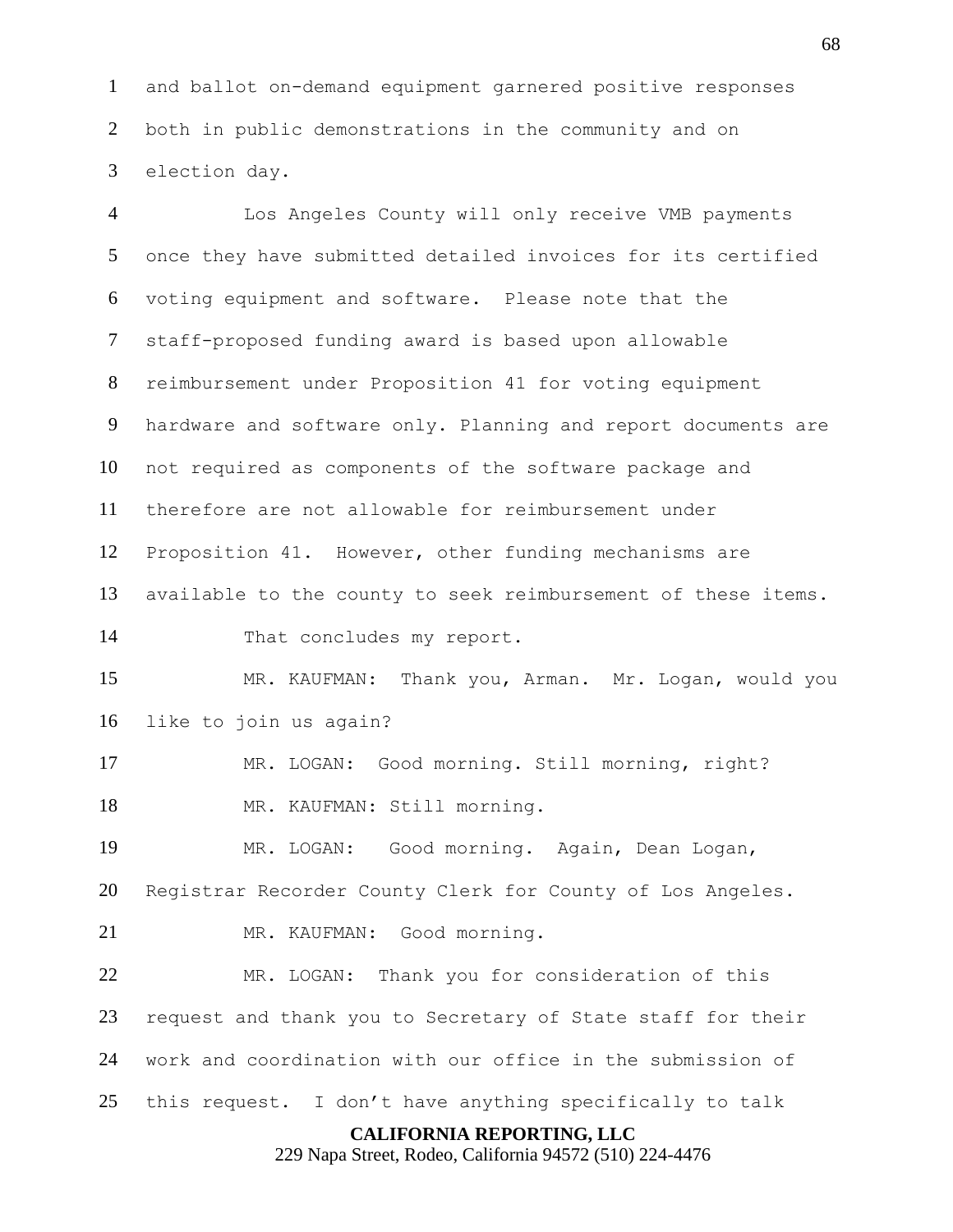about in terms of the recommended allocation but in light of the earlier conversation about policy and the nature of the Los Angeles County voting solutions for all people project, I think it's important to put a couple of things on record and to seek your -- or to make a recommendation to your board on how you might help guide us in the future.

7 So trying to think of where to start here. So I think what -- it's not represented in the staff report is that the request for reimbursement that we submitted was actually a larger amount and included components that were not in this request. So we submitted a request for reimbursement in the amount of \$3,523 -- \$3,523,464 so there's a differential there about \$719,000 that's not included.

 In addition to that, we had at least entertained discussion about an additional expense of \$130,524 which was the cost to L.A. County for the certification of Tally Version 1.0. We were advised by the Secretary of State's Office that certification costs were not allowable under Prop 41 and we withdrew that from our original request.

 So let me address those two separately and then offer what I hope is a recommendation of how we might move forward because these are complicated issues and not necessarily issues that need to be resolved today.

**CALIFORNIA REPORTING, LLC** On the \$719,474 differential of what we submitted for

229 Napa Street, Rodeo, California 94572 (510) 224-4476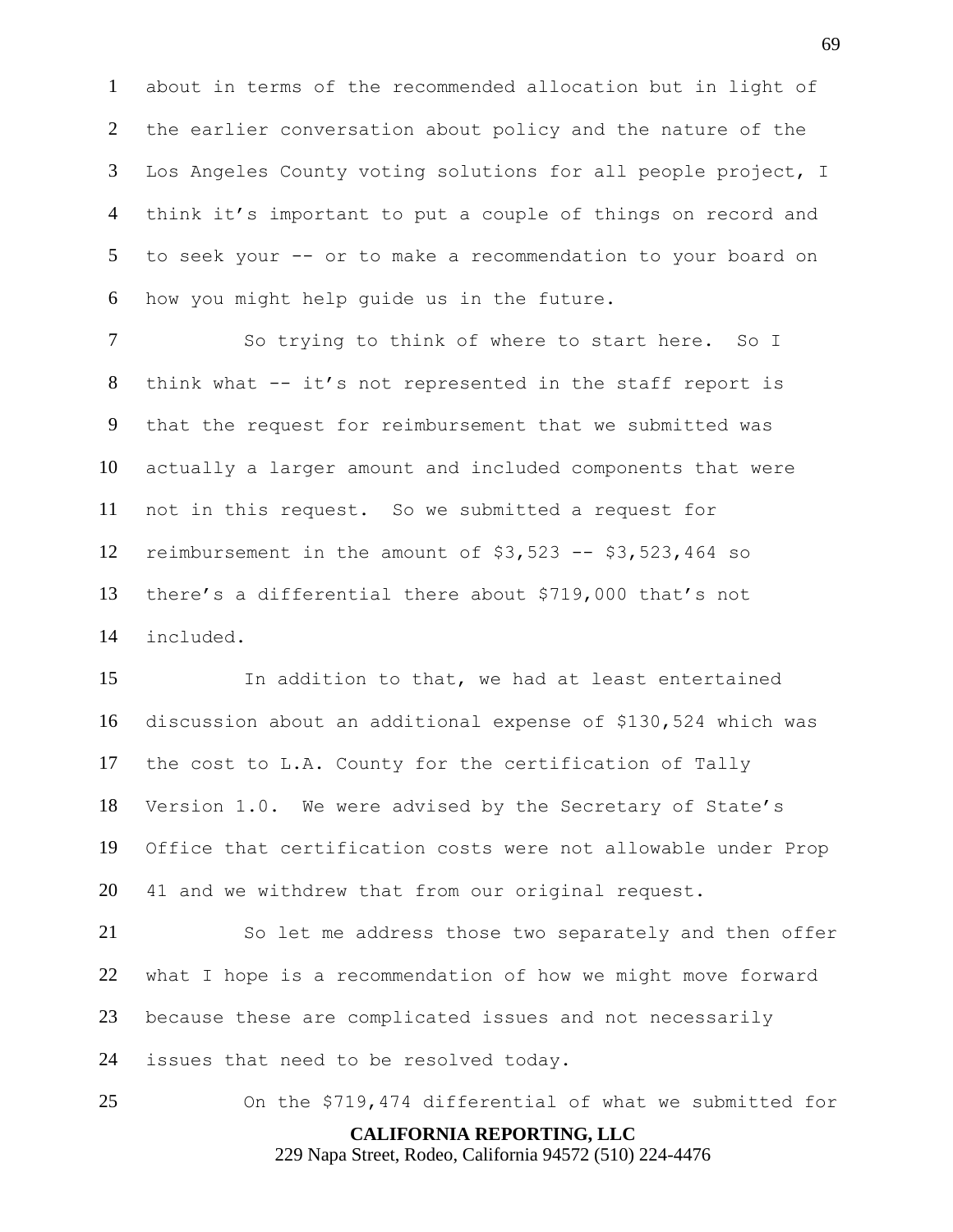reimbursement and what was not included in the staff report, again, in light of the conversation, Mr. Chair, that you brought up I just want -- I want to be sure that we have a correct understanding that if that is viewed now as we have submitted a request for that, if that means that we no longer have the opportunity to come forth and provide justification or argumentation of why we think that that should be reimbursable under Prop 41, then I would ask that you take action today to adopt the staff recommendation but to defer action on the remainder of that request, the \$719,474 so that remains on the table. My concern would be if you didn't do that that it could be defined as we had previously made request for that. That's my first request.

 And I guess, I should say that, again, while we did not anticipate making full arguments about this today I think we do have a difference of opinion in the staff report that while planning and report documents are not required for the purchase of software they are required in order to get a voting system certified in the State of California. And we are unique in L.A. County in that L.A. County's voting system is a publicly-owned system so it's not there -- there wasn't one fixed price that we purchased this system for. We purchased consulting services to build the software. We bought off-the-shelf commercially available hardware and we paid for integration services for that and that is what

**CALIFORNIA REPORTING, LLC**

229 Napa Street, Rodeo, California 94572 (510) 224-4476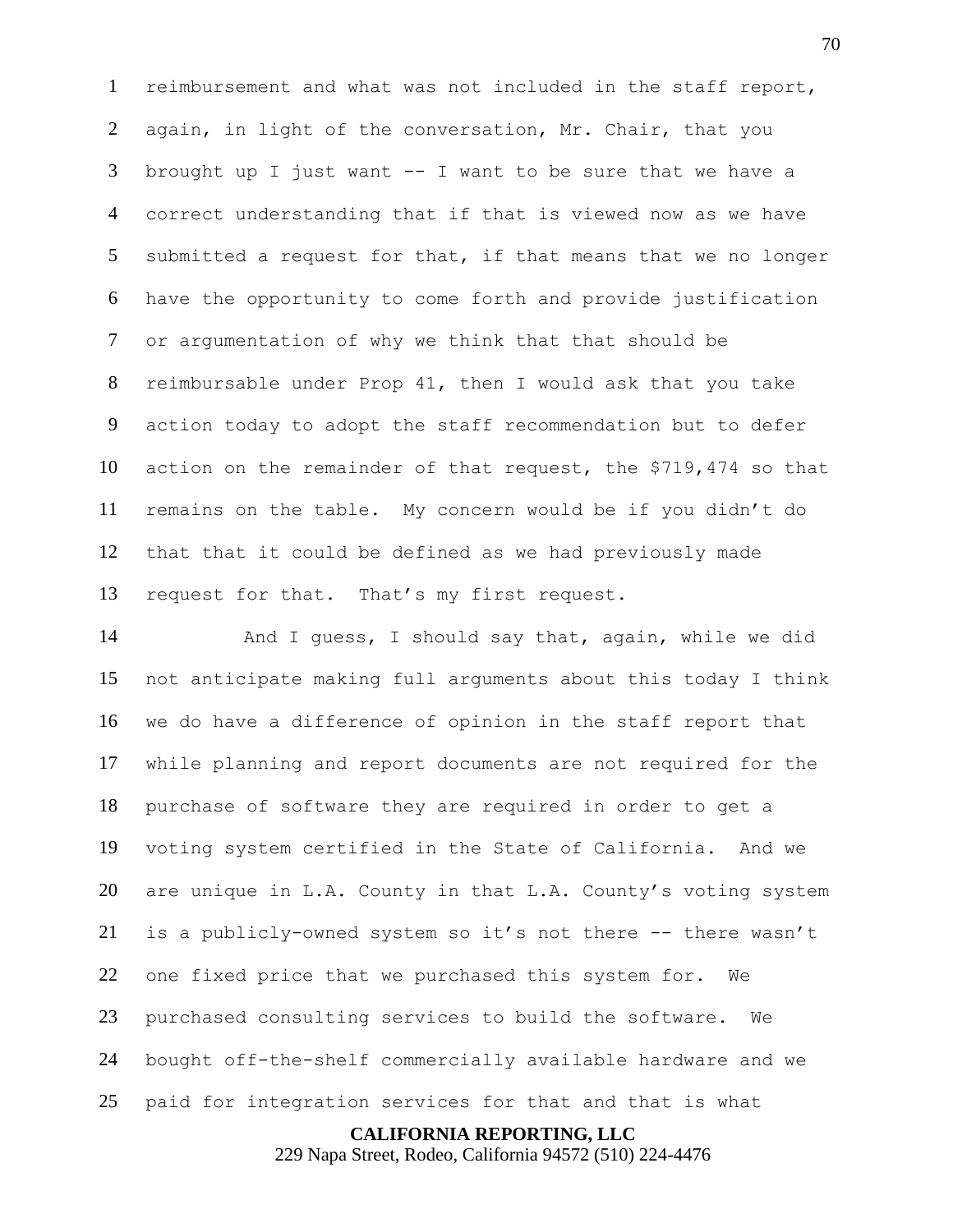became the certified voting system that's before you today. So our belief is that the -- those elements that are not included in the staff recommendation had we gone with a commercial vendor solution those costs would have been incorporated in to the price of the system and would have been reimbursed under Prop 41. And so we think that warrants further discussion and review.

 Similarly, same point on the certification costs. So again, I don't think we have the problem of requesting submission again on those because we didn't submit those based on the discussion, we took that amount out. However, we believe, again, that for commercial systems that when you're awarding reimbursement for those systems embedded in the price -- in the cost of those systems is what those vendors paid to get those systems certified in California, and we don't believe that it's appropriate for a Publicly-owned system to be interpreted differently from that. That is a cost -- in order to get reimbursed for a system it has to be certified. So that is a legitimate cost for the acquisition and purchase of the system. And in fact I would argue that the ballot on demand equipment that's included in the staff recommendation is a commercial system that was certified by the Secretary of State and I would argue that in the price of that system was the cost for Runbeck Election Systems to get that certified in California,

## **CALIFORNIA REPORTING, LLC**

229 Napa Street, Rodeo, California 94572 (510) 224-4476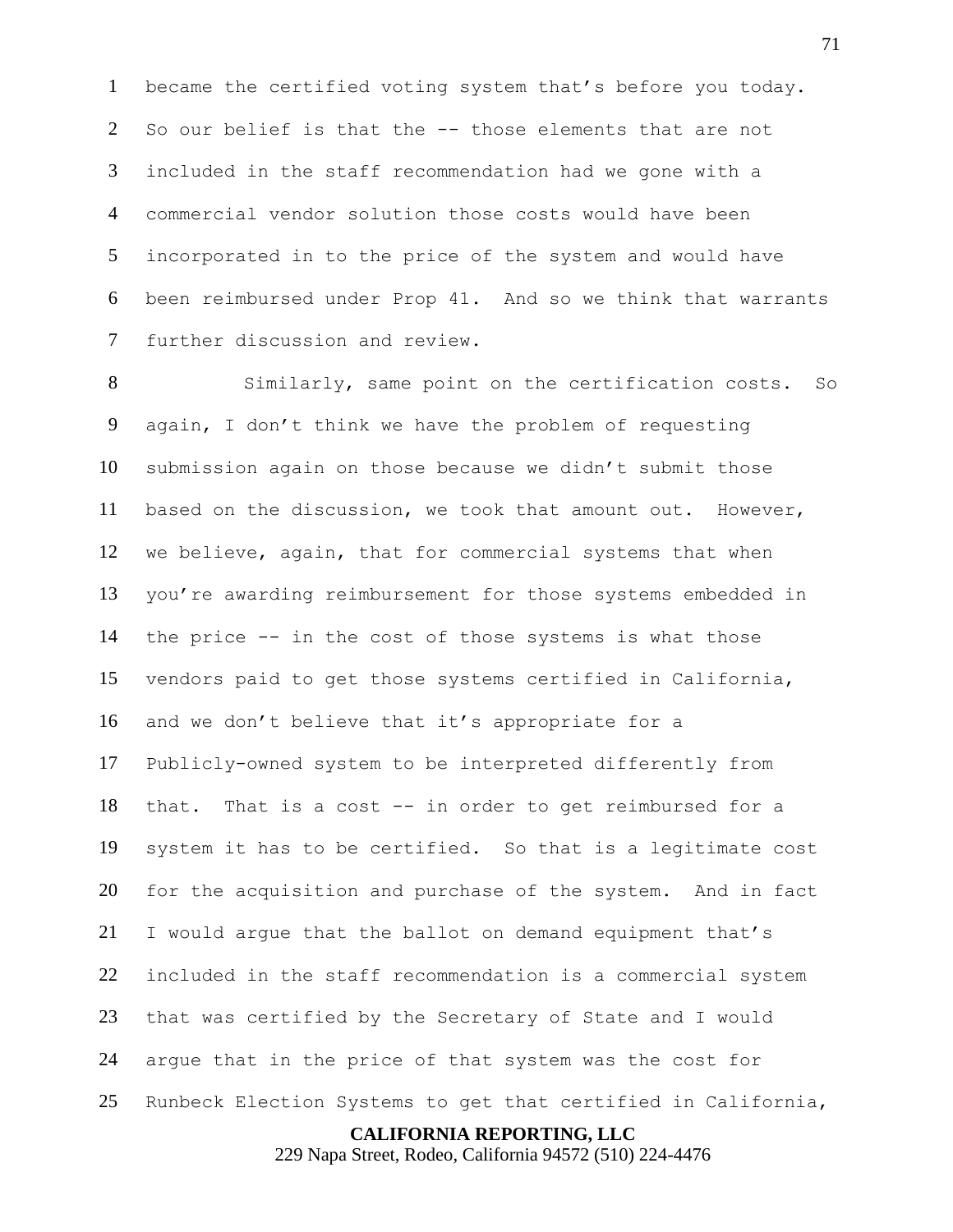at least in part. Probably also true in the previous award that you just approved today for a system purchase from Dominion Election System.

 So again, these are complicated issues. They're further complicated because this is the first time we've gone down the road of a publicly-owned system. But a lot has been said today about the spirit of the law in Proposition 41 which I believe that, I think there's general agreement, that that -- the intent was to replace voting systems in California with modernized equipment that did not have the faults and the vulnerabilities that the Legacy Punch Card Systems had.

 In L.A. County's case, there wasn't a solution out there to do that so we extended the life of our Legacy System and we embarked on this process to build and manufacture and certify a publicly-owned voting system. Now today we're on a timeline where that has to be done because the Legacy System has now -- is no longer certified.

 So while I appreciate the point that's made that there are other funding mechanisms for those costs, the total cost of this voting system will exceed the balance of our Voting Modernization Board allegation -- allocation from Prop 41 and will, we believe, exceed the amount allocated in the state budget. So the interpretation and the decision not to allow reimbursement of that increases the cost to Los Angeles

# **CALIFORNIA REPORTING, LLC**

229 Napa Street, Rodeo, California 94572 (510) 224-4476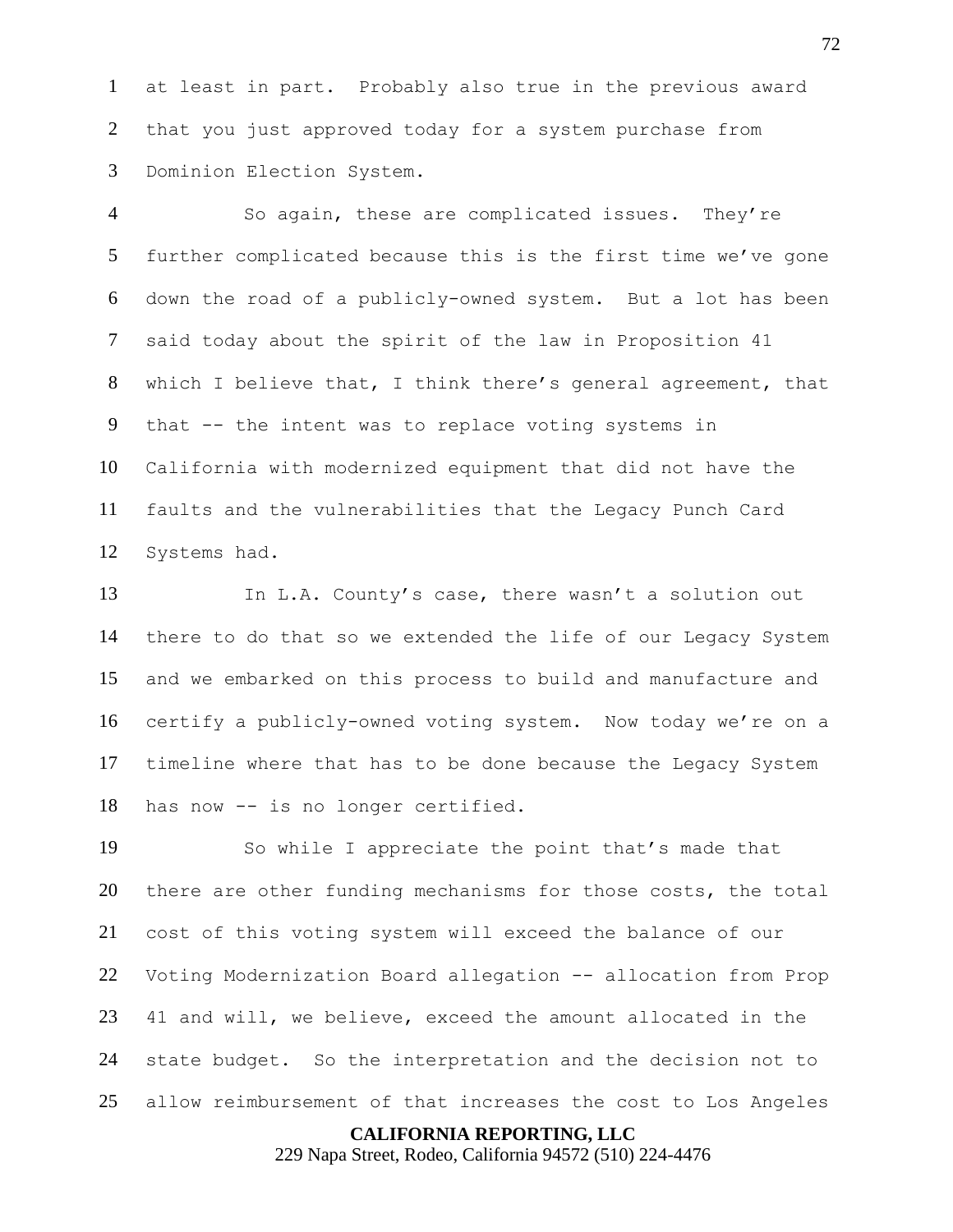County.

 So, again, I'm -- what I'm asking today is that we defer that for further discussion. We understand it's a complicated issue. We understand there's history with interpretation of Prop 41 that we have to look at carefully both for your board's protection, for the Secretary's protection, and quite frankly for Los Angeles County's protection. But we don't feel that that's been fully exhausted at this point and we don't want to be penalized for having requested it and then having it denied.

 MR. KAUFMAN: Thank you. Let me ask you a couple of questions. First of all, I am not unsympathetic to the notion that the county has been required to incur costs because of the nature of its project that others have probably born but they haven't been let's say as visible as those costs are when you've incurred them because of the way they break down. I think you're probably right. Some of these costs get incorporated into the cost of buying a particular product and so they're not characterized other way. And I truly believe that we should treat counties equally in terms of what they get reimbursed for.

 So, but, you know, what I think and what my board members think doesn't necessarily matter if the statute doesn't provide for one thing or another and I'm not suggesting that the statute prohibits those costs. I'm just

**CALIFORNIA REPORTING, LLC**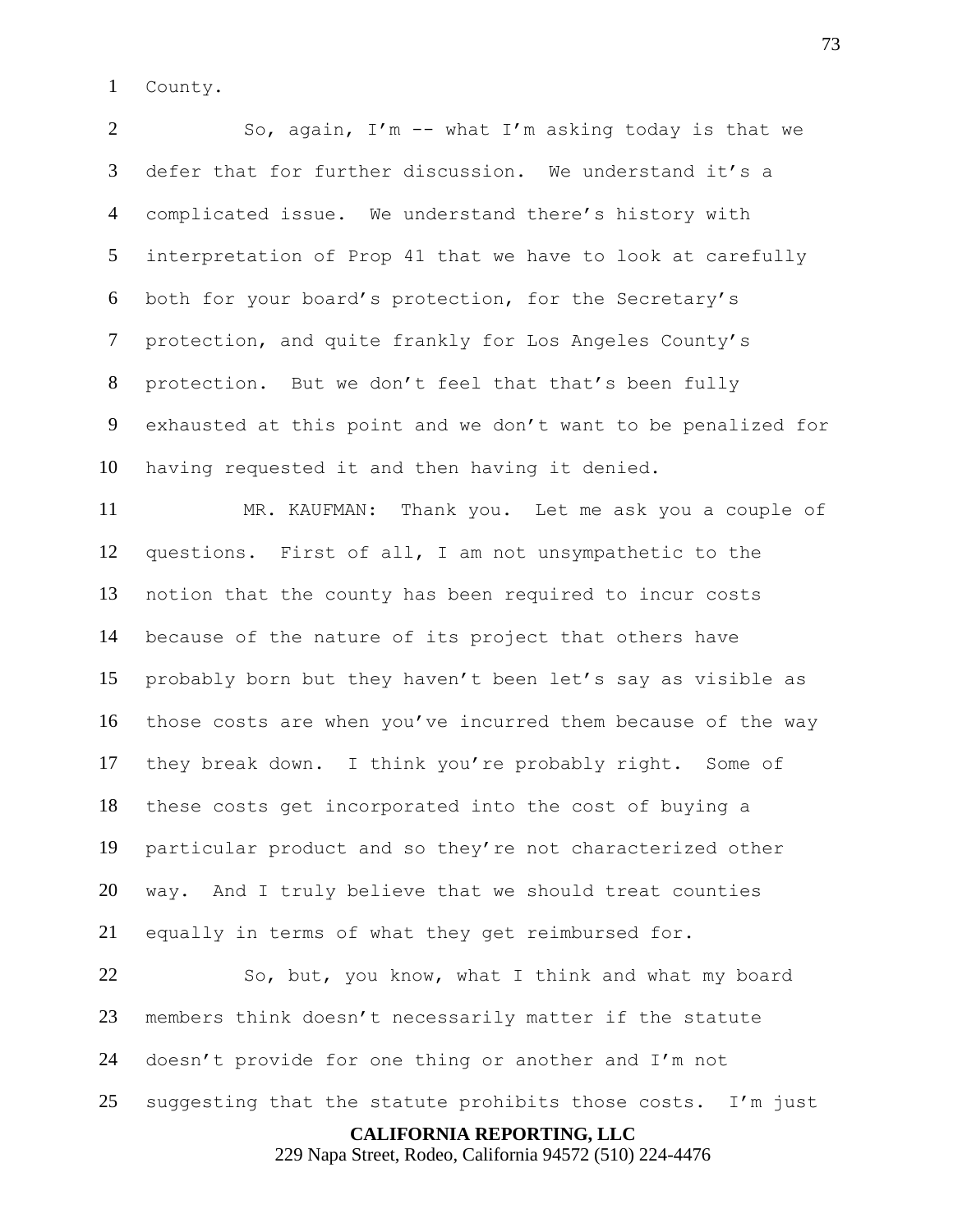saying we need to be mindful of that issue. So that's what 2 we're struggling with but -- and just to clarify again, you said you did not submit -- you haven't submitted the certification costs in this round that doesn't --

 MR. LOGAN: That's right. Not the certification cost for the tally system.

7 MR. KAUFMAN: For the tally system. That's not to say that you won't do so with respect to the larger --

MR. LOGAN: Correct.

10 MR. KAUFMAN: -- Vote Center system.

 MR. LOGAN: And I think that actually -- we can kick that can down the road, I mean, we will go through certification of the full voting solutions. As we've heard, the certification is pending for the full solution and this issue will come up again at that time. So we could either incorporate that in when we make that request and come in and argue the authority at that point. But I just wanted to at least get it on record.

 MR. KAUFMAN: Right. But what -- but the \$750,000, \$700,000, again, what makes up that amount again,  $-$ 

MR. LOGAN: So that's –

22 MR. KAUFMAN: -- the differential is?

MR. LOGAN: It's \$719,474 and it refers to 13

deliverables that were included in our submission to the

staff that were not put forward for -- in their staff

### **CALIFORNIA REPORTING, LLC**

229 Napa Street, Rodeo, California 94572 (510) 224-4476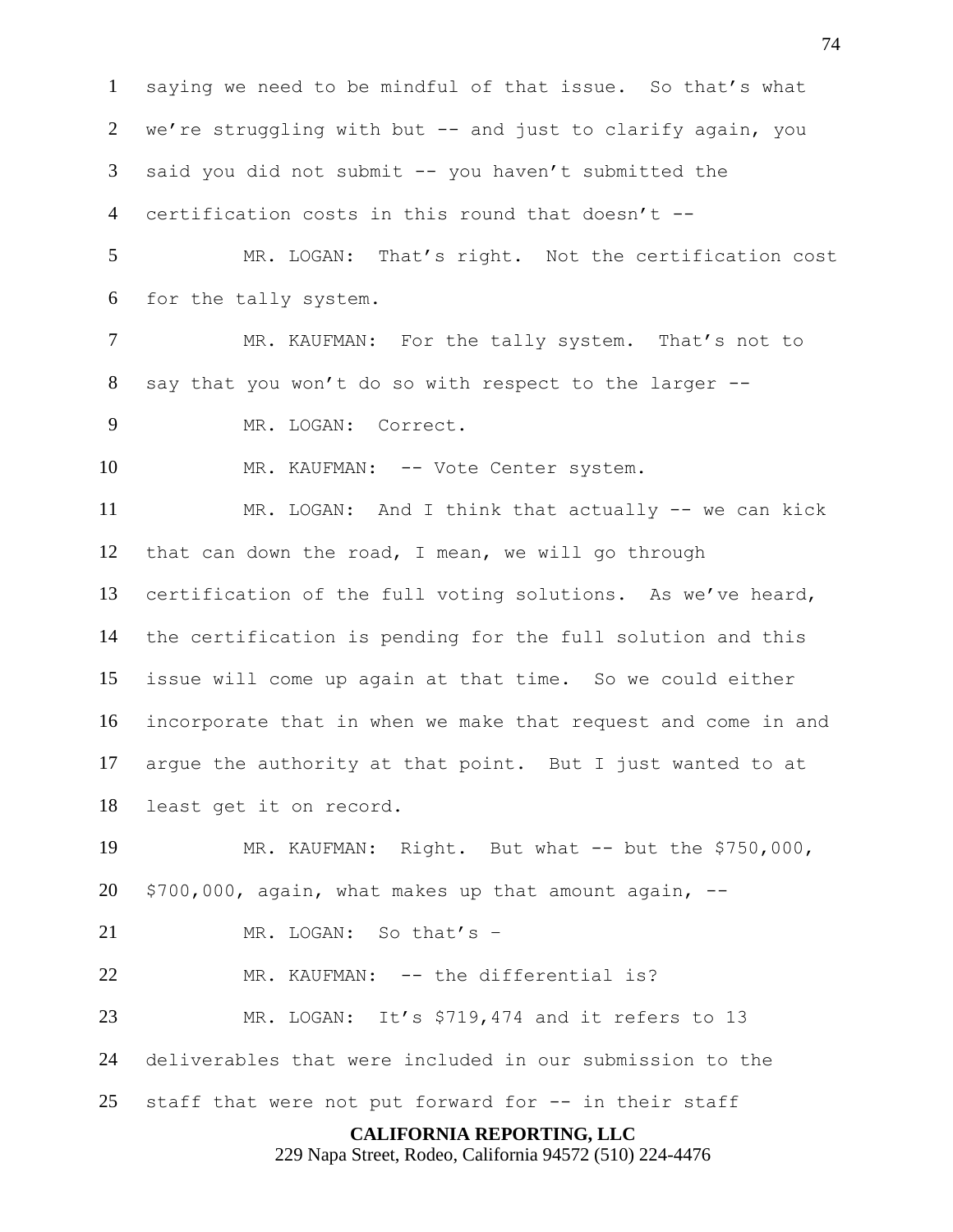recommendation to your board. Based on the interpretation that they were not --

 MR. KAUFMAN: Right. But the deliverable -- can you give us a few examples?

 MR. LOGAN: Yeah. So there are things related to the development of and manufacturing of software. So, I mean, to -- if you're developing a new program, you have to have a project plan, you have to project management, you have to do various forms of testing and documentation, and again those are documents that actually when we apply for certification that we have to provide. But those are -- I don't want to speak for staff, I think those were interpreted to be research and development costs and planning costs rather than acquisition costs. I think our argument and again if you defer it, I will probably come back with more detailed opinion. I'd like to have -- I'd like on our end to do some more analysis on that because we believe that they're fundamental to the acquisition of the system. They are system costs.

 MR. KAUFMAN: Okay. I know you're thinking through this on the fly to just given what's occurred here today. But are you -- you're suggesting, just so I understand it, you're suggesting that we approve the Project Documentation Plan but defer an amount -- defer an award on an amount? MR. LOGAN: Yeah. Well that amount is not before you

**CALIFORNIA REPORTING, LLC**

229 Napa Street, Rodeo, California 94572 (510) 224-4476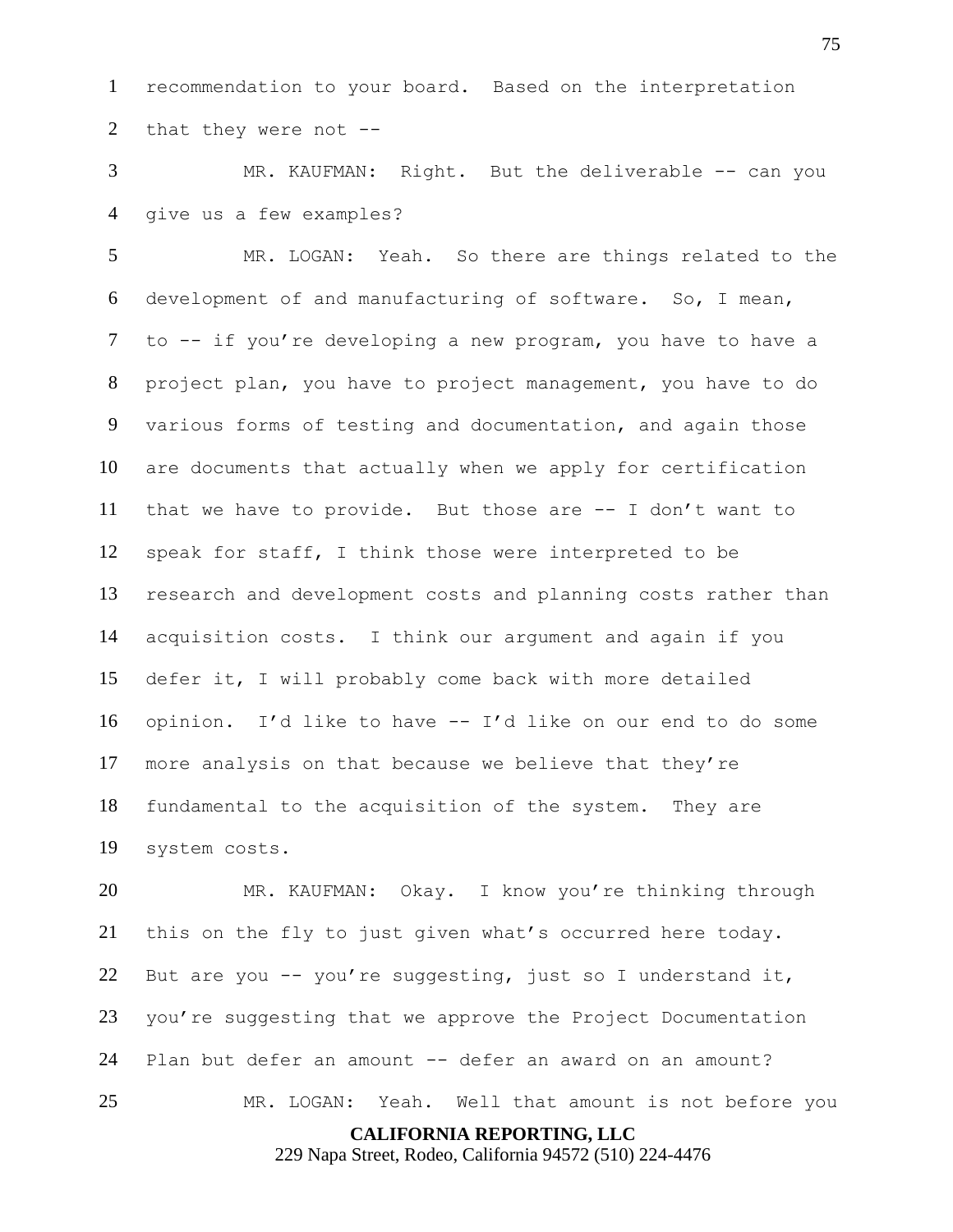today. The only reason I --

 MR. KAUFMAN: Well, I -- MR. LOGAN: -- I was not intending to bring that up.

4 I brought that up in light of your comments, Mr. Chair, about the wording in the Proposition that says that if you have made a request for those funds. So I don't -- maybe that's an interpretation of the request was made to staff, staff didn't included it in the recommendation to you. So I don't know whether that meets the definition of that we submitted a request or not. And that's the clarity I'm seeking, that's the only clarity I'm seeking today. I'm not asking you to fund the \$719,000.

MS. LAGMAY: Uh-huh.

 MR. LOGAN: I just want to leave it on the table for further.

 MR. KAUFMAN: Understood and we don't want to do anything to prejudice you in the future.

18 MS. LAGMAY: What does Robbie say?

 MR. KAUFMAN: And we get that so we'll ask staff if they have an opinion but I just wanted to be clear on what you were asking and we'll try and figure out how we navigate that.

Are there other -- well, I guess we can ask.

MS. LAGMAY: Yes. Ask Robbie first.

MR. KAUFMAN: Do you have any thoughts on that issue?

**CALIFORNIA REPORTING, LLC**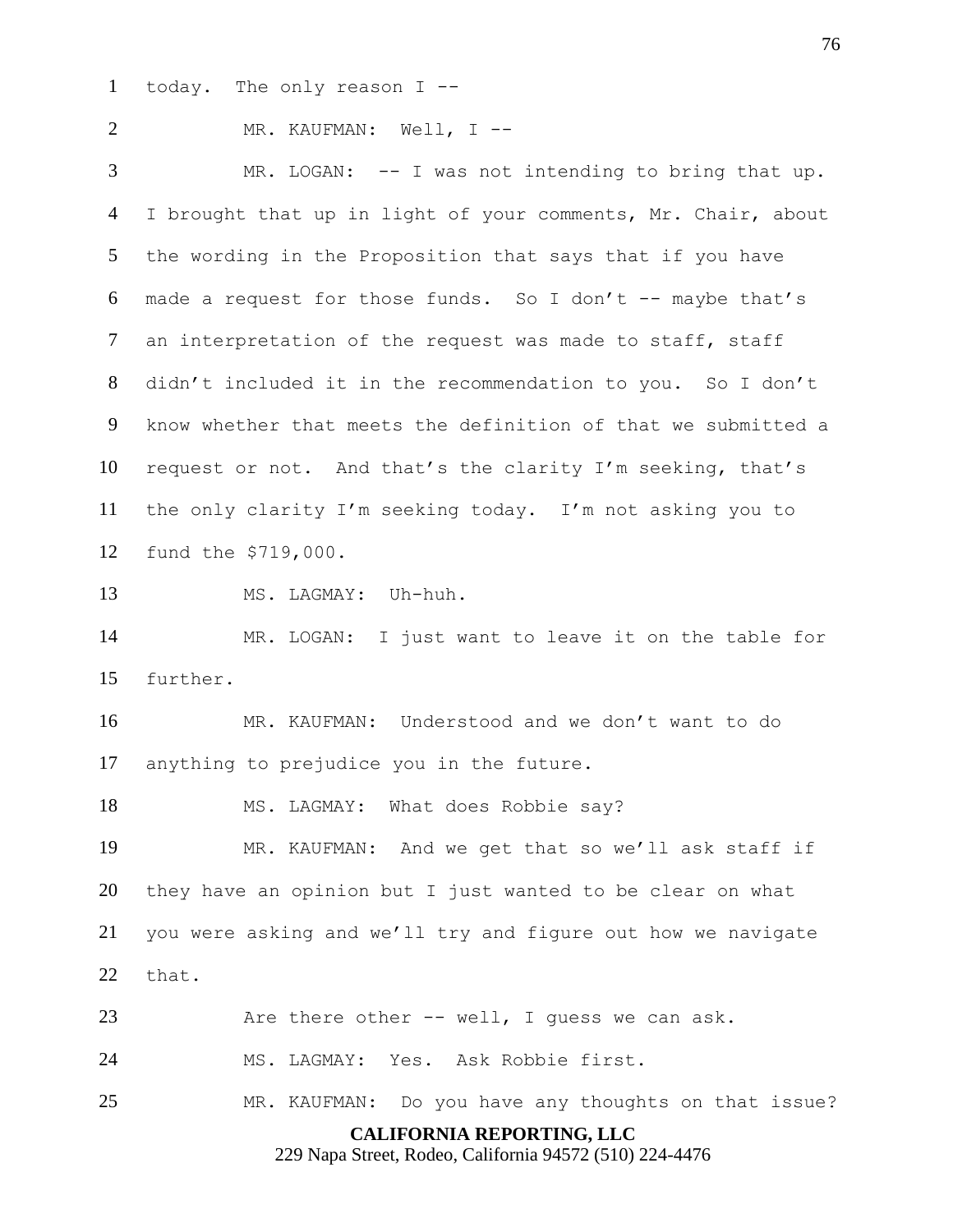MR. ANDERSON: We'll have to look at it. I just -- MS. LEAN: Okay. So staff -- the staff recommendation for the 2.8 million did come from what we considered as allowable costs under Proposition 41. We are very cautious about research and development especially what  $-$ 

MR. KAUFMAN: We understand.

 MS. LEAN: -- in the last go around. So we went through each and every one of their invoices and deliverables. So we had NaKesha here as our technical expert go through everything with us to make sure that we were within the bounds of software. Right? And hardware. So that was the staff recommendation costs that we put forward to you for the recommendation and if there's further discussion to go with that, I think we're open to it. It's just within being very cautious of dealing with the research and development costs association we did not included that as a recommendation.

 MR. KAUFMAN: And I think we understand that, and I think Mr. Logan understands that. I think the issue on the table is just given the prior conversation which me being the lawyer I think I probably opened the door to but it needs to be said. You know, I just want to make sure whatever we -- we can have that conversation and we can continue to, you know, talk about it in this forum or elsewhere but I think

**CALIFORNIA REPORTING, LLC**

229 Napa Street, Rodeo, California 94572 (510) 224-4476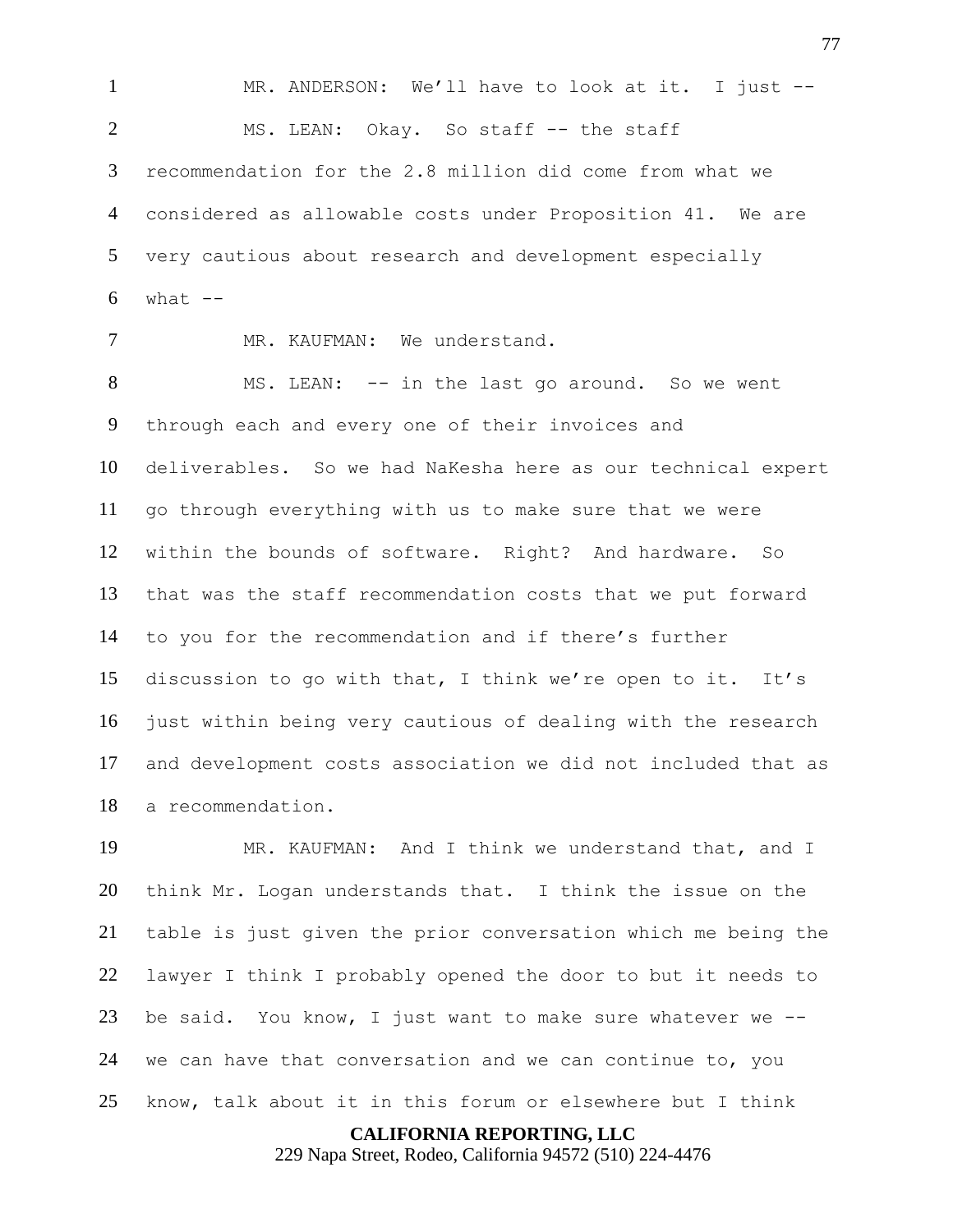the point is just making sure nothing we do prejudices their ability. If we do decide at some point that those type of costs fall into this category versus that category, is not precluding the county from getting that award down the road.

 MS. LEAN: So it could be interpreted based on the staff report that's come forward and what we think is allowable costs, that's the amount. So if it was, let's look at that a little bit more for a legal interpretation whether or not they consider that as a submission to the board.

 MR. KAUFMAN: Yeah, yeah, because the language again was requesting money for the purchase of a new -- of a voting system. So but I'm just thinking, I mean, one of the ways we could do it is we could approve the Project Documentation -- well, I don't know if it does any good to approve it and leave the amount open. I mean, that doesn't get you your money.

 MR. LOGAN: Yeah. Actually, because we -- in our case this is money that's already been spent.

MR. KAUFMAN: Yeah.

 MR. LOGAN: We've already submitted the invoices. We -- our preferences would be that you move forward with the approval of the staff recommendation of the 2.8 million. Again, just to put a placeholder on the deliverables that -- and again how you interpret that and how you want to word that  $-$ 

### **CALIFORNIA REPORTING, LLC**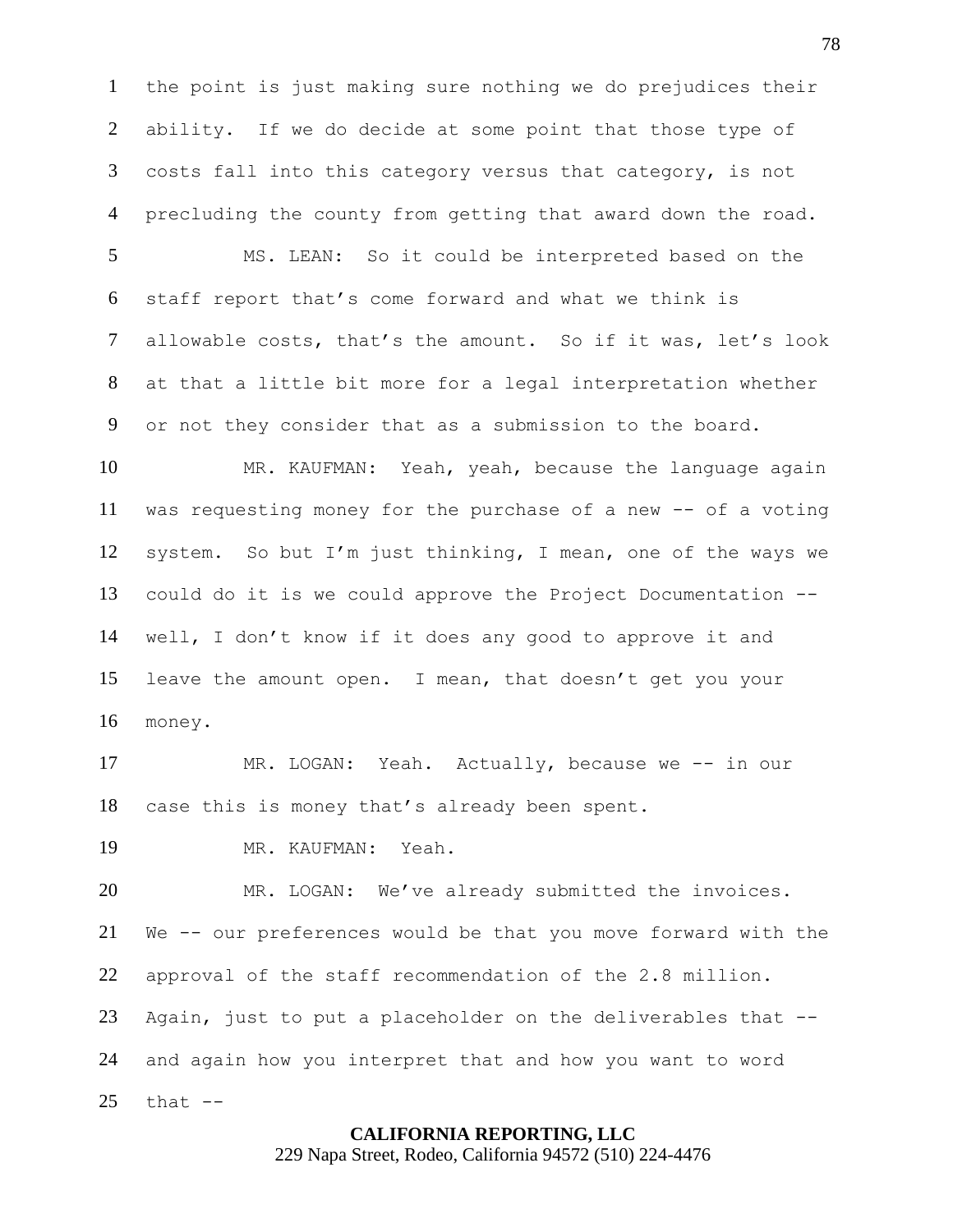**CALIFORNIA REPORTING, LLC** MR. KAUFMAN: Right. We can make a note. Yeah. 2 Okay. I think I have a good -- an idea about that. MS. LEAN: I would recommend that also to move forward with the staff recommendation. Just to make it really clear that payment request form with the invoices would need to be submitted again once they get the Funding Award Letter from the board, from the Chair, and acknowledge that funding award. MR. KAUFMAN: Sure. MS. LAGMAY: Yeah. I think the key word is acknowledge if we could make that. MR. KAUFMAN: Acknowledge that there might be additional -- MS. LAGMAY: Yes. Precisely. MR. KAUFMAN: -- additional funding requested for this project. MR. SANDOVAL: As part of the same request. MR. KAUFMAN: As part of the same request or something like that. MS. LEAN: We're breaking new ground so there's a lot of  $-$ 22 MS. LAGMAY: I have a -- MR. KAUFMAN: Go ahead. MS. LAGMAY: -- Dean, a couple questions on dollar figures. Okay. So you originally asked for 3.5

229 Napa Street, Rodeo, California 94572 (510) 224-4476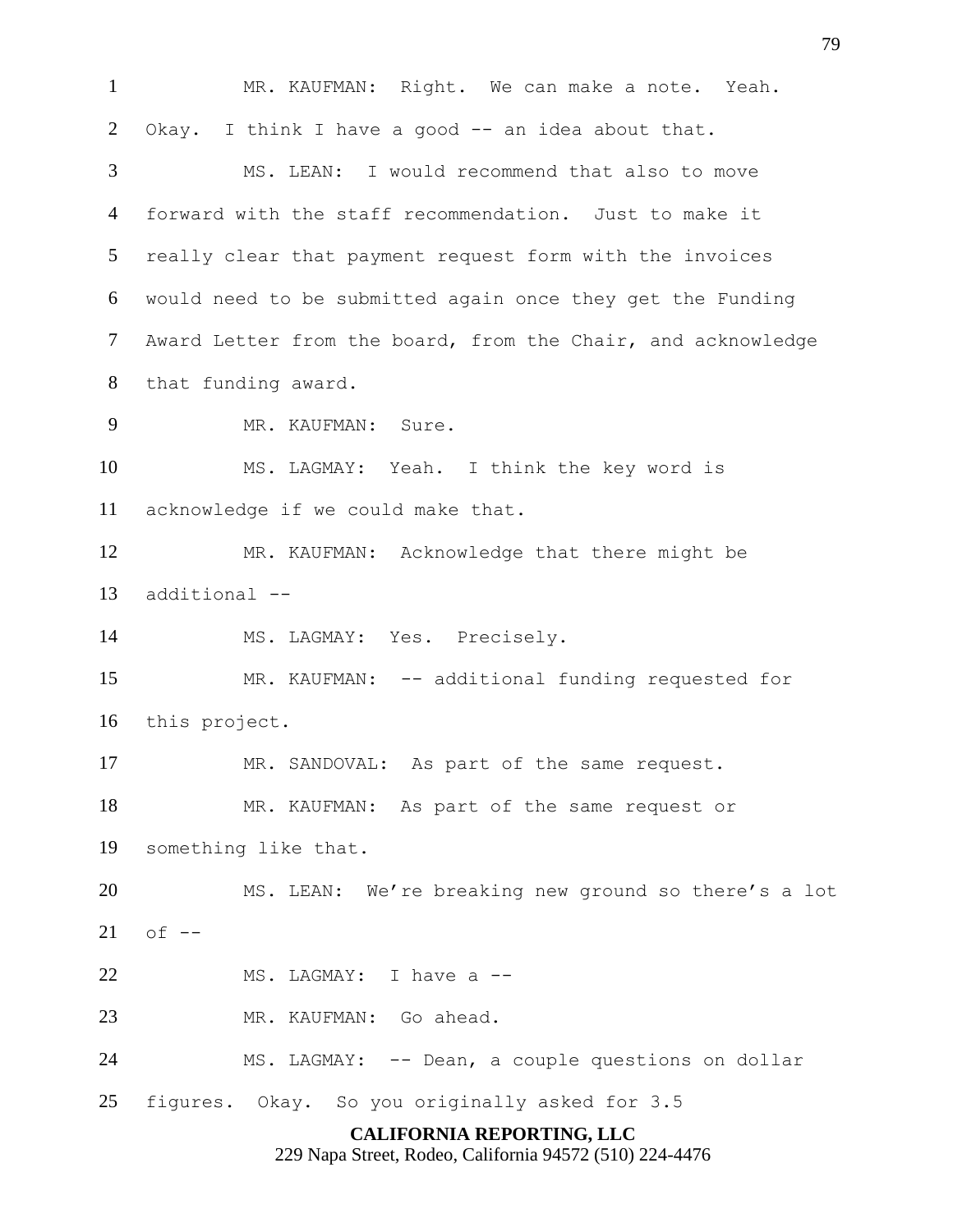MR. LOGAN: Correct.

 MS. LAGMAY: And it got knocked down to 2.8. Now, all your Foundry invoices add up to 3.695 instead of 3.523. Okay. All your Foundry invoices add up to 3.695, you didn't 5 ask for  $3.695$ , you asked for  $3.523$ , it  $-$  was that having to do with the certification? MR. LOGAN: I would have to check on that to tell you what that specific differential -- MS. LAGMAY: Because all your invoices add up to 3.695, and you're certainly not getting that today but you only asked for 3.523. MR. LOGAN: Right. And in a lot of those numbers are similar I think that is somewhat confusing because that's just the Digital Foundry invoices, correct?

MS. LAGMAY: Yes. For the contract with --

 MR. LOGAN: Right. So then there's an addition to that in the approved funding or recommendation are the cost for Runbeck Election Services so my assumption and I would have to go back and double check this is that we made -- independently made determinations that there were portions of those invoices that either we were covering in the local match or --

23 MS. LAGMAY: Oh, I see.

24 MR. LOGAN: -- that -- yeah.

MS. LAGMAY: Oh, I see. Okay. So that's stuff I

**CALIFORNIA REPORTING, LLC**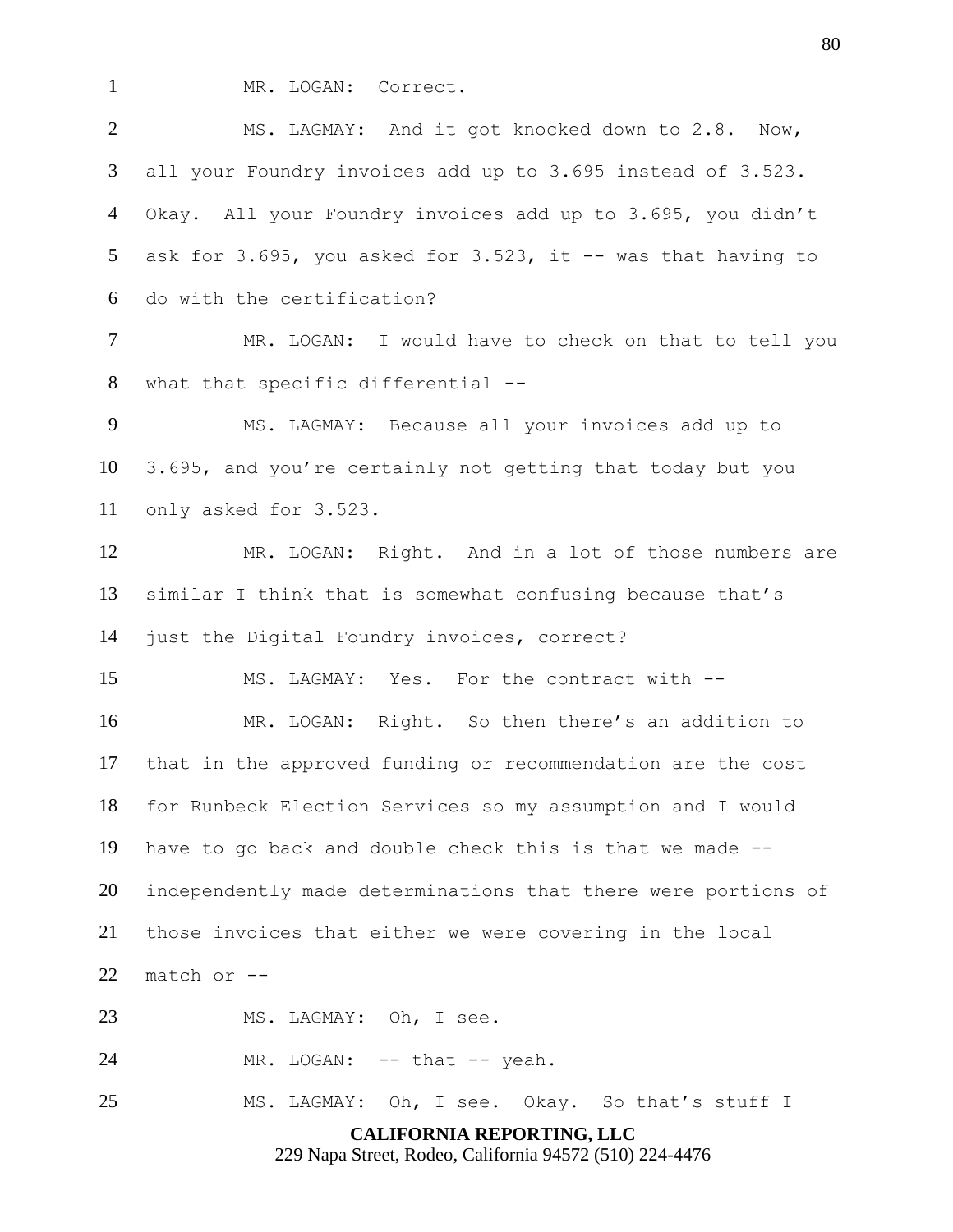would have never laid eyes on.

 MR. LOGAN: Right. MS. LAGMAY: Yeah. Okay. And then all these sundry invoices from Imagetrac, 63 pages worth and 84 pages from L.A. County peripheral, are -- is the money your asking for today going to be paying toward those or -- 7 MR. LOGAN: Yes. So that's -- MS. LAGMAY: I mean, there's no way for me to know what money is paying for what invoices. MR. LOGAN: Yeah. So the Imagetrac Scanners are the actual hardware, the tally scanners, the commercial off-the-shelf scanners that are used by the tally system, the four units and the associated operating system that go with those. L.A. County has already paid for those so a portion 15 of the rei  $-$ - of the 2.8 reimbursement is  $-$ - MS. LAGMAY: Okay. MR. LOGAN: -- that cost minus the local match. MS. LAGMAY: All right. And last question, just want to be absolutely sure, the amount you are asking for is \$2,803,990.25. Only be -- MR. LOGAN: That's the recommendation that's before you today. We support that recommendation with the caveat that that we may come back with additional expenses related to this particular phase of the project.

**CALIFORNIA REPORTING, LLC** 229 Napa Street, Rodeo, California 94572 (510) 224-4476 MS. LAGMAY: Okay. That's all for the moment. Thank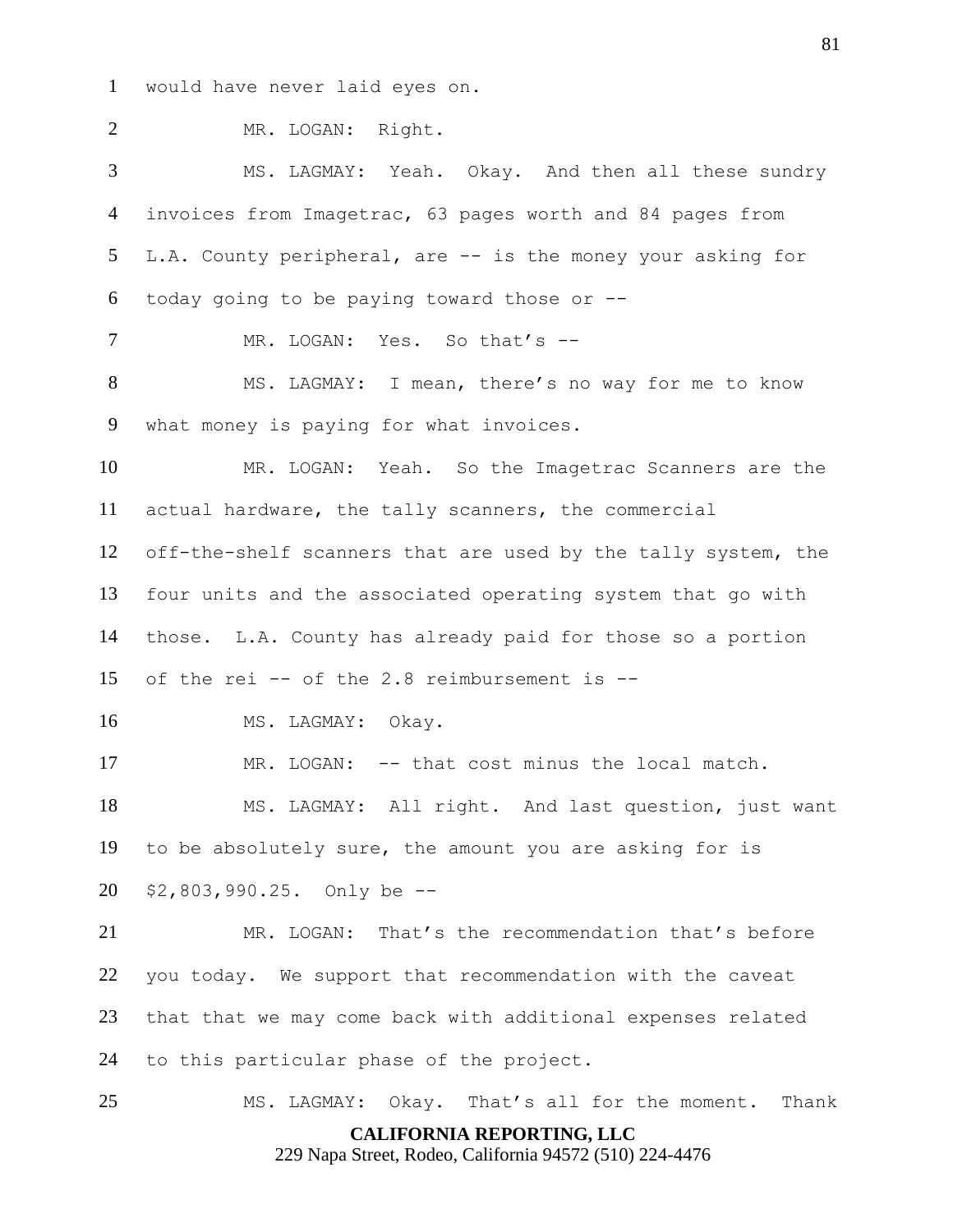you.

MR. KAUFMAN: Gabe, any questions?

MR. SANDOVAL: No questions.

 MR. KAUFMAN: Okay. I think you can sit down and we'll have a little conversation here. Is every -- is -- I'm going to -- I'll kind of propose some language here -- see if there's anyone one wants to make a motion or if you want to discuss it.

 But I would propose a motion in which the board approves L.A. County's Phase 2 Project Documentation Plan and issue a Funding Award Letter in the amount of \$2,803,990.25 with the understanding that L.A. County may submit requests for additional funding for this phase of the project in the future. Happy to have a conversation about it or you can. MS. LAGMAY: Maybe a little clarification about funding that would have been submitted if not for the initial opinion of staff -- or something, you know, I mean, that would have otherwise been included in this package. Something like that. MR. KAUFMAN: Yeah. We could say request for additional funding for this phase of the project, something like that. 23 MS. LAGMAY: That might --MR. KAUFMAN: Exists, like currently exists or that

otherwise have been.

# **CALIFORNIA REPORTING, LLC**

229 Napa Street, Rodeo, California 94572 (510) 224-4476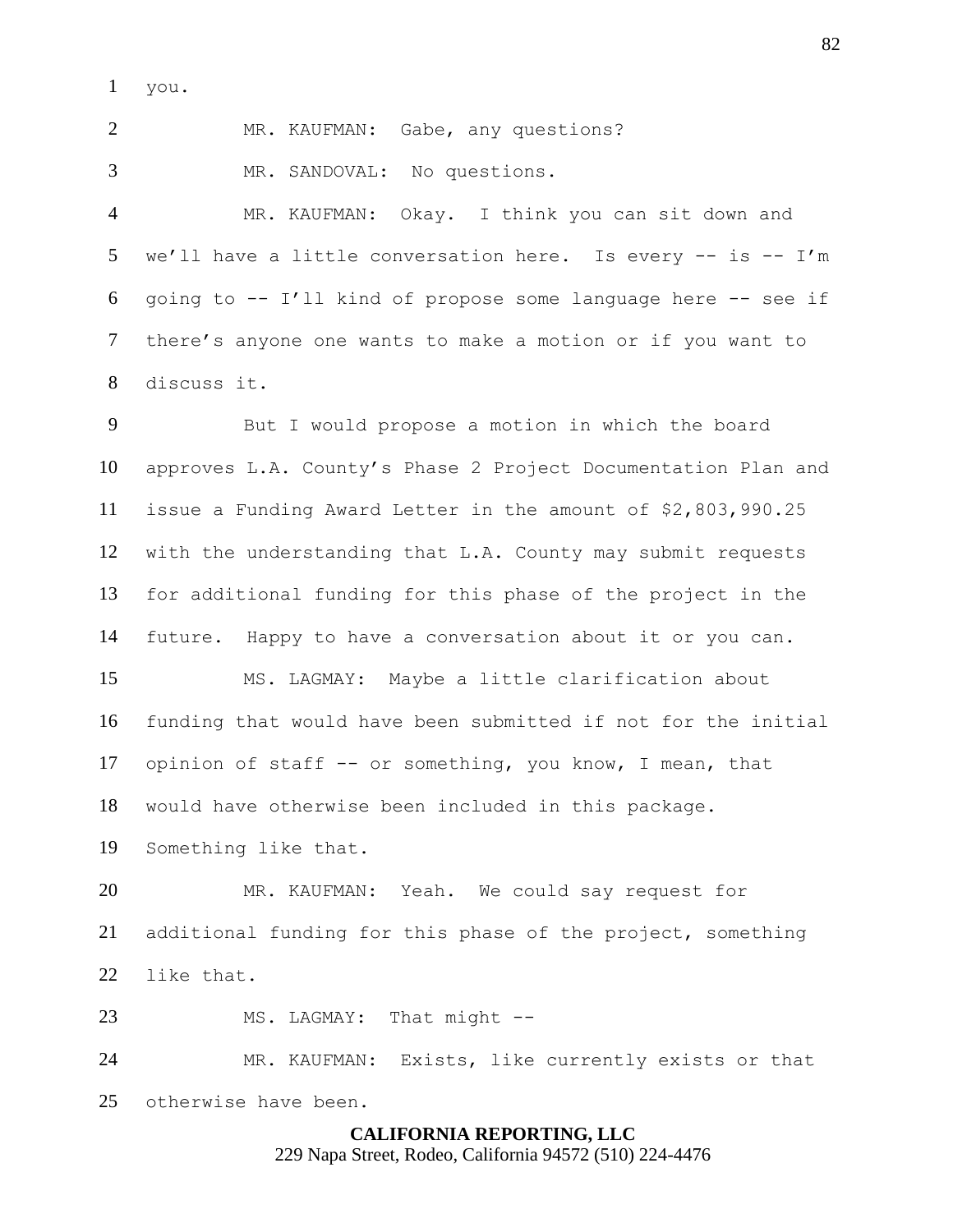**CALIFORNIA REPORTING, LLC** 229 Napa Street, Rodeo, California 94572 (510) 224-4476 MS. LAGMAY: Otherwise would have been included as part of this request and maybe -- MR. KAUFMAN: I don't know about otherwise included as part of this request but I wonder if we could say existing. MS. LAGMAY: Funds for – MR. KAUFMAN: Just trying nuances here. Are we all on kind of board with this conceptually? MR. SANDOVAL: Yes. MS. LAGMAY: Yes, we are. Can the City Attorney come up with wording? MR. KAUFMAN: So let's just come up with the magic words. Request for -- we could say request for reimbursement of existing costs for this phase of the project that were not previously submitted. 16 MS. LAGMAY: Here's another way -- or that we -- MR. SANDOVAL: Upon further direction from staff. So it's  $-$  MR. LOGAN: Mr. Chair, can I -- MR. KAUFMAN: Sure. 21 MR. LOGAN: -- offer a suggestion? MR. KAUFMAN: Yes. You may. MR. LOGAN: Perhaps something to the effect of including reconsideration of costs evaluated in the staff report but not included in the recommendation.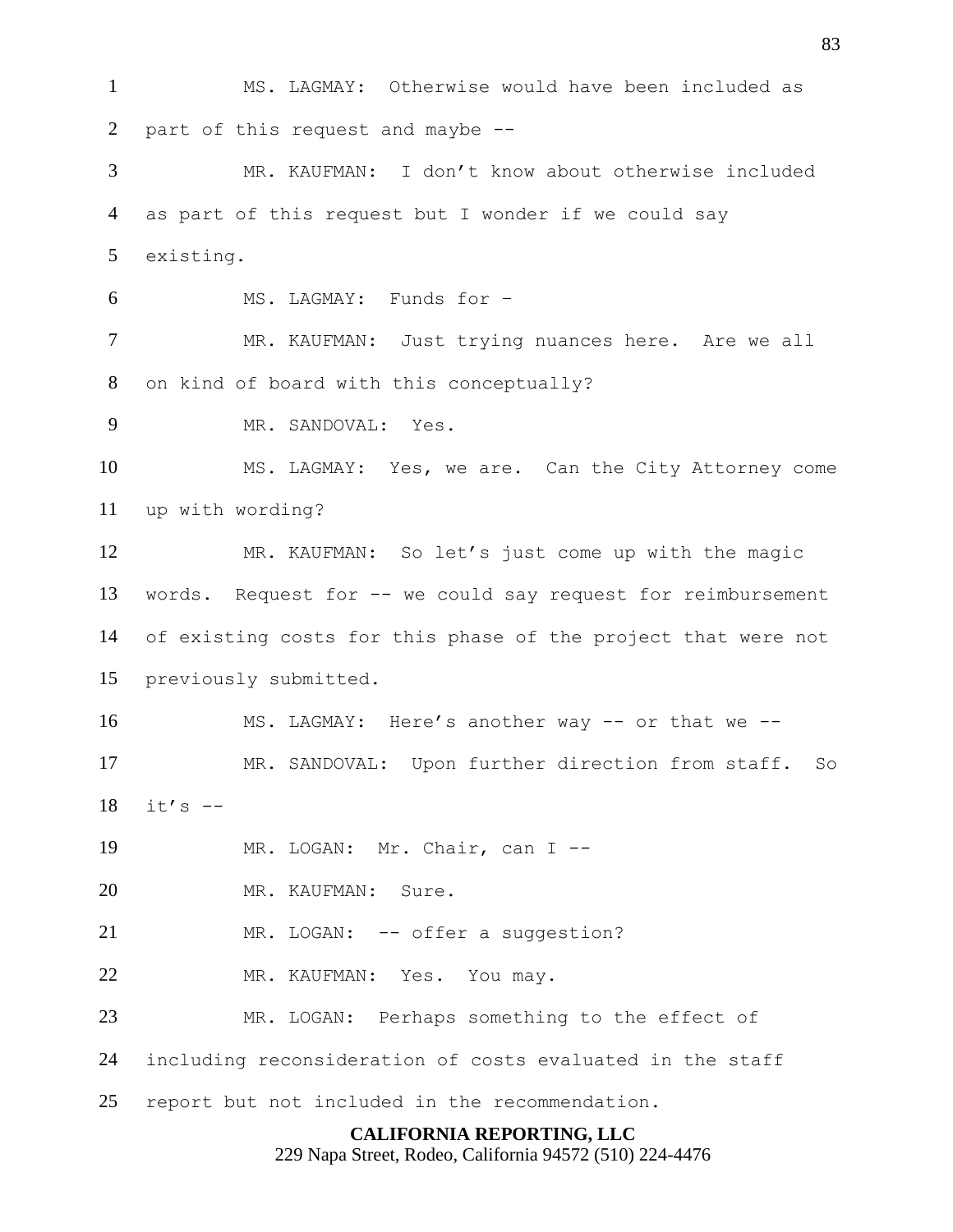MR. SANDOVAL: Concurrently submitted or. MR. KAUFMAN: You said including reconsideration of costs included in the staff report? Included in the submissions? MR. LOGAN: No. MS. LAGMAY: No. In the County's report. MR. LOGAN: In the decision. 8 MR. KAUFMAN: In the County's report. MR. LOGAN: But not included in the staff recommendation. MR. SANDOVAL: I think that works. MR. KAUFMAN: I just a little it's -- I like it conceptionally. I wonder about the word reconsideration -- MS. LAGMAY: Think it's consideration? MR. KAUFMAN: -- maybe it's just, maybe it's just consideration. MR. SANDOVAL: Consideration. 18 MS. LAGMAY: Yeah, okay. MR. KAUFMAN: Yeah. MR. SANDOVAL: Further consideration. MR. KAUFMAN: Further consideration. All right. Let's try this again, see if we can get it out. This would be a motion to recommend that Los Angeles -- that approval -- I'm sorry, a motion to recommend approval of Los Angeles County's Phase 2 Project Documentation Plan --

**CALIFORNIA REPORTING, LLC**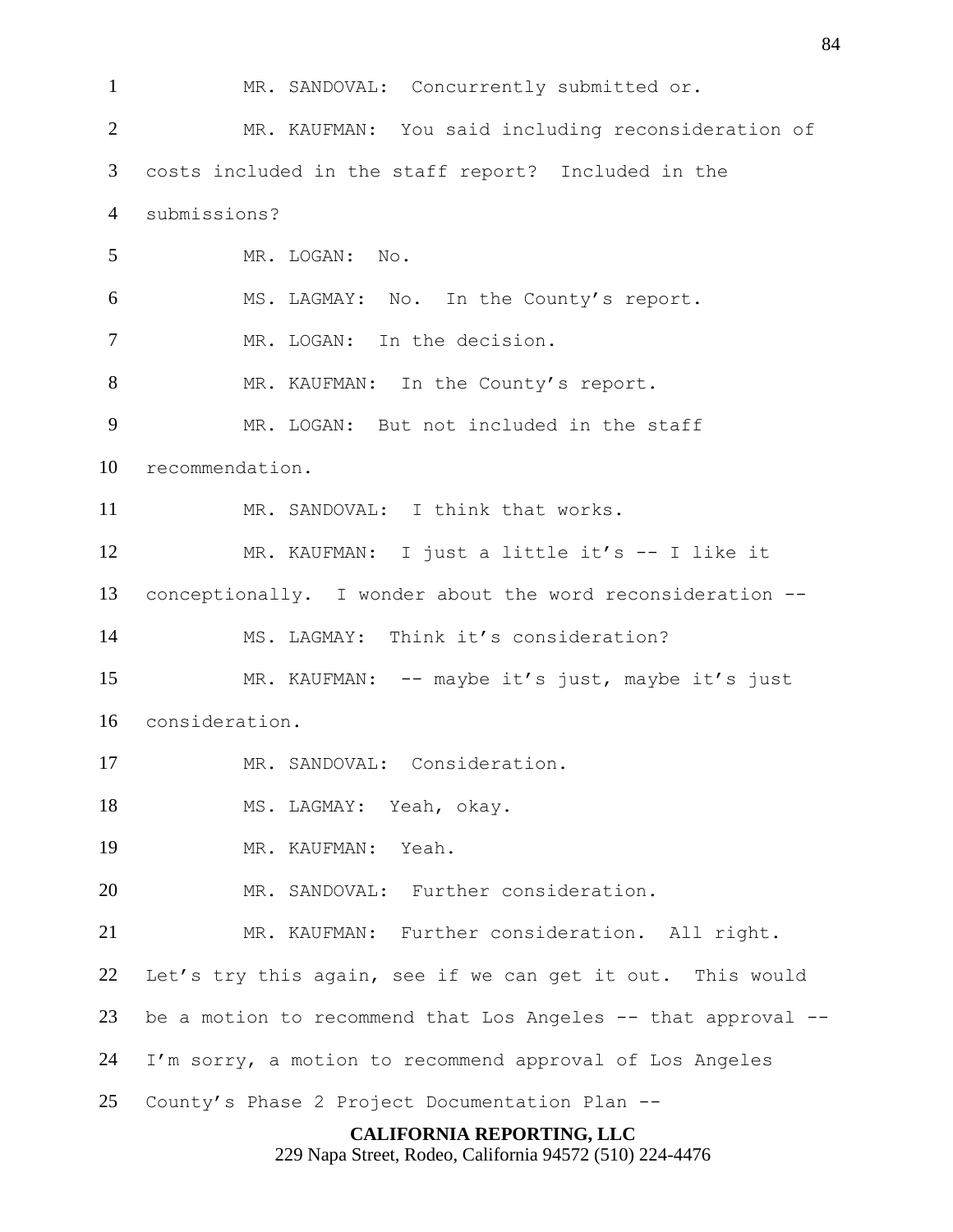1 MS. LAGMAY: In the amount.

 MR. KAUFMAN: Yeah, and issuance of a Funding Award Letter in the amount of \$2,803,990.25 with the understanding 4 that L.A. County may request --

 MS. LAGMAY: Reimbursements of certain charges mentioned in their staff report but not included in their -- MR. KAUFMAN: Well, I liked his including consideration -- hold on. Yeah. L.A. County may request additional -- is somebody over there writing this down by the way? Hopefully. L.A. County may request additional funding for this phase of the project including consideration of -- that's too many includings, sorry. MR. SANDOVAL: I think.

 MR. KAUFMAN: Go ahead. I'm probably making it more complicated than it needs to be.

MR. SANDOVAL: Yeah. I think he, Dean Logan,

mentioned they've already submitted their request.

18 MR. KAUFMAN: Right.

MR. SANDOVAL: But it was in part of the --

MS. LAGMAY: Recommendation.

MR. SANDOVAL: Recommendation by staff.

MR. KAUFMAN: Right. It's consideration of costs and

we said including, including.

 MR. SANDOVAL: So they've done what they needed to do.

# **CALIFORNIA REPORTING, LLC**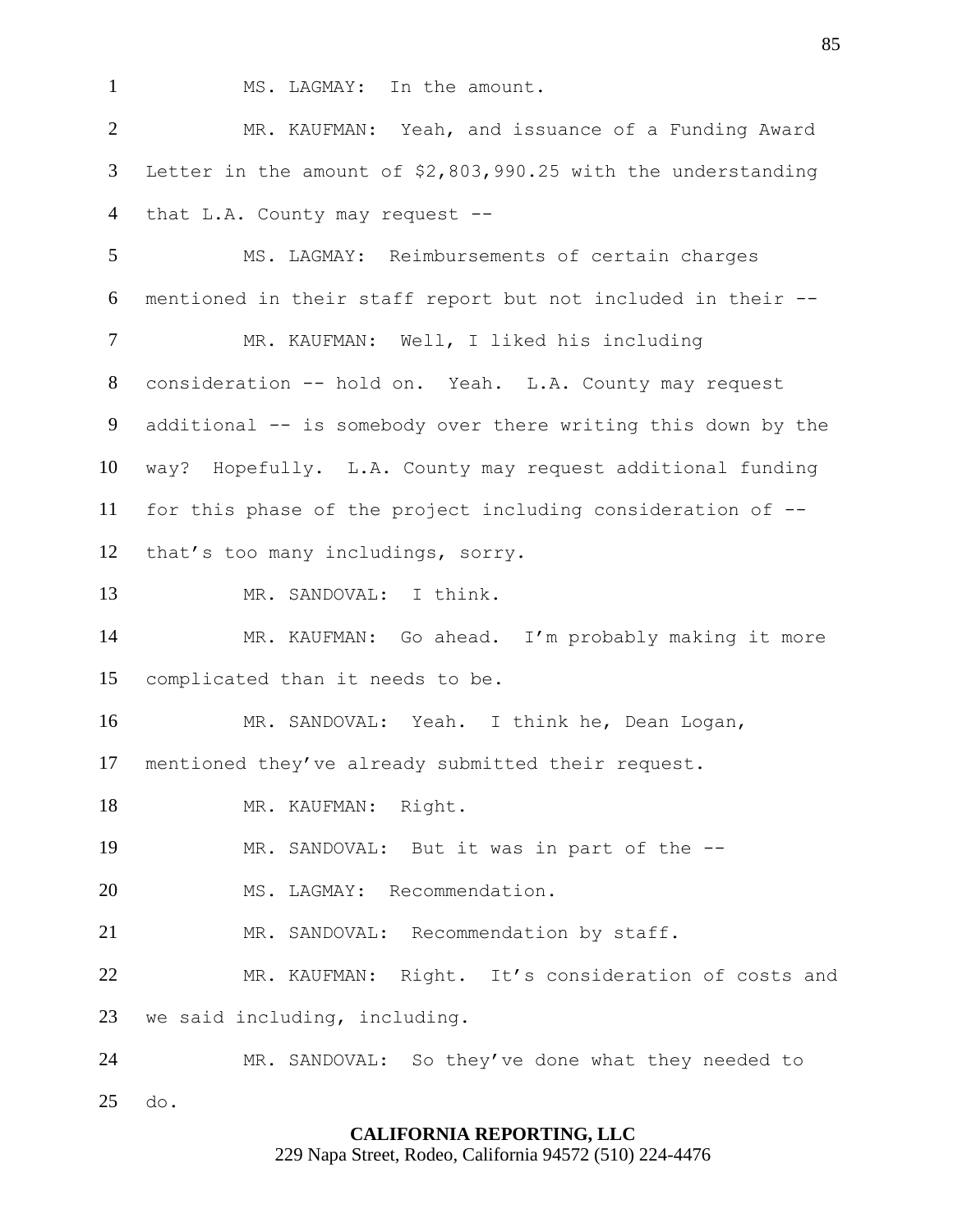**CALIFORNIA REPORTING, LLC** MR. KAUFMAN: It's included in the county's submission. MS. LAGMAY: Yes, yes. MR. SANDOVAL: Correct. MR. KAUFMAN: But not included -- MR. SANDOVAL: In the recommendation. 7 MR. KAUFMAN: -- in the staff's recommendation. MR. SANDOVAL: So it falls on us. MR. KAUFMAN: Yeah. 10 MR. SANDOVAL: For further consideration. MR. KAUFMAN: Right. So let's just go with a comma after the amount and say including consideration of costs included in the County's submission but not included in the staff  $-$  MS. LAGMAY: Staff recommendation. 16 MR. KAUFMAN: -- report -- recommendation to the board. MS. LAGMAY: Okay. We'll use that, okay? MR. KAUFMAN: Clear as mud, right? Do we need to somehow read that back again or are we -- do we have any sense of clarity? UNIDENTIFIED SPEAKER: Re-word that. 23 MR. KAUFMAN: I'll try this again. MR. SANDOVAL: One more for the record, please. MR. KAUFMAN: And I know there's a lot of includeds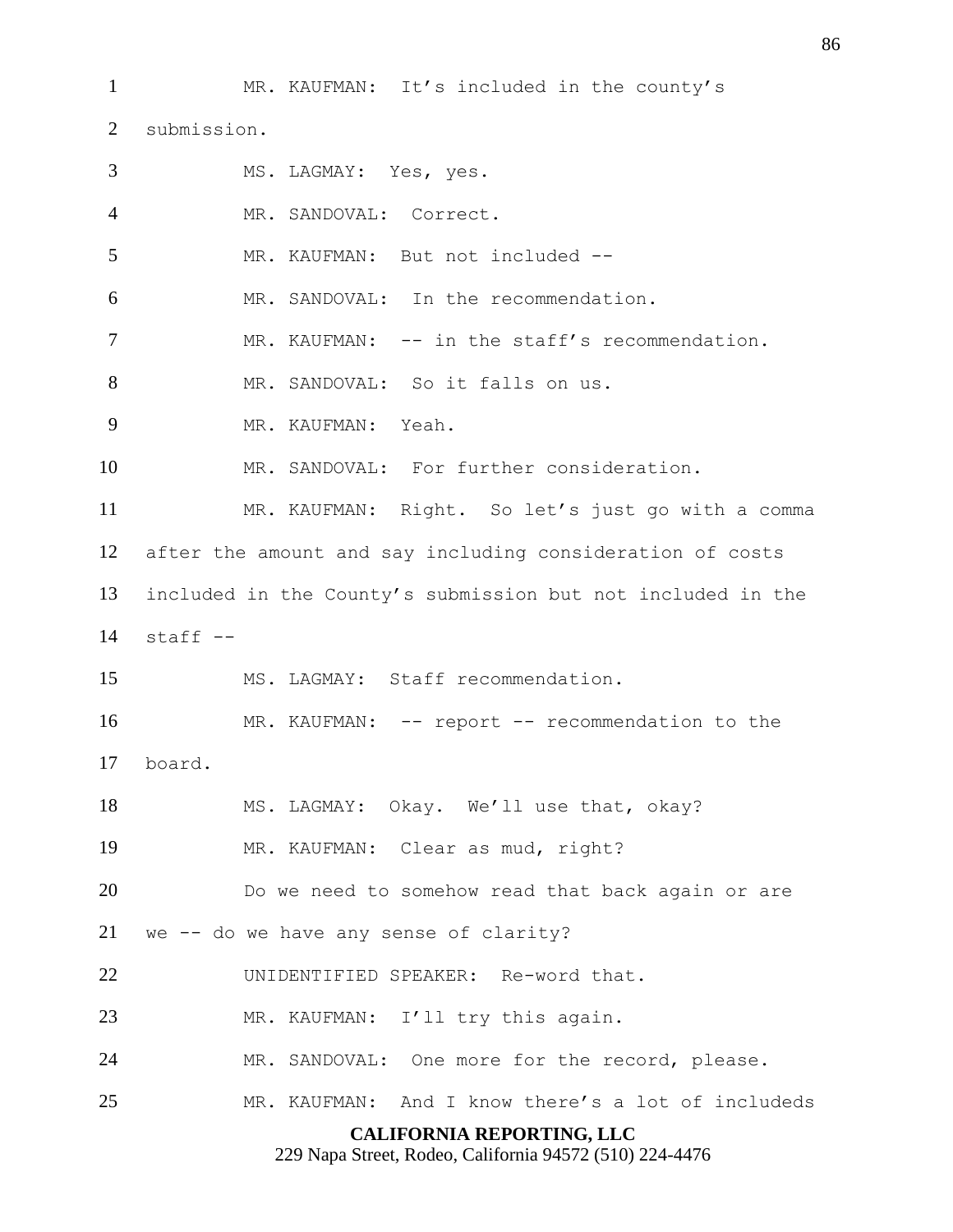**CALIFORNIA REPORTING, LLC** but I don't care at this point as long as we all understand what it says. So the motion -- all right, this is a motion -- somebody should write this down while I say it. A motion to approve Los Angeles County's Phase 2 Project Documentation Plan and issue a Funding Award Letter in the amount of \$2,803,990.25 including consideration of costs included in the County's submission but not included in the staff's recommendation to the board -- or the staff report to the board. 10 MR. SANDOVAL: Let me -- let me see that. MR. KAUFMAN: You're not going to be able to read this. Did somebody write it down so we could read it back? Did it make sense? MS. ALEXANDER: You had it better before. MR. SANDOVAL: Yeah. MS. ALEXANDER: You had it before. MR. KAUFMAN: Yeah. I think we still need the with the understanding piece. MS. ALEXANDER: Understanding that L.A. may request additional funding from the state of the project including an original submission. MS. LAGMAY: Yes. MS. ALEXANDER: [inaudible] MS. LAGMAY: That's it. MR. KAUFMAN: There, Kim got it.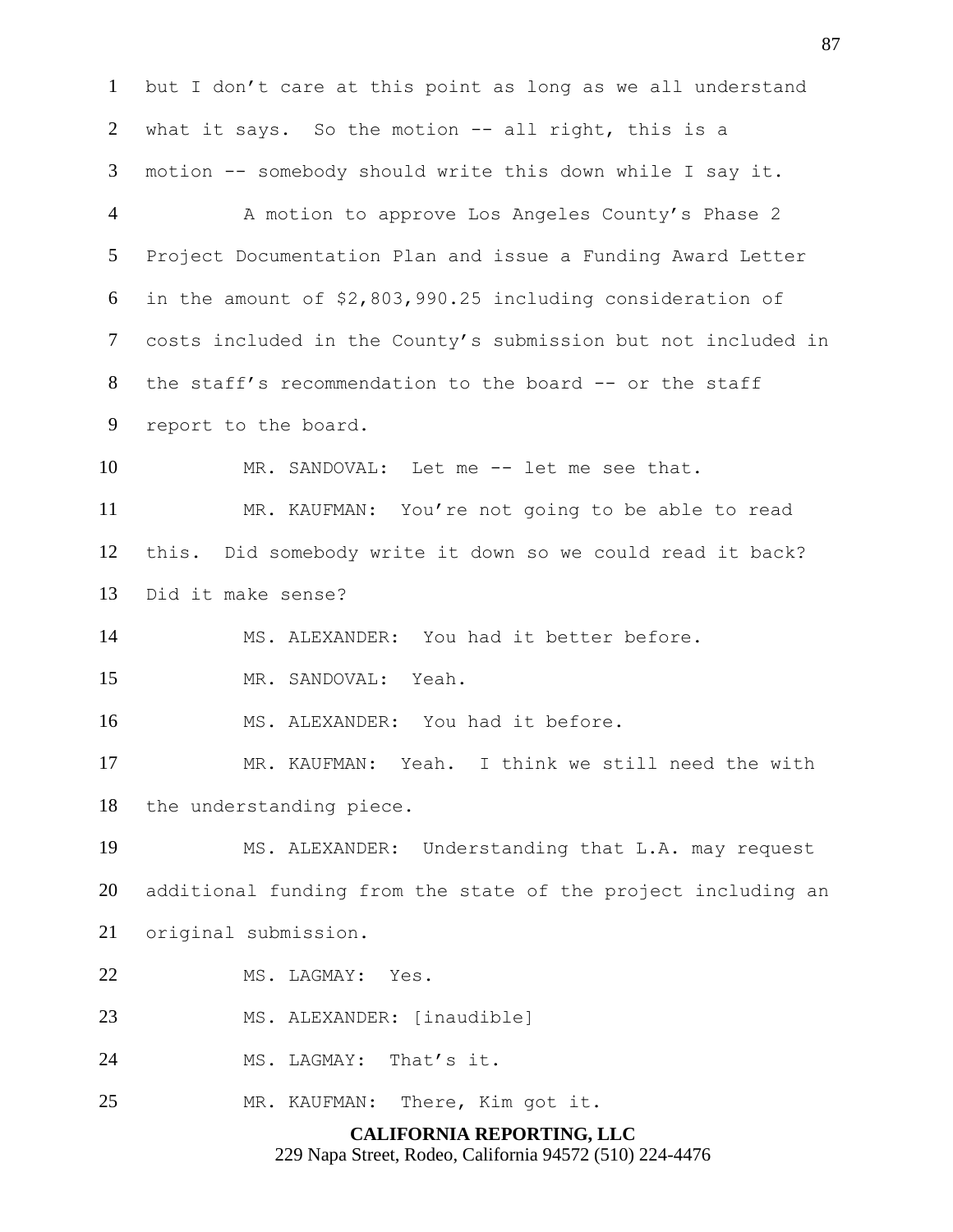**CALIFORNIA REPORTING, LLC** MS. LAGMAY: Needed a City Clerk. MS. ALEXANDER: Do you want me to say it again? MR. KAUFMAN: Yeah. MS. ALEXANDER: The rest of it was with understanding, -- with the understanding that Los Angeles may request additional funding for this phase of the project included in its original submission, but not included in the staff's recommendation. MR. SANDOVAL: I would change its slight to say may receive. Because to say may request makes it seems like it's making another request. So I would make that amendment, may receive. MR. KAUFMAN: You don't have to make an amendment because she's not even a member of the board. MR. SANDOVAL: I'm using it in the vernacular not in a  $-$  UNIDENTIFIED SPEAKER: Well she got it. MR. KAUFMAN: Yeah. 19 MR. SANDOVAL: Yeah. That's that makes -- with that little tweak, that will be great. MR. KAUFMAN: I agree. Does somebody want to move? 22 MR. SANDOVAL: I move. MS. LAGMAY: I second. MR. KAUFMAN: We'll take a vote. So I just -- I'm just concerned do we have a record of that in the minutes?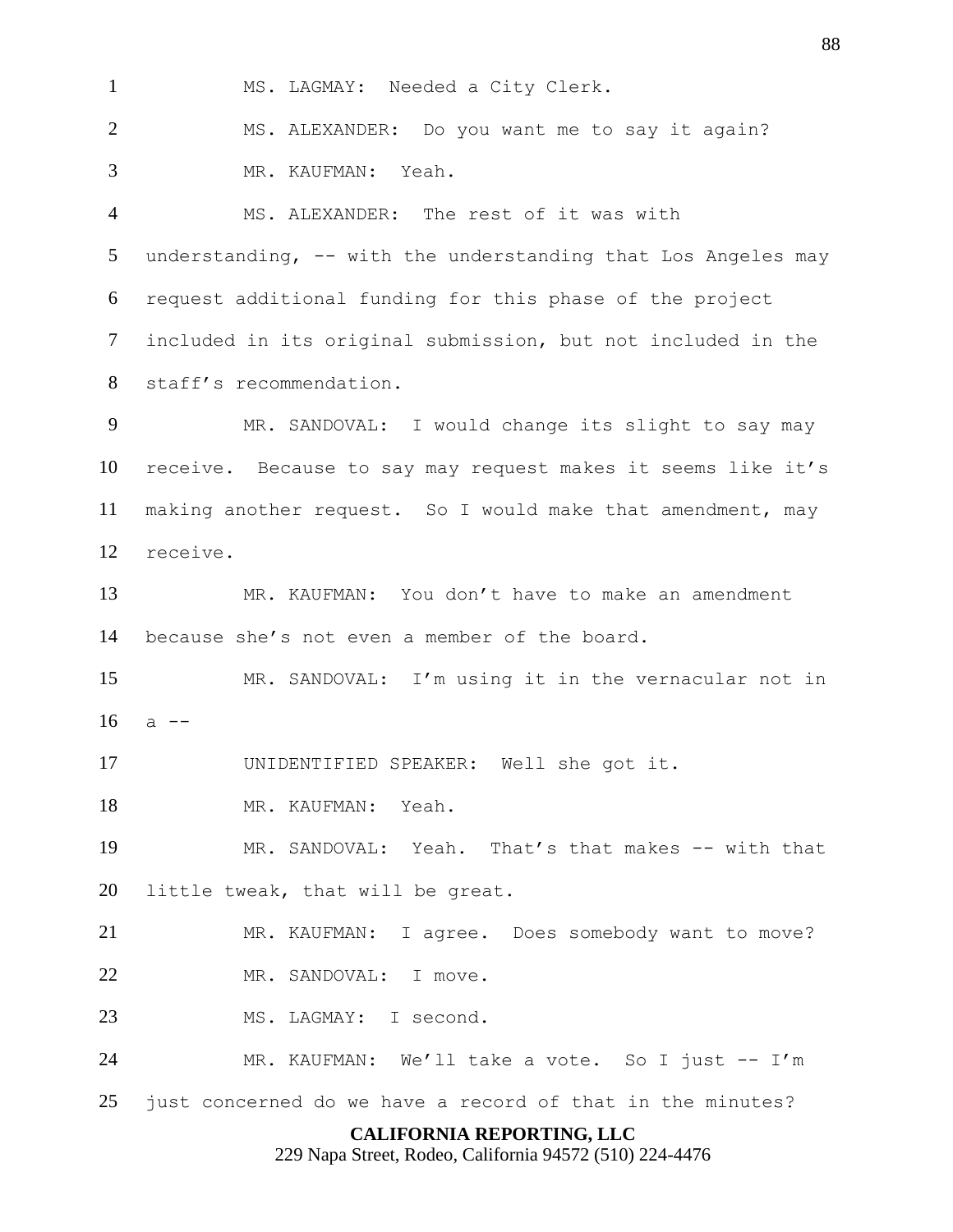Did you get that? Okay. I just want to make sure we have it in writing somewhere. Thank you. Thank you for your assistance, Kim. All right. Let's vote on this. All in favor of the motion, say aye. 6 MS. LAGMAY: Aye. 7 MR. SANDOVAL: Aye. MR. KAUFMAN: All opposed. We're good. Dean, you get your money and you have our caveats and -- 10 MR. LOGAN: I'll be back. 11 MR. KAUFMAN: -- reservation - MS. LAGMAY: Yes? 13 MR. KAUFMAN: -- reservation of rights for future consideration. MS. LEAN: So sir, we'll go ahead and include that language in the Funding Award Letter. MR. KAUFMAN: Yeah. 18 MS. LEAN: Okay. MR. KAUFMAN: Let's do that. Okay. Do we have any other business? It seems like we have a few things ahead of us. While we're on other business should we talk about a July meeting or given what we did are we okay waiting till August? Should we try and do a July meeting if it's even feasible given everybody's schedule.

### **CALIFORNIA REPORTING, LLC**

229 Napa Street, Rodeo, California 94572 (510) 224-4476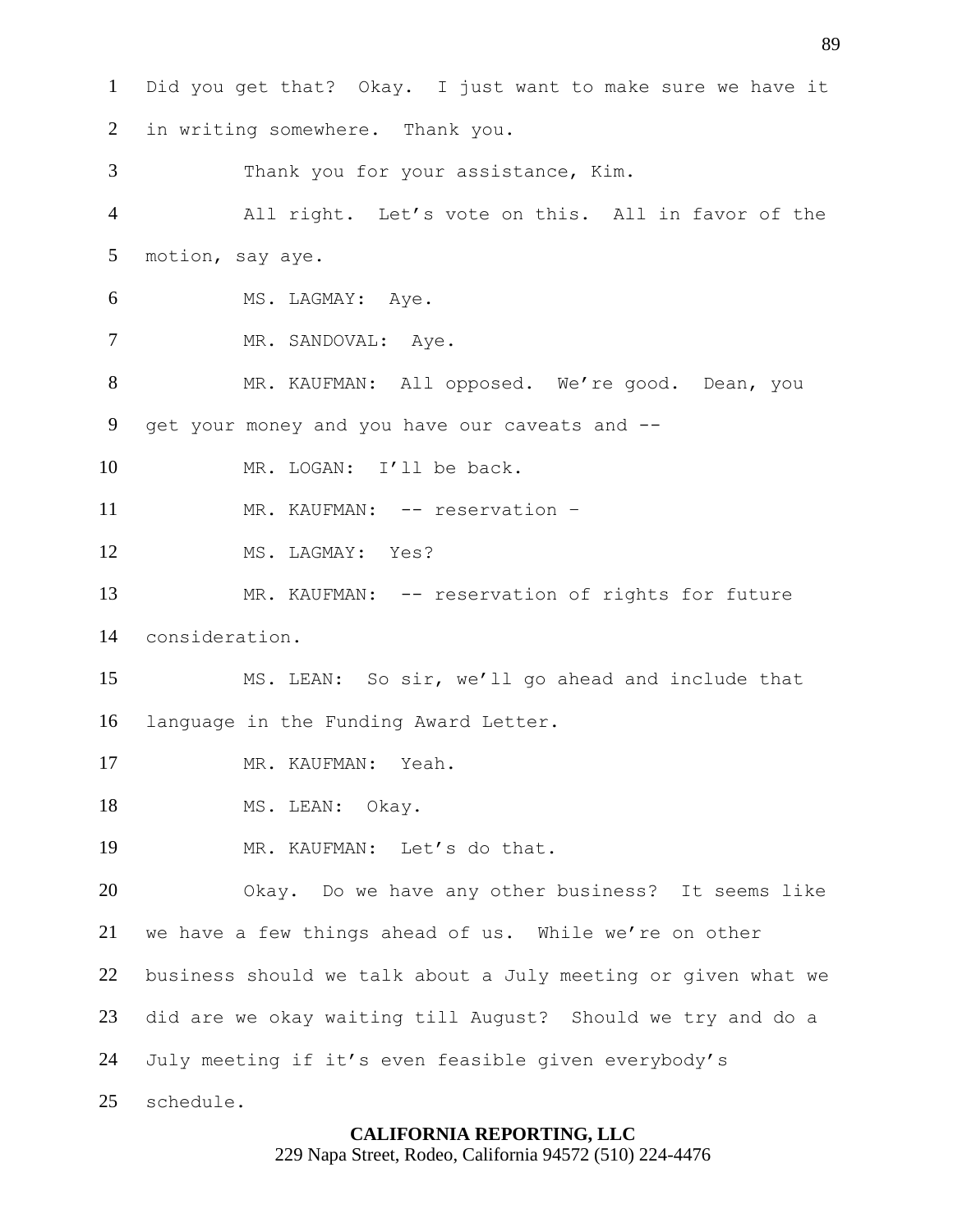**CALIFORNIA REPORTING, LLC** MS. LAGMAY: I think it would depend what Alameda says. MR. KAUFMAN: Yeah. Do you have any sense of that, Jana? MS. LEAN: I do not. I'll have to get a hold of them and find out. MR. KAUFMAN: Okay. For what it's worth, I'm unavailable those first two weeks but could be available sometime in the second two weeks of July given, you know, different days here and there but. 11 MR. SANDOVAL: Same here. MS. LAGMAY: For the record, I'm gone the whole second half of July. MR. KAUFMAN: Great. I think we just answered our question. But I don't know. UNIDENTIFIED SPEAKER: August 9. MS. LEAN: So August it is. So I think the next 18 meeting that is scheduled is Friday, August  $9^{th}$ . MR. KAUFMAN: All right. We'll live with that. You report back -- will you check with Alameda and tell us if there's any urgencies and then we'll deal with that if we have to try and deal with that? MS. LEAN: Absolutely, sir. MR. KAUFMAN: We'll do phone calls from afar or whatever if we have to. Okay.

229 Napa Street, Rodeo, California 94572 (510) 224-4476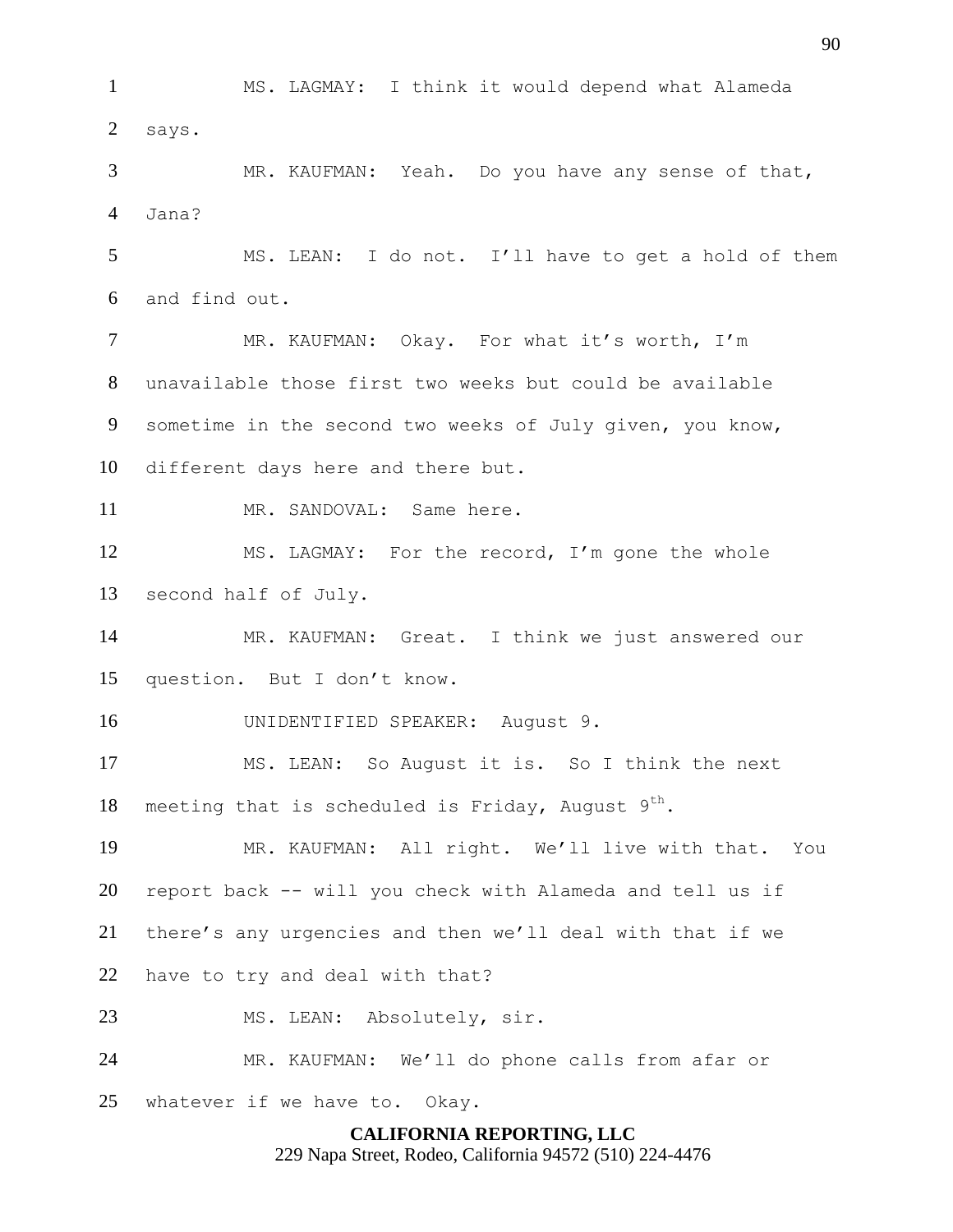Anything else we need to talk about before we adjourn for the day? Okay. With that I'll take a motion to adjourn. MS. LAGMAY: I move that we adjourn, Mr. Chair. MR. KAUFMAN: Okay. And I know we have a second from Gabe. MR. SANDOVAL: Second. 7 MR. KAUFMAN: And we're all in favor of that so we are adjourned for the day. MR. SANDOVAL: Yes. MR. KAUFMAN: Thank you all for your participation today. 12 MR. SANDOVAL: Thank you. (Thereupon, the Hearing was adjourned at 1:57 p.m.] --000--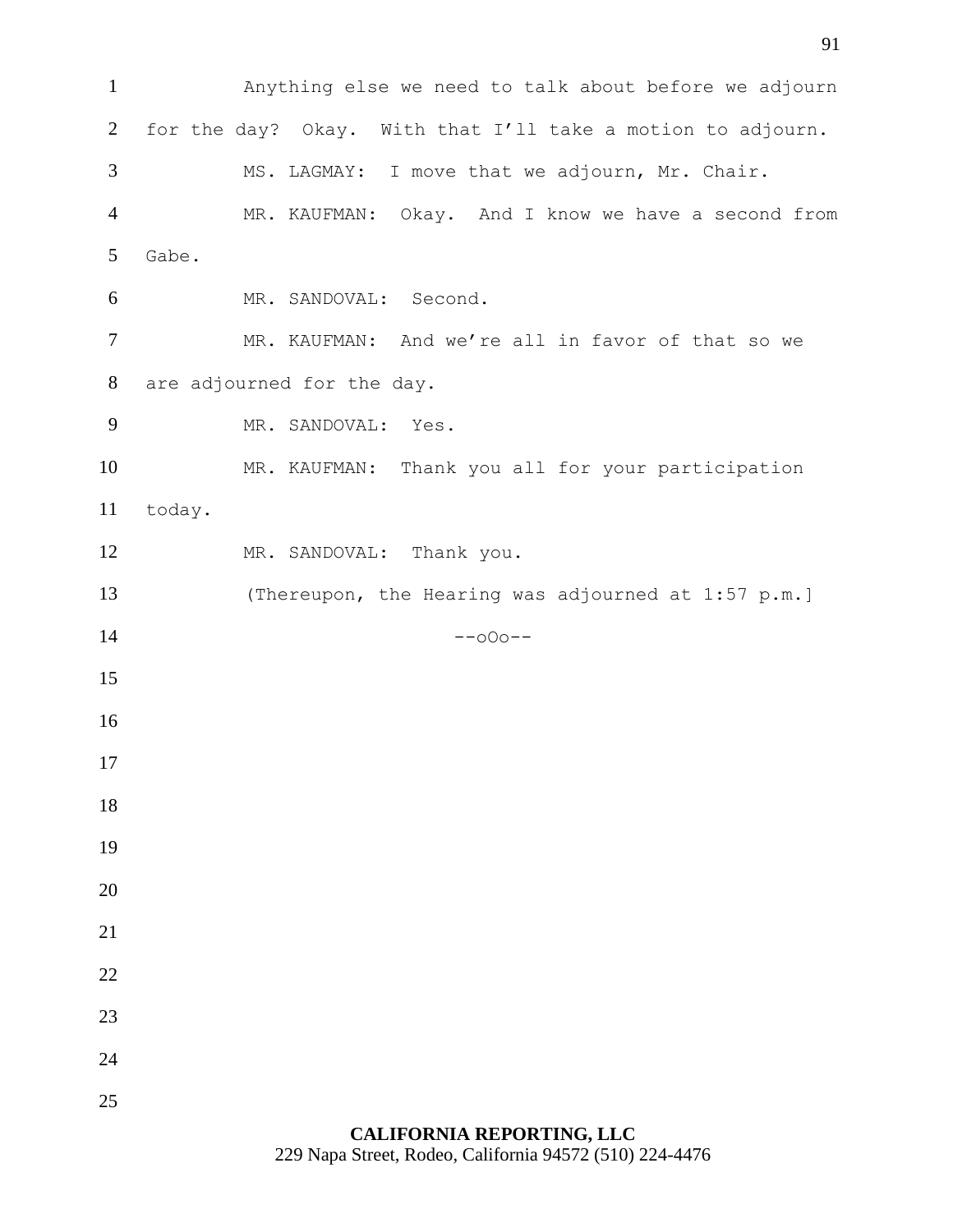### **REPORTER'S CERTIFICATE**

I do hereby certify that the testimony in the foregoing hearing was taken at the time and place therein stated; that the testimony of said witnesses were reported by me, a certified electronic court reporter and a disinterested person, and was under my supervision thereafter transcribed into typewriting.

And I further certify that I am not of counsel or attorney for either or any of the parties to said hearing nor in any way interested in the outcome of the cause named in said caption.

IN WITNESS WHEREOF, I have hereunto set my hand this 19th day of June, 2019.

 $\equiv$ 

PETER PETTY CER\*\*D-493 Notary Public